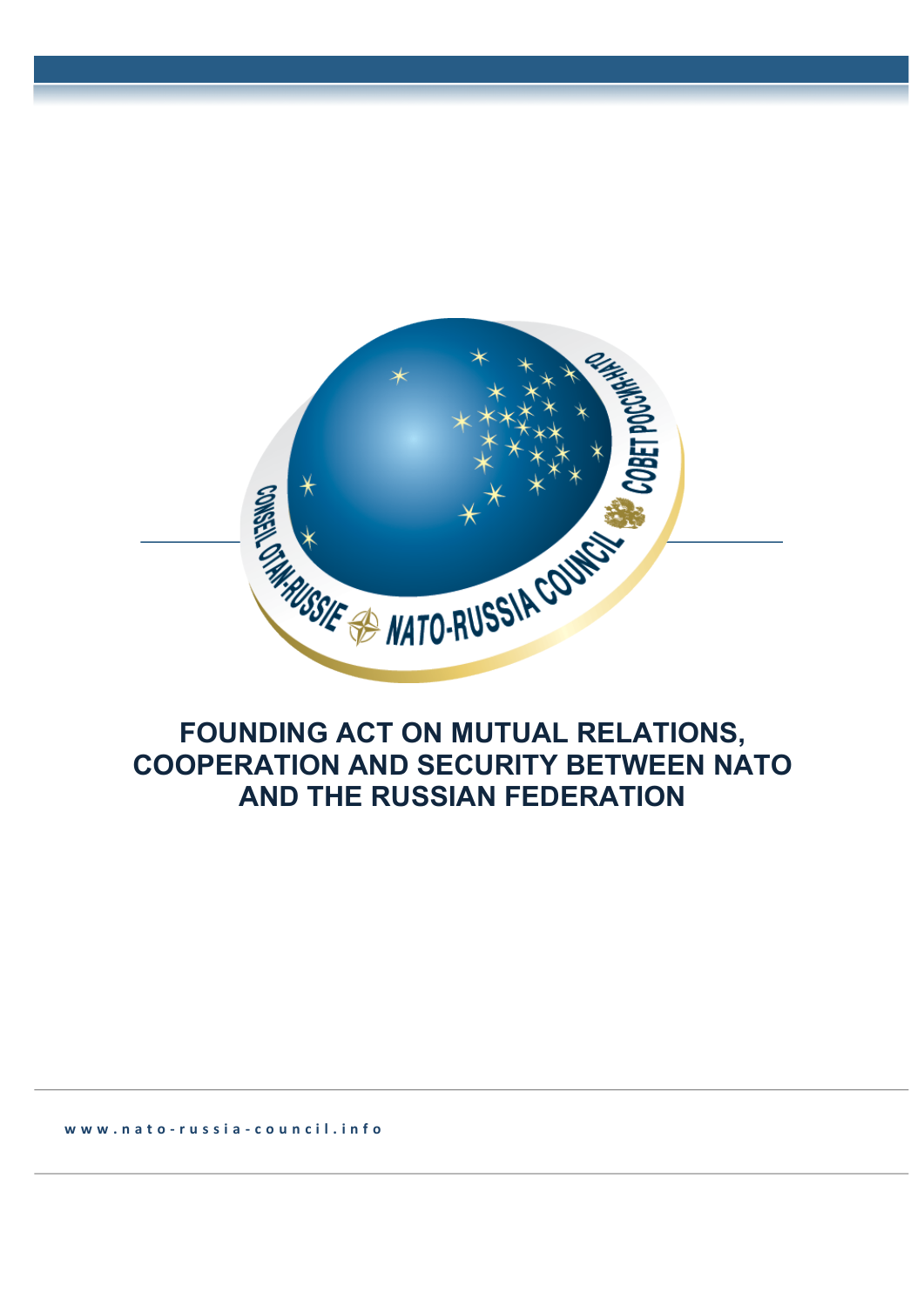

### **FOUNDING ACT ON MUTUAL RELATIONS, COOPERATION AND SECURITY BETWEEN NATO AND THE RUSSIAN FEDERATION SIGNED IN PARIS, FRANCE**

| English:                                                                                                                    | page 3                       |  |
|-----------------------------------------------------------------------------------------------------------------------------|------------------------------|--|
| I. Principles:<br>II. Mechanism for Consultation and Cooperation,                                                           | page 5                       |  |
| the NATO-Russia Permanent Joint Council:<br>III. Areas for Consultation and Cooperation:<br>IV. Political-Military Matters: | page 7<br>page 10<br>page 12 |  |

## **ОСНОВОПОЛАГАЮЩИЙ АКТ**

| По-русски :                                                                                                                 | страница 16                               |
|-----------------------------------------------------------------------------------------------------------------------------|-------------------------------------------|
| I. Принципы:<br>II. Механизм консультаций и сотрудничества,                                                                 | страница 18                               |
| Совместный постоянный совет Россия-НАТО:<br>III. Области консультаций и сотрудничества:<br>IV. Военно-политические вопросы: | страница 21<br>страница 24<br>страница 26 |

### **ACTE FONDATEUR SUR LES RELATIONS, LA COOPERATION ET LA SECURITE MUTUELLES ENTRE L'OTAN ET LA FEDERATION DE RUSSIE SIGNE A PARIS, FRANCE**

| <b>Français:</b>                                                   | page 31 |
|--------------------------------------------------------------------|---------|
| I. Principes :<br>II. Mécanisme de consultation et de coopération, | page 33 |
| le Conseil Conjoint Permanent OTAN-Russie :                        | page 36 |
| III. Domaines de consultation et de coopération :                  | page 39 |
| IV. Questions politico-militaires :                                | page 41 |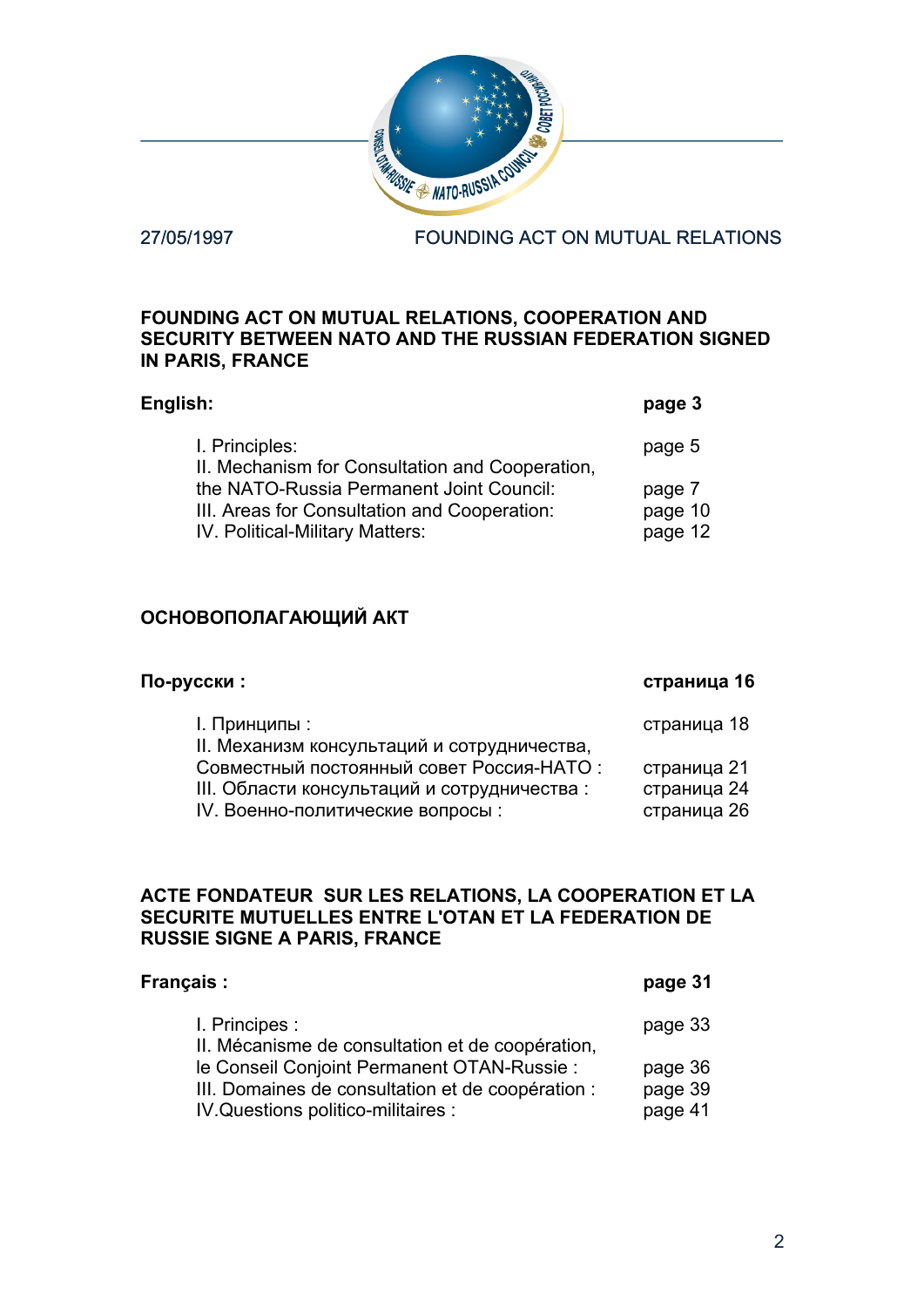

### **Founding Act on Mutual Relations, Cooperation and Security between NATO and the Russian Federation signed in Paris, France**

The North Atlantic Treaty Organization and its member States, on the one hand, and the Russian Federation, on the other hand, hereinafter referred to as NATO and Russia, based on an enduring political commitment undertaken at the highest political level, will build together a lasting and inclusive peace in the Euro-Atlantic area on the principles of democracy and cooperative security.

NATO and Russia do not consider each other as adversaries. They share the goal of overcoming the vestiges of earlier confrontation and competition and of strengthening mutual trust and cooperation. The present Act reaffirms the determination of NATO and Russia to give concrete substance to their shared commitment to build a stable, peaceful and undivided Europe, whole and free, to the benefit of all its peoples. Making this commitment at the highest political level marks the beginning of a fundamentally new relationship between NATO and Russia. They intend to develop, on the basis of common interest, reciprocity and transparency a strong, stable and enduring partnership.

This Act defines the goals and mechanism of consultation, cooperation, joint decision-making and joint action that will constitute the core of the mutual relations between NATO and Russia.

NATO has undertaken a historic transformation -- a process that will continue. In 1991 the Alliance revised its strategic doctrine to take account of the new security environment in Europe. Accordingly, NATO has radically reduced and continues the adaptation of its conventional and nuclear forces. While preserving the capability to meet the commitments undertaken in the Washington Treaty, NATO has expanded and will continue to expand its political functions, and taken on new missions of peacekeeping and crisis management in support of the United Nations (UN) and the Organisation for Security and Cooperation in Europe (OSCE), such as in Bosnia and Herzegovina, to address new security challenges in close association with other countries and international organisations. NATO is in the process of developing the European Security and Defence Identity (ESDI) within the Alliance. It will continue to develop a broad and dynamic pattern of cooperation with OSCE participating States in particular through the Partnership for Peace and is working with Partner countries on the initiative to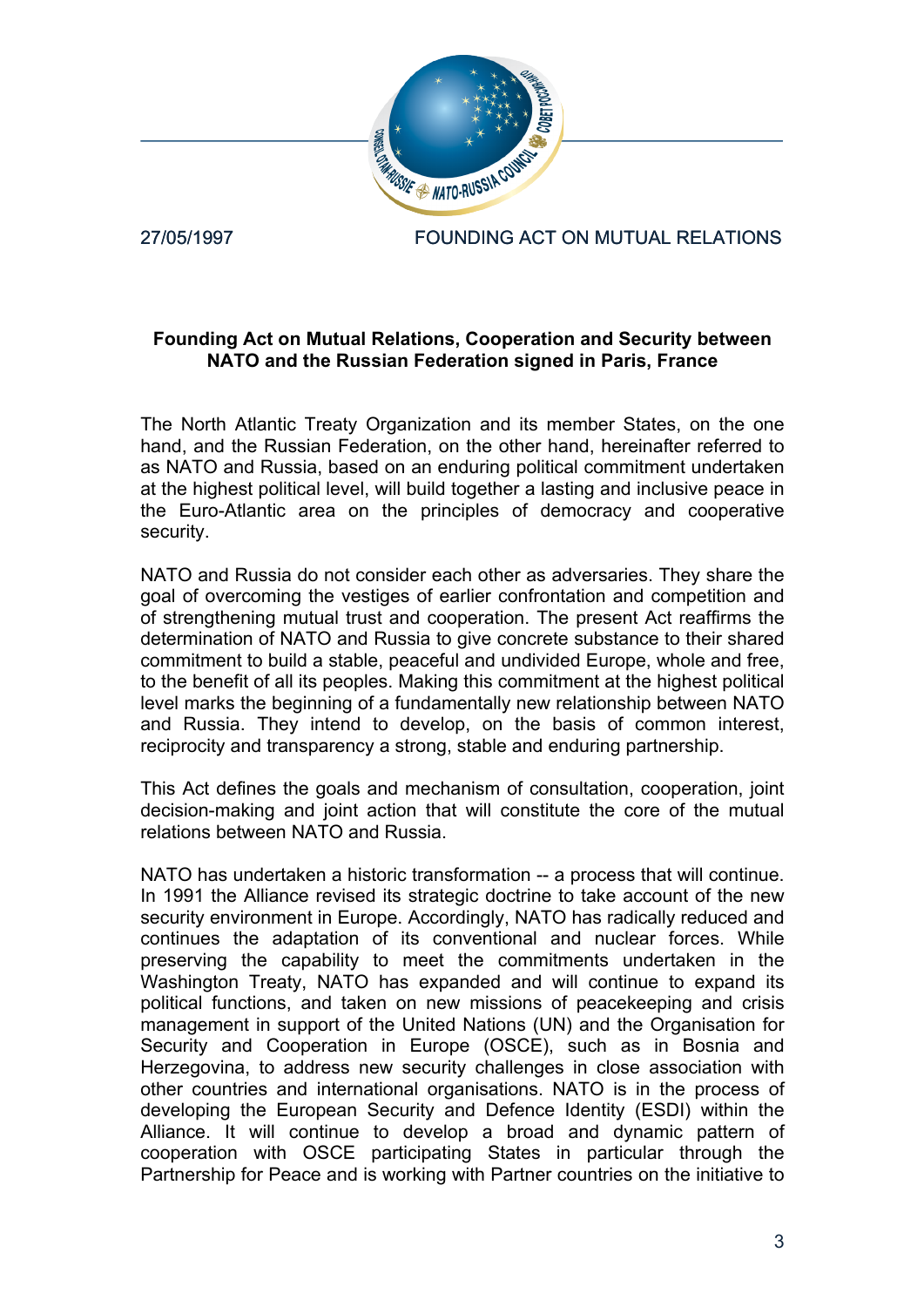

establish a Euro-Atlantic Partnership Council. NATO member States have decided to examine NATO's Strategic Concept to ensure that it is fully consistent with Europe's new security situation and challenges.

Russia is continuing the building of a democratic society and the realisation of its political and economic transformation. It is developing the concept of its national security and revising its military doctrine to ensure that they are fully consistent with new security realities. Russia has carried out deep reductions in its armed forces, has withdrawn its forces on an unprecedented scale from the countries of Central and Eastern Europe and the Baltic countries and withdrawn all its nuclear weapons back to its own national territory. Russia is committed to further reducing its conventional and nuclear forces. It is actively participating in peacekeeping operations in support of the UN and the OSCE, as well as in crisis management in different areas of the world. Russia is contributing to the multinational forces in Bosnia and Herzegovina.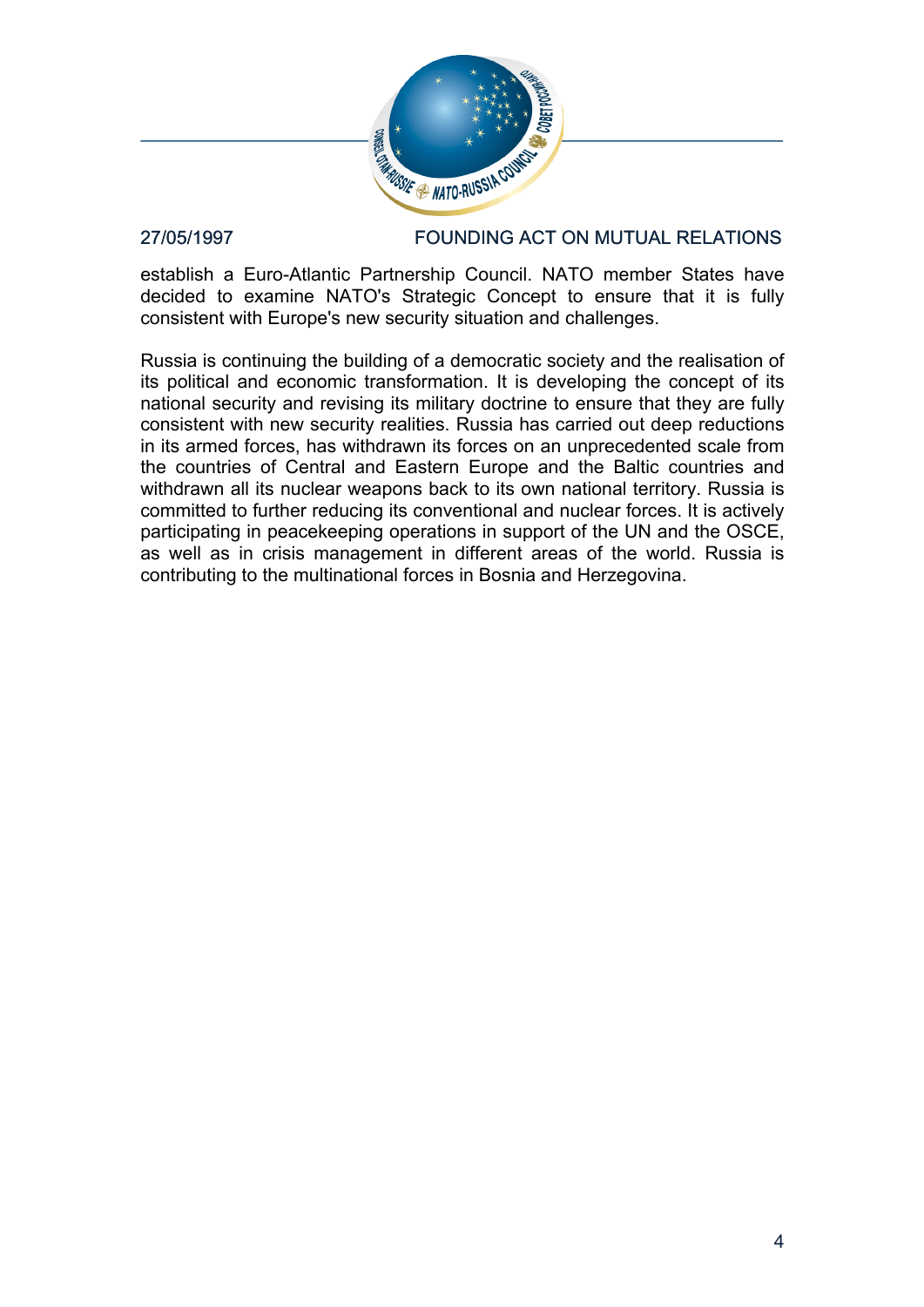

### **I. Principles**

Proceeding from the principle that the security of all states in the Euro-Atlantic community is indivisible, NATO and Russia will work together to contribute to the establishment in Europe of common and comprehensive security based on the allegiance to shared values, commitments and norms of behaviour in the interests of all states. NATO and Russia will help to strengthen the Organisation for Security and Cooperation in Europe, including developing further its role as a primary instrument in preventive diplomacy, conflict prevention, crisis management, post-conflict rehabilitation and regional security cooperation, as well as in enhancing its operational capabilities to carry out these tasks. The OSCE, as the only pan-European security organisation, has a key role in European peace and stability. In strengthening the OSCE, NATO and Russia will cooperate to prevent any possibility of returning to a Europe of division and confrontation, or the isolation of any state.

Consistent with the OSCE's work on a Common and Comprehensive Security Model for Europe for the Twenty-First Century, and taking into account the decisions of the Lisbon Summit concerning a Charter on European security, NATO and Russia will seek the widest possible cooperation among participating States of the OSCE with the aim of creating in Europe a common space of security and stability, without dividing lines or spheres of influence limiting the sovereignty of any state.

NATO and Russia start from the premise that the shared objective of strengthening security and stability in the Euro-Atlantic area for the benefit of all countries requires a response to new risks and challenges, such as aggressive nationalism, proliferation of nuclear, biological and chemical weapons, terrorism, persistent abuse of human rights and of the rights of persons belonging to national minorities and unresolved territorial disputes, which pose a threat to common peace, prosperity and stability.

This Act does not affect, and cannot be regarded as affecting, the primary responsibility of the UN Security Council for maintaining international peace and security, or the role of the OSCE as the inclusive and comprehensive organisation for consultation, decision-making and cooperation in its area and as a regional arrangement under Chapter VIII of the United Nations Charter.

In implementing the provisions in this Act, NATO and Russia will observe in good faith their obligations under international law and international instruments, including the obligations of the United Nations Charter and the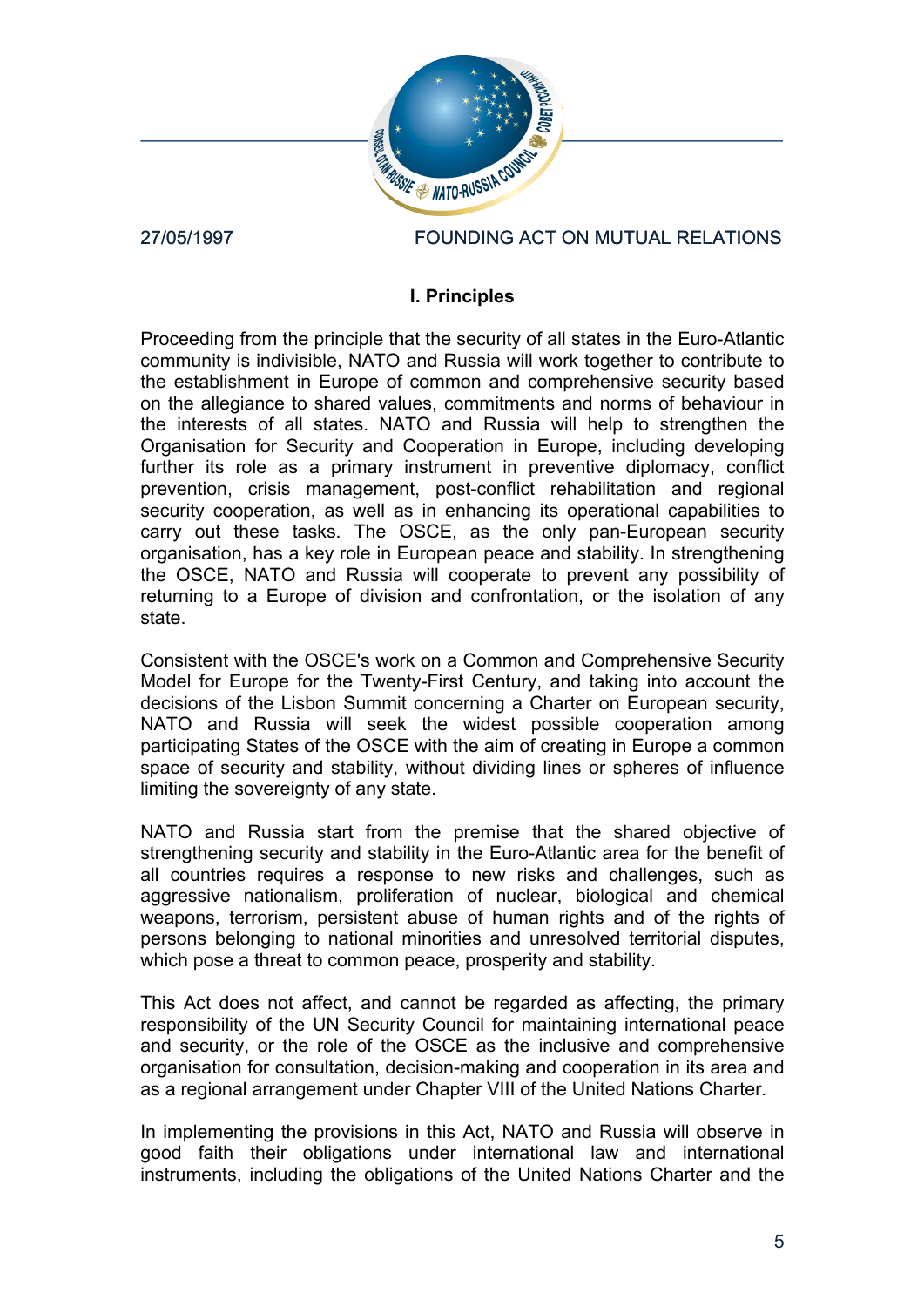

provisions of the Universal Declaration on Human Rights as well as their commitments under the Helsinki Final Act and subsequent OSCE documents, including the Charter of Paris and the documents adopted at the Lisbon OSCE Summit.

To achieve the aims of this Act, NATO and Russia will base their relations on a shared commitment to the following principles:

development, on the basis of transparency, of a strong, stable, enduring and equal partnership and of cooperation to strengthen security and stability in the Euro-Atlantic area;

acknowledgement of the vital role that democracy, political pluralism, the rule of law, and respect for human rights and civil liberties and the development of free market economies play in the development of common prosperity and comprehensive security;

refraining from the threat or use of force against each other as well as against any other state, its sovereignty, territorial integrity or political independence in any manner inconsistent with the United Nations Charter and with the Declaration of Principles Guiding Relations Between Participating States contained in the Helsinki Final Act;

respect for sovereignty, independence and territorial integrity of all states and their inherent right to choose the means to ensure their own security, the inviolability of borders and peoples' right of self-determination as enshrined in the Helsinki Final Act and other OSCE documents;

mutual transparency in creating and implementing defence policy and military doctrines;

prevention of conflicts and settlement of disputes by peaceful means in accordance with UN and OSCE principles;

support, on a case-by-case basis, of peacekeeping operations carried out under the authority of the UN Security Council or the responsibility of the OSCE.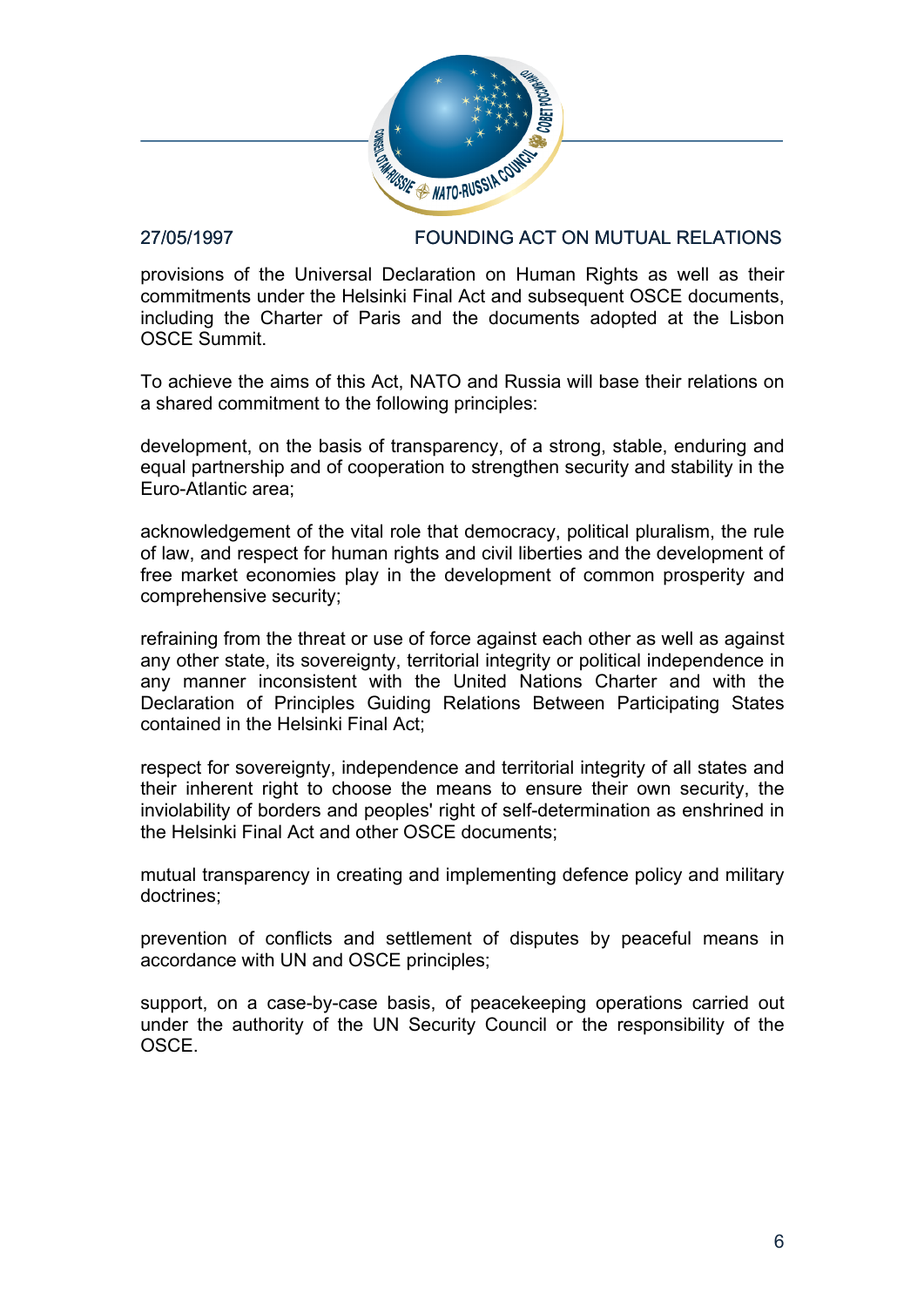

## **II. Mechanism for Consultation and Cooperation, the NATO-Russia Permanent Joint Council**

To carry out the activities and aims provided for by this Act and to develop common approaches to European security and to political problems, NATO and Russia will create the NATO-Russia Permanent Joint Council. The central objective of this Permanent Joint Council will be to build increasing levels of trust, unity of purpose and habits of consultation and cooperation between NATO and Russia, in order to enhance each other's security and that of all nations in the Euro-Atlantic area and diminish the security of none. If disagreements arise, NATO and Russia will endeavour to settle them on the basis of goodwill and mutual respect within the framework of political consultations.

The Permanent Joint Council will provide a mechanism for consultations, coordination and, to the maximum extent possible, where appropriate, for joint decisions and joint action with respect to security issues of common concern. The consultations will not extend to internal matters of either NATO, NATO member States or Russia.

The shared objective of NATO and Russia is to identify and pursue as many opportunities for joint action as possible. As the relationship develops, they expect that additional opportunities for joint action will emerge.

The Permanent Joint Council will be the principal venue of consultation between NATO and Russia in times of crisis or for any other situation affecting peace and stability. Extraordinary meetings of the Council will take place in addition to its regular meetings to allow for prompt consultations in case of emergencies. In this context, NATO and Russia will promptly consult within the Permanent Joint Council in case one of the Council members perceives a threat to its territorial integrity, political independence or security.

The activities of the Permanent Joint Council will be built upon the principles of reciprocity and transparency. In the course of their consultations and cooperation, NATO and Russia will inform each other regarding the respective security-related challenges they face and the measures that each intends to take to address them.

Provisions of this Act do not provide NATO or Russia, in any way, with a right of veto over the actions of the other nor do they infringe upon or restrict the rights of NATO or Russia to independent decision-making and action. They cannot be used as a means to disadvantage the interests of other states.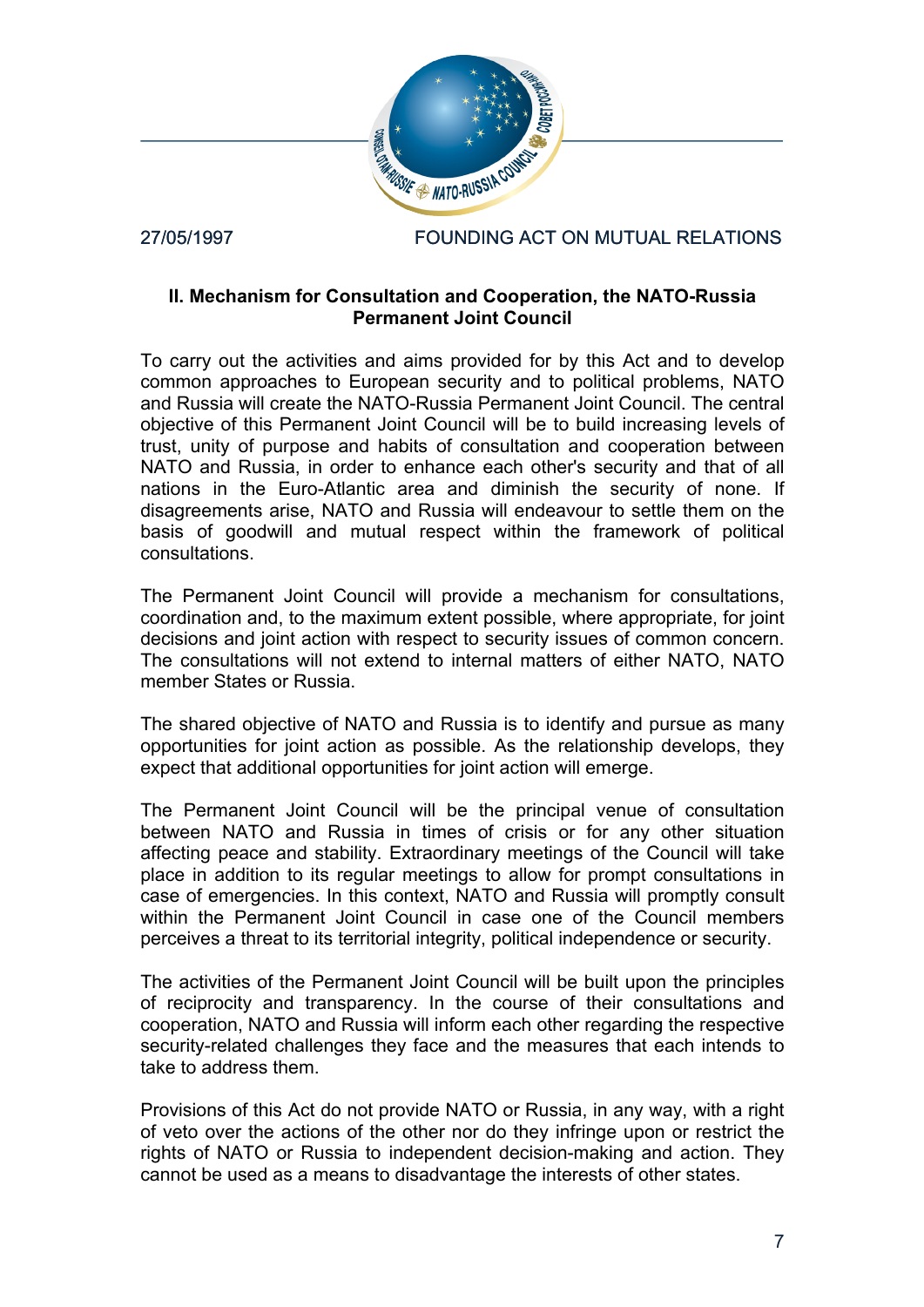

The Permanent Joint Council will meet at various levels and in different forms, according to the subject matter and the wishes of NATO and Russia. The Permanent Joint Council will meet at the level of Foreign Ministers and at the level of Defence Ministers twice annually, and also monthly at the level of ambassadors/permanent representatives to the North Atlantic Council.

The Permanent Joint Council may also meet, as appropriate, at the level of Heads of State and Government.

The Permanent Joint Council may establish committees or working groups for individual subjects or areas of cooperation on an ad hoc or permanent basis, as appropriate.

Under the auspices of the Permanent Joint Council, military representatives and Chiefs of Staff will also meet; meetings of Chiefs of Staff will take place no less than twice a year, and also monthly at military representatives level. Meetings of military experts may be convened, as appropriate.

The Permanent Joint Council will be chaired jointly by the Secretary General of NATO, a representative of one of the NATO member States on a rotation basis, and a representative of Russia.

To support the work of the Permanent Joint Council, NATO and Russia will establish the necessary administrative structures.

Russia will establish a Mission to NATO headed by a representative at the rank of Ambassador. A senior military representative and his staff will be part of this Mission for the purposes of the military cooperation. NATO retains the possibility of establishing an appropriate presence in Moscow, the modalities of which remain to be determined.

The agenda for regular sessions will be established jointly. Organisational arrangements and rules of procedure for the Permanent Joint Council will be worked out. These arrangements will be in place for the inaugural meeting of the Permanent Joint Council which will be held no later than four months after the signature of this Act.

The Permanent Joint Council will engage in three distinct activities:

consulting on the topics in Section III of this Act and on any other political or security issue determined by mutual consent;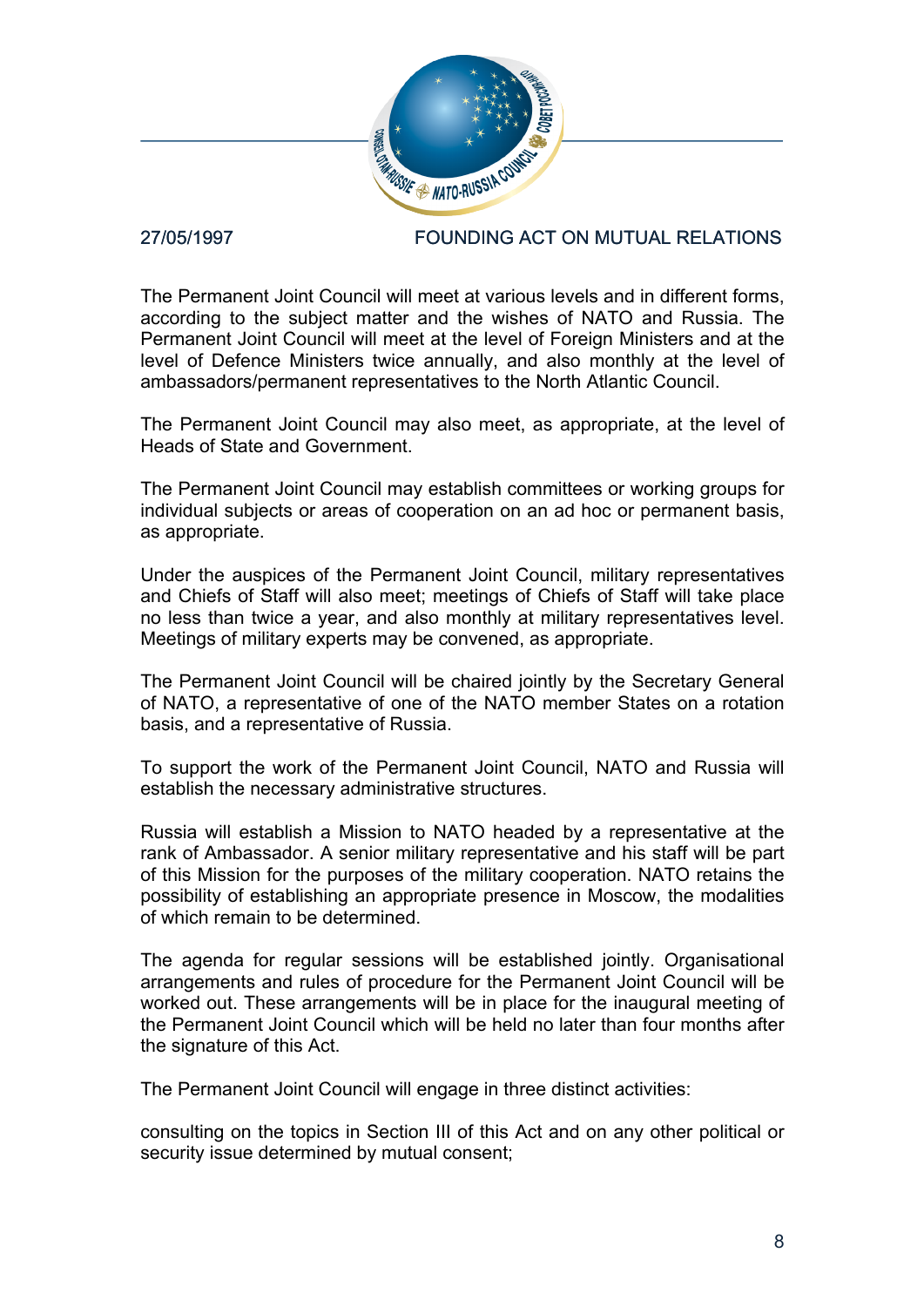

on the basis of these consultations, developing joint initiatives on which NATO and Russia would agree to speak or act in parallel;

once consensus has been reached in the course of consultation, making joint decisions and taking joint action on a case-by-case basis, including participation, on an equitable basis, in the planning and preparation of joint operations, including peacekeeping operations under the authority of the UN Security Council or the responsibility of the OSCE.

Any actions undertaken by NATO or Russia, together or separately, must be consistent with the United Nations Charter and the OSCE's governing principles.

Recognizing the importance of deepening contacts between the legislative bodies of the participating States to this Act, NATO and Russia will also encourage expanded dialogue and cooperation between the North Atlantic Assembly and the Federal Assembly of the Russian Federation.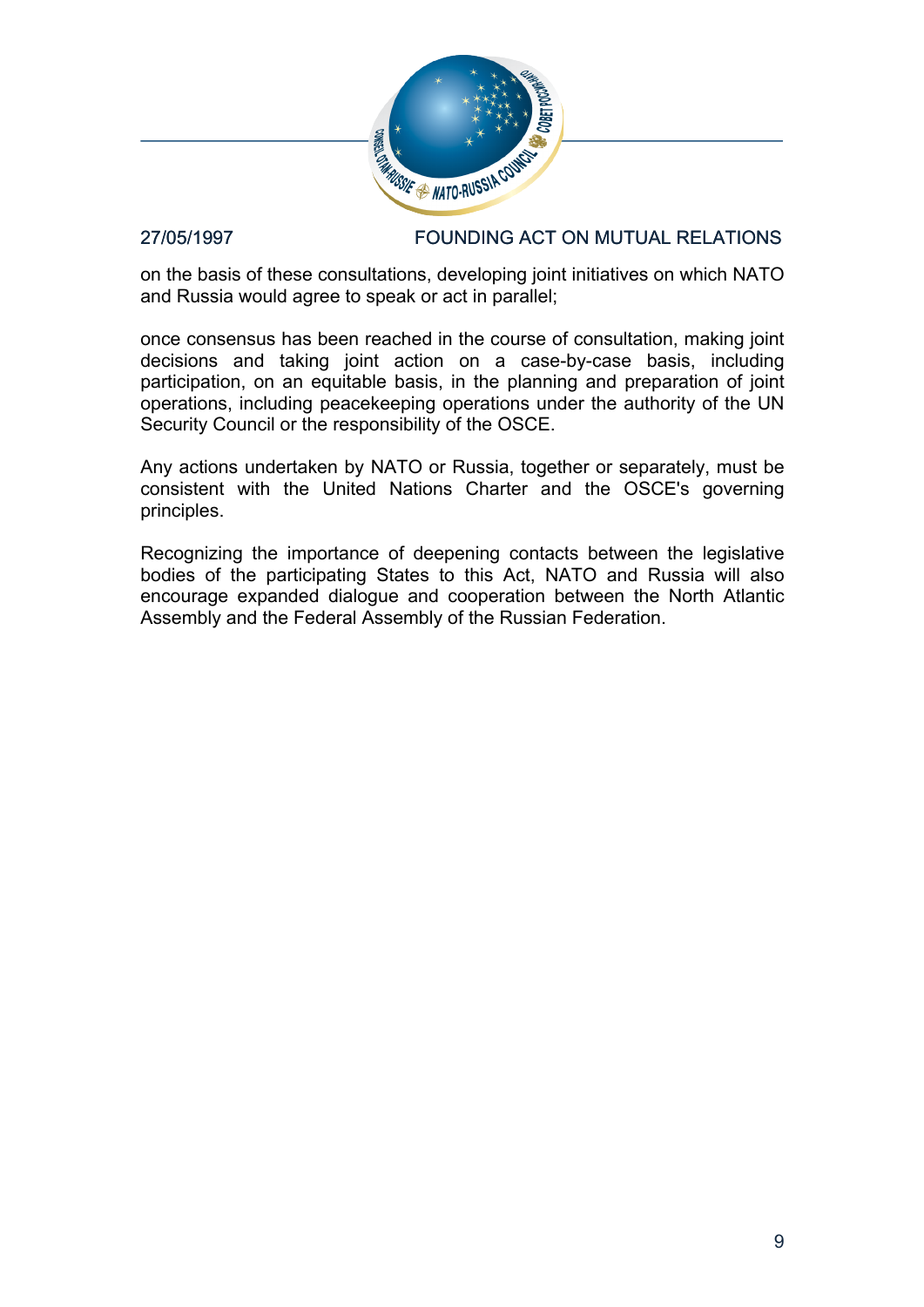

## **III. Areas for Consultation and Cooperation**

In building their relationship, NATO and Russia will focus on specific areas of mutual interest. They will consult and strive to cooperate to the broadest possible degree in the following areas:

issues of common interest related to security and stability in the Euro-Atlantic area or to concrete crises, including the contribution of NATO and Russia to security and stability in this area;

conflict prevention, including preventive diplomacy, crisis management and conflict resolution taking into account the role and responsibility of the UN and the OSCE and the work of these organisations in these fields;

joint operations, including peacekeeping operations, on a case-by-case basis, under the authority of the UN Security Council or the responsibility of the OSCE, and if Combined Joint Task Forces (CJTF) are used in such cases, participation in them at an early stage;

participation of Russia in the Euro-Atlantic Partnership Council and the Partnership for Peace;

exchange of information and consultation on strategy, defence policy, the military doctrines of NATO and Russia, and budgets and infrastructure development programmes;

arms control issues;

nuclear safety issues, across their full spectrum;

preventing the proliferation of nuclear, biological and chemical weapons, and their delivery means, combatting nuclear trafficking and strengthening cooperation in specific arms control areas, including political and defence aspects of proliferation;

possible cooperation in Theatre Missile Defence;

enhanced regional air traffic safety, increased air traffic capacity and reciprocal exchanges, as appropriate, to promote confidence through increased measures of transparency and exchanges of information in relation to air defence and related aspects of airspace management/control. This will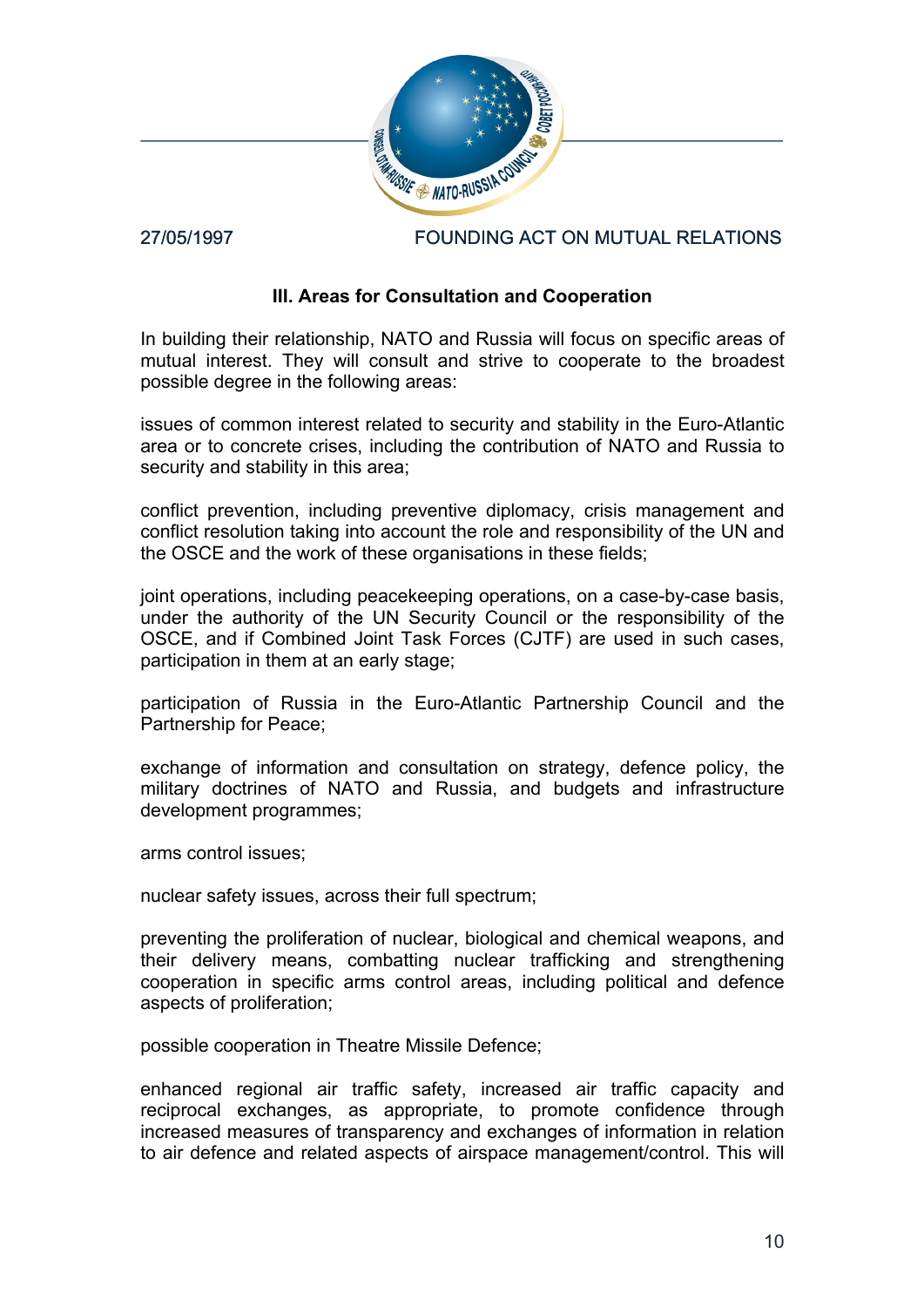

include exploring possible cooperation on appropriate air defence related matters;

increasing transparency, predictability and mutual confidence regarding the size and roles of the conventional forces of member States of NATO and Russia;

reciprocal exchanges, as appropriate, on nuclear weapons issues, including doctrines and strategy of NATO and Russia;

coordinating a programme of expanded cooperation between respective military establishments, as further detailed below;

pursuing possible armaments-related cooperation through association of Russia with NATO's Conference of National Armaments Directors;

conversion of defence industries;

developing mutually agreed cooperative projects in defence-related economic, environmental and scientific fields;

conducting joint initiatives and exercises in civil emergency preparedness and disaster relief;

combatting terrorism and drug trafficking;

improving public understanding of evolving relations between NATO and Russia, including the establishment of a NATO documentation centre or information office in Moscow.

Other areas can be added by mutual agreement.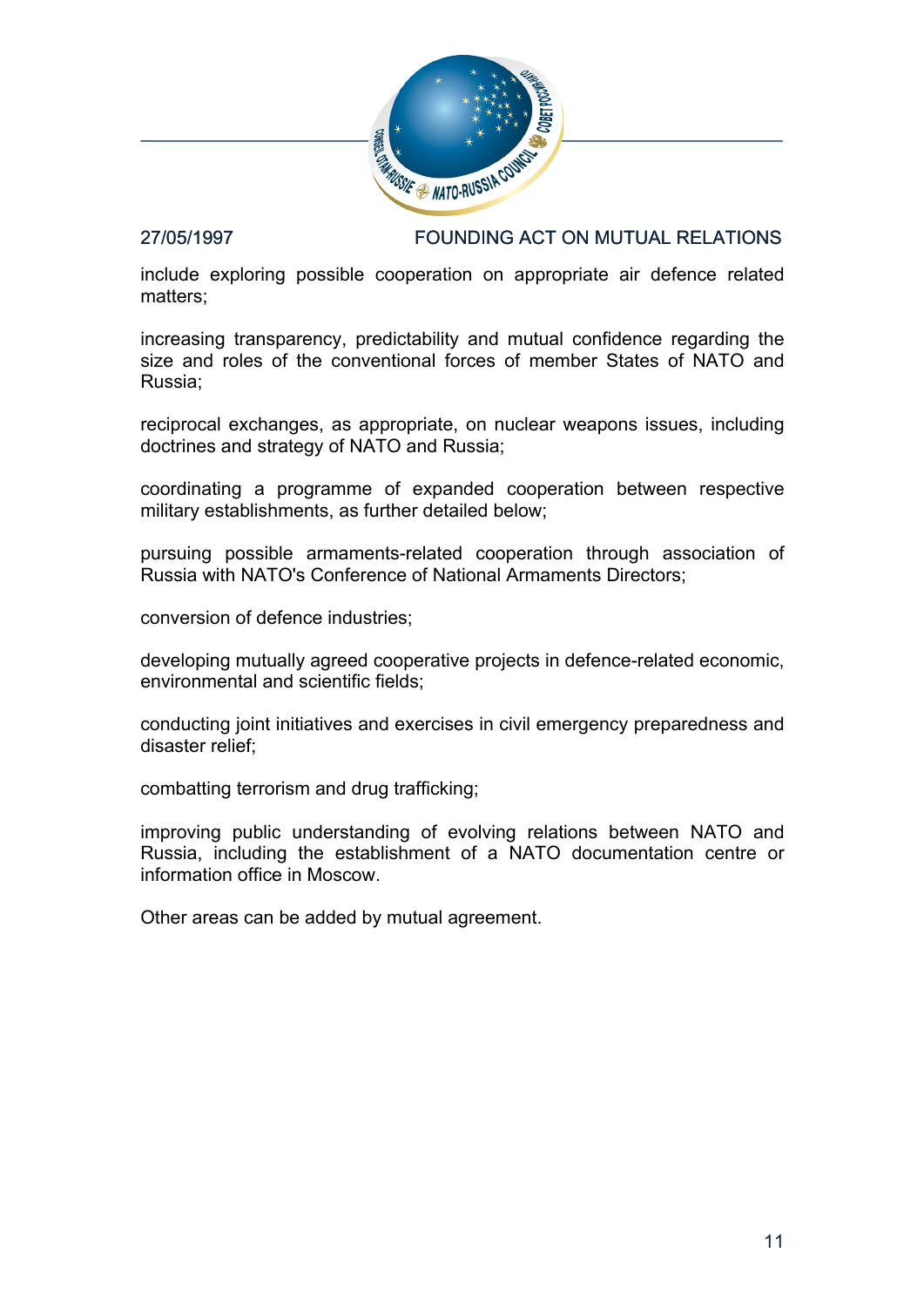

## **IV. Political-Military Matters**

NATO and Russia affirm their shared desire to achieve greater stability and security in the Euro-Atlantic area.

The member States of NATO reiterate that they have no intention, no plan and no reason to deploy nuclear weapons on the territory of new members, nor any need to change any aspect of NATO's nuclear posture or nuclear policy - and do not foresee any future need to do so. This subsumes the fact that NATO has decided that it has no intention, no plan, and no reason to establish nuclear weapon storage sites on the territory of those members, whether through the construction of new nuclear storage facilities or the adaptation of old nuclear storage facilities. Nuclear storage sites are understood to be facilities specifically designed for the stationing of nuclear weapons, and include all types of hardened above or below ground facilities (storage bunkers or vaults) designed for storing nuclear weapons.

Recognising the importance of the adaptation of the Treaty on Conventional Armed Forces in Europe (CFE) for the broader context of security in the OSCE area and the work on a Common and Comprehensive Security Model for Europe for the Twenty-First Century, the member States of NATO and Russia will work together in Vienna with the other States Parties to adapt the CFE Treaty to enhance its viability and effectiveness, taking into account Europe's changing security environment and the legitimate security interests of all OSCE participating States. They share the objective of concluding an adaptation agreement as expeditiously as possible and, as a first step in this process, they will, together with other States Parties to the CFE Treaty, seek to conclude as soon as possible a framework agreement setting forth the basic elements of an adapted CFE Treaty, consistent with the objectives and principles of the Document on Scope and Parameters agreed at Lisbon in December 1996.

NATO and Russia believe that an important goal of CFE Treaty adaptation should be a significant lowering in the total amount of Treaty-Limited Equipment permitted in the Treaty's area of application compatible with the legitimate defence requirements of each State Party. NATO and Russia encourage all States Parties to the CFE Treaty to consider reductions in their CFE equipment entitlements, as part of an overall effort to achieve lower equipment levels that are consistent with the transformation of Europe's security environment.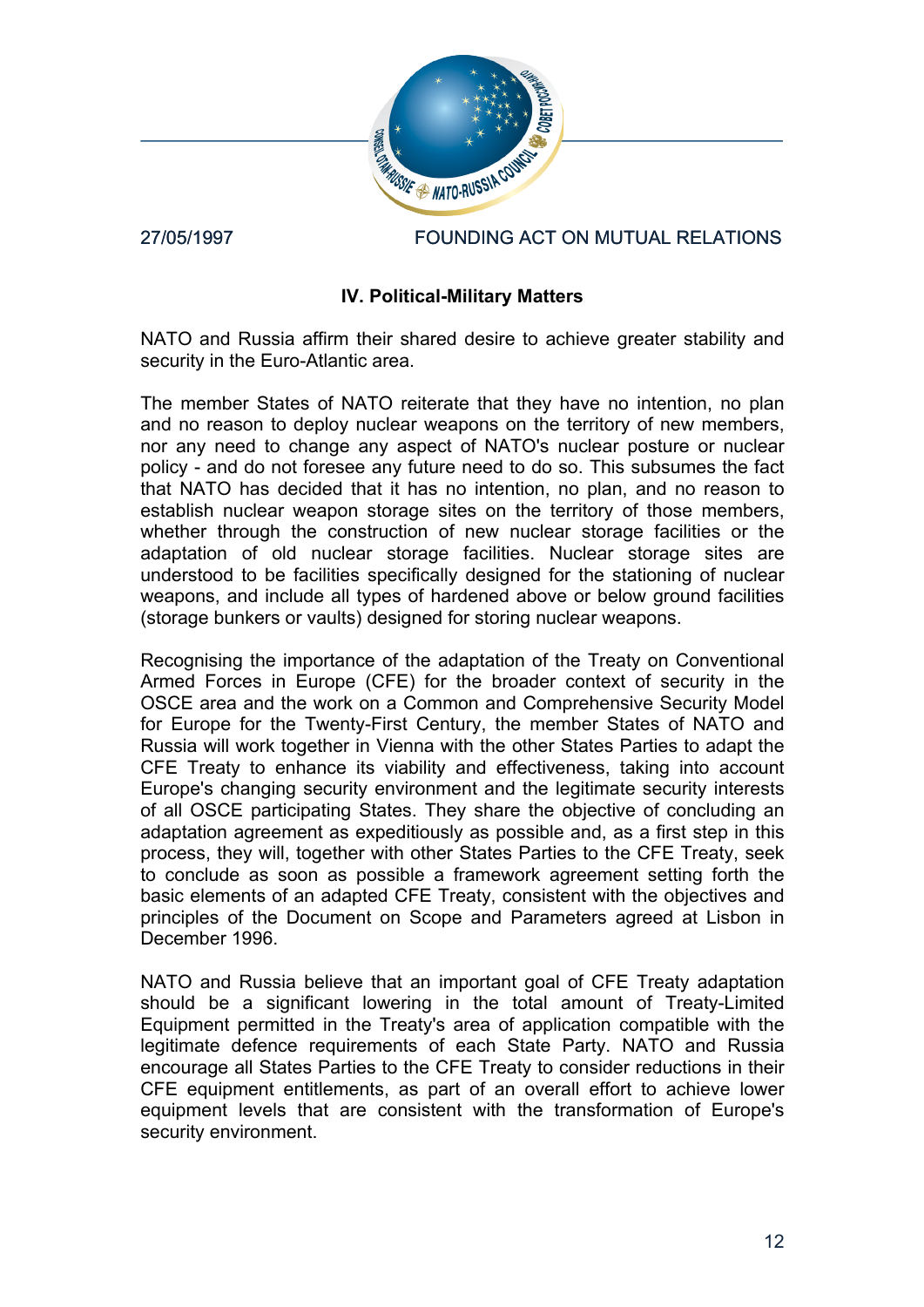

The member States of NATO and Russia commit themselves to exercise restraint during the period of negotiations, as foreseen in the Document on Scope and Parameters, in relation to the current postures and capabilities of their conventional armed forces - in particular with respect to their levels of forces and deployments - in the Treaty's area of application, in order to avoid developments in the security situation in Europe diminishing the security of any State Party. This commitment is without prejudice to possible voluntary decisions by the individual States Parties to reduce their force levels or deployments, or to their legitimate security interests.

The member States of NATO and Russia proceed on the basis that adaptation of the CFE Treaty should help to ensure equal security for all States Parties irrespective of their membership of a politico-military alliance, both to preserve and strengthen stability and continue to prevent any destabilizing increase of forces in various regions of Europe and in Europe as a whole. An adapted CFE Treaty should also further enhance military transparency by extended information exchange and verification, and permit the possible accession by new States Parties.

The member States of NATO and Russia propose to other CFE States Parties to carry out such adaptation of the CFE Treaty so as to enable States Parties to reach, through a transparent and cooperative process, conclusions regarding reductions they might be prepared to take and resulting national Treaty-Limited Equipment ceilings. These will then be codified as binding limits in the adapted Treaty to be agreed by consensus of all States Parties, and reviewed in 2001 and at five-year intervals thereafter. In doing so, the States Parties will take into account all the levels of Treaty-Limited Equipment established for the Atlantic-to-the-Urals area by the original CFE Treaty, the substantial reductions that have been carried out since then, the changes to the situation in Europe and the need to ensure that the security of no state is diminished.

The member States of NATO and Russia reaffirm that States Parties to the CFE Treaty should maintain only such military capabilities, individually or in conjunction with others, as are commensurate with individual or collective legitimate security needs, taking into account their international obligations, including the CFE Treaty.

Each State-Party will base its agreement to the provisions of the adapted Treaty on all national ceilings of the States Parties, on its projections of the current and future security situation in Europe.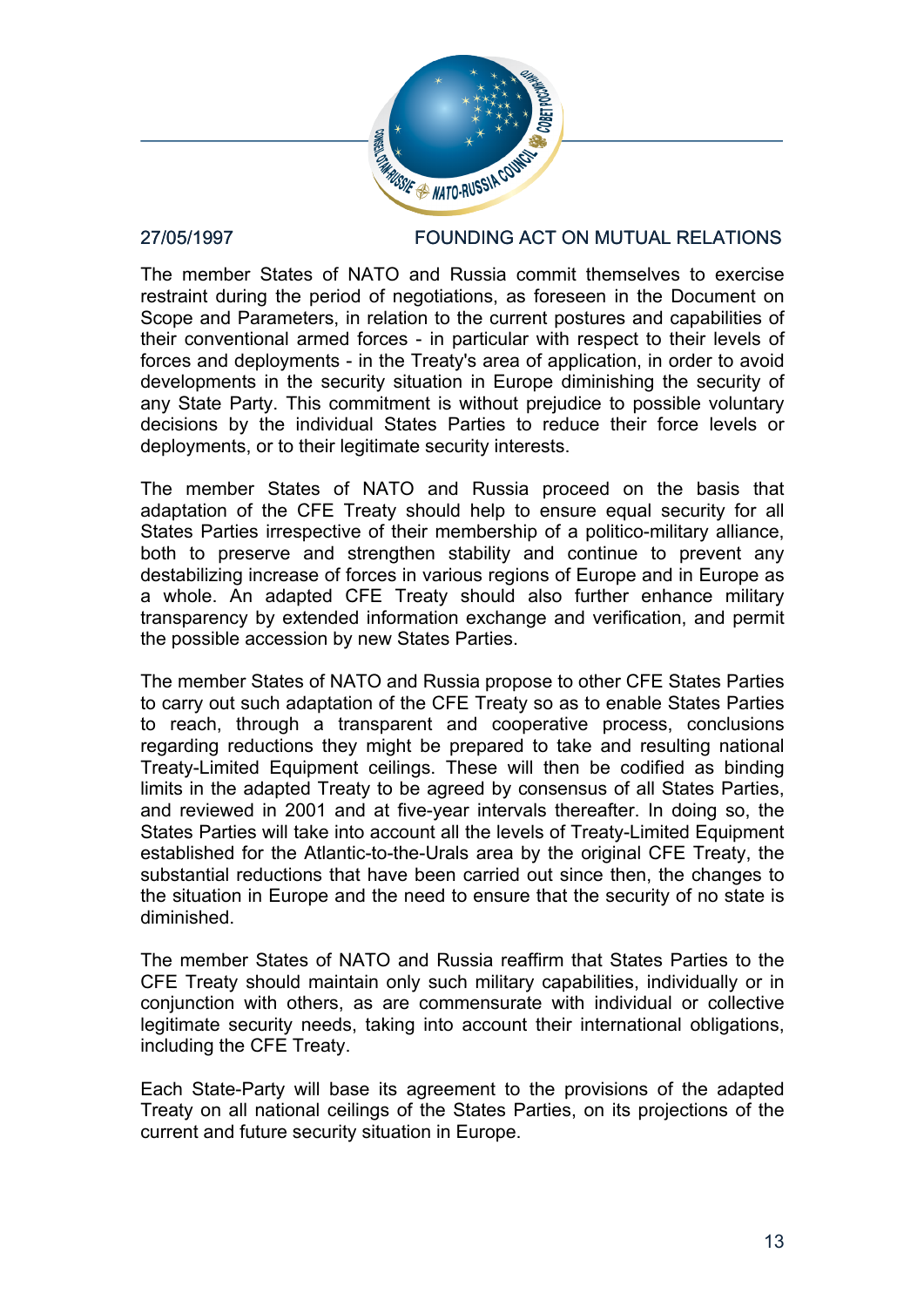

In addition, in the negotiations on the adaptation of the CFE Treaty, the member States of NATO and Russia will, together with other States Parties, seek to strengthen stability by further developing measures to prevent any potentially threatening build-up of conventional forces in agreed regions of Europe, to include Central and Eastern Europe.

NATO and Russia have clarified their intentions with regard to their conventional force postures in Europe's new security environment and are prepared to consult on the evolution of these postures in the framework of the Permanent Joint Council.

NATO reiterates that in the current and foreseeable security environment, the Alliance will carry out its collective defence and other missions by ensuring the necessary interoperability, integration, and capability for reinforcement rather than by additional permanent stationing of substantial combat forces. Accordingly, it will have to rely on adequate infrastructure commensurate with the above tasks. In this context, reinforcement may take place, when necessary, in the event of defence against a threat of aggression and missions in support of peace consistent with the United Nations Charter and the OSCE governing principles, as well as for exercises consistent with the adapted CFE Treaty, the provisions of the Vienna Document 1994 and mutually agreed transparency measures. Russia will exercise similar restraint in its conventional force deployments in Europe.

The member States of NATO and Russia will strive for greater transparency, predictability and mutual confidence with regard to their armed forces. They will comply fully with their obligations under the Vienna Document 1994 and develop cooperation with the other OSCE participating States, including negotiations in the appropriate format, inter alia within the OSCE to promote confidence and security.

The member States of NATO and Russia will use and improve existing arms control regimes and confidence-building measures to create security relations based on peaceful cooperation.

NATO and Russia, in order to develop cooperation between their military establishments, will expand political-military consultations and cooperation through the Permanent Joint Council with an enhanced dialogue between the senior military authorities of NATO and its member States and of Russia. They will implement a programme of significantly expanded military activities and practical cooperation between NATO and Russia at all levels. Consistent with the tenets of the Permanent Joint Council, this enhanced military-tomilitary dialogue will be built upon the principle that neither party views the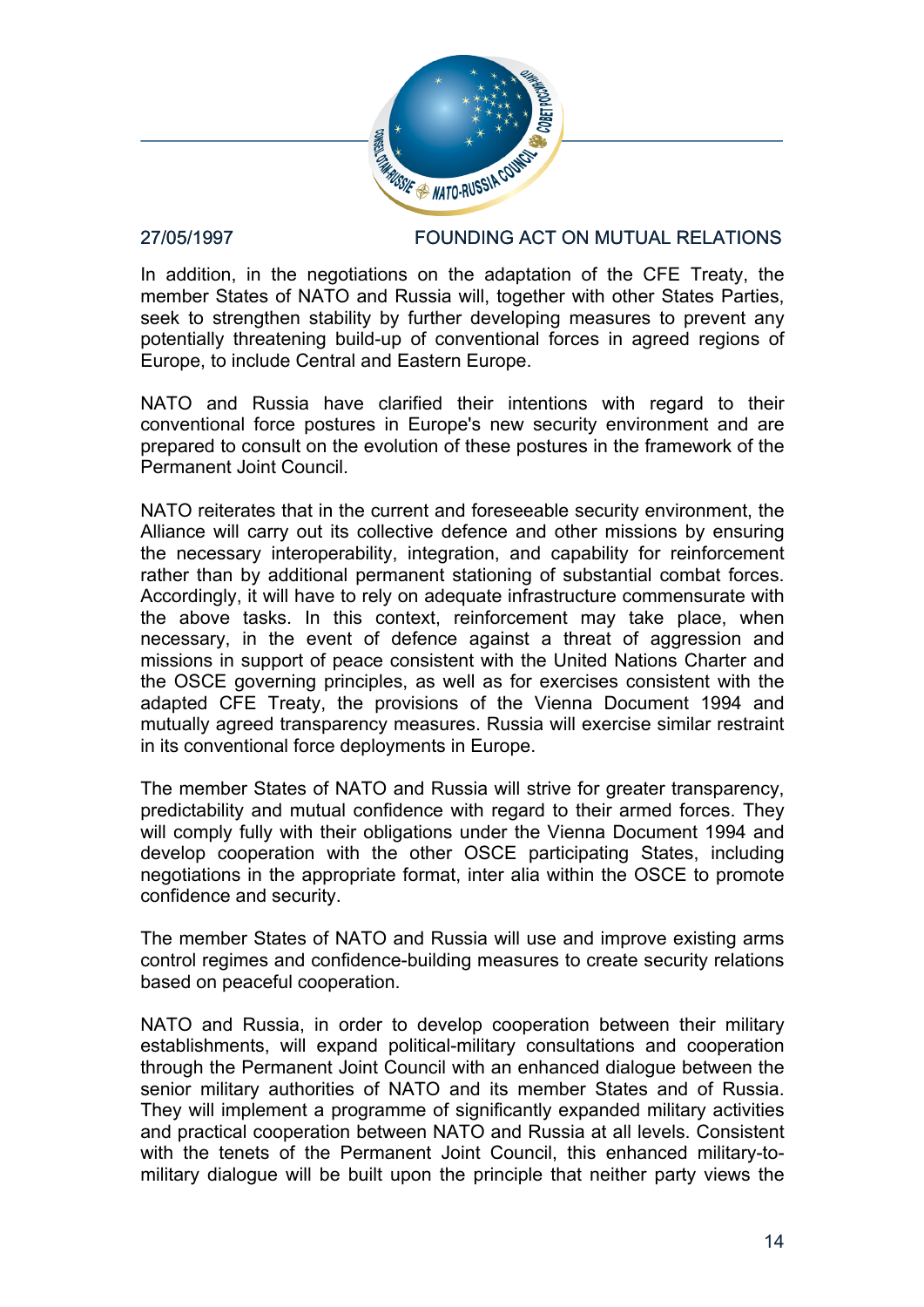

other as a threat nor seeks to disadvantage the other's security. This enhanced military-to-military dialogue will include regularly-scheduled reciprocal briefings on NATO and Russian military doctrine, strategy and resultant force posture and will include the broad possibilities for joint exercises and training.

To support this enhanced dialogue and the military components of the Permanent Joint Council, NATO and Russia will establish military liaison missions at various levels on the basis of reciprocity and further mutual arrangements.

To enhance their partnership and ensure this partnership is grounded to the greatest extent possible in practical activities and direct cooperation, NATO's and Russia's respective military authorities will explore the further development of a concept for joint NATO-Russia peacekeeping operations. This initiative should build upon the positive experience of working together in Bosnia and Herzegovina, and the lessons learned there will be used in the establishment of Combined Joint Task Forces.

The present Act takes effect upon the date of its signature.

NATO and Russia will take the proper steps to ensure its implementation in accordance with their procedures.

The present Act is established in two originals in the French, English and Russian language.

The Secretary General of NATO and the Government of the Russian Federation will provide the Secretary General of the United Nations and the Secretary General of the OSCE with the text of this Act with the request to circulate it to all members of their Organisations.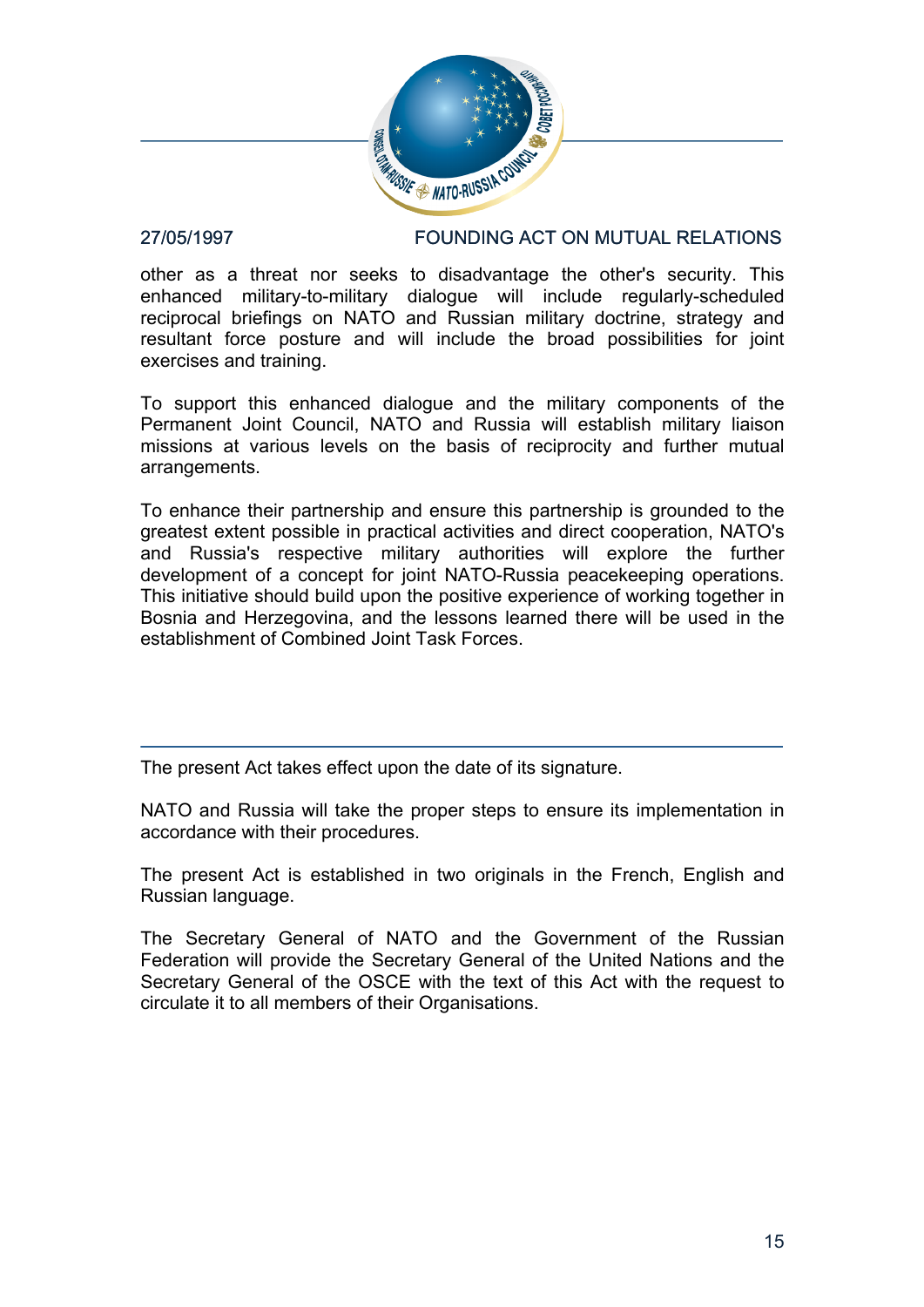

### **Основополагающий акт**

о взаимных отношениях, сотрудничестве и безопасности между Российской Федерацией и Организацией североатлантического договора Российская Федерация, с одной стороны, и Организация Североатлантического договора и ее государства-члены, с другой стороны, именуемые в дальнейшем Россия и НАТО, на основе твердого обязательства, принятого на высшем политическом уровне, будут совместно строить прочный и всеобъемлющий мир в евроатлантическом регионе на принципах демократии и безопасности, основывающейся на сотрудничестве.

Россия и НАТО не рассматривают друг друга как противников. Общей целью России и НАТО является преодоление остатков прежней конфронтации и соперничества и укрепление взаимного доверия и сотрудничества. Настоящим Актом подтверждается их решимость наполнить конкретным содержанием общее обязательство России и НАТО по созданию стабильной, мирной и неразделенной Европы, единой и свободной, на благо всех ее народов. Принятие этого обязательства на высшем политическом уровне является началом фундаментально новых отношений между Россией и НАТО. Они намерены развивать на основе общих интересов, взаимности и транспарентности прочное, стабильное и долговременное партнерство.

Настоящий Акт определяет цели и механизм консультаций, сотрудничества, совместного принятия решений и совместных действий, которые составят ядро взаимоотношений между Россией и НАТО.

НАТО осуществляет глубокую трансформацию - процесс, который будет продолжен. В 1991 году альянс пересмотрел свою стратегическую доктрину, чтобы учесть новую ситуацию в области европейской безопасности. Соответственно, НАТО существенно сократила и продолжает адаптацию своих обычных и ядерных сил. Сохраняя потенциал для выполнения обязательств по Вашингтонскому договору, НАТО расширила и будет далее расширять свои политические функции и приступила к новым миссиям в сфере миротворчества и урегулирования кризисов в поддержку Организации Объединенных Наций (ООН) и Организации по безопасности и сотрудничеству в Европе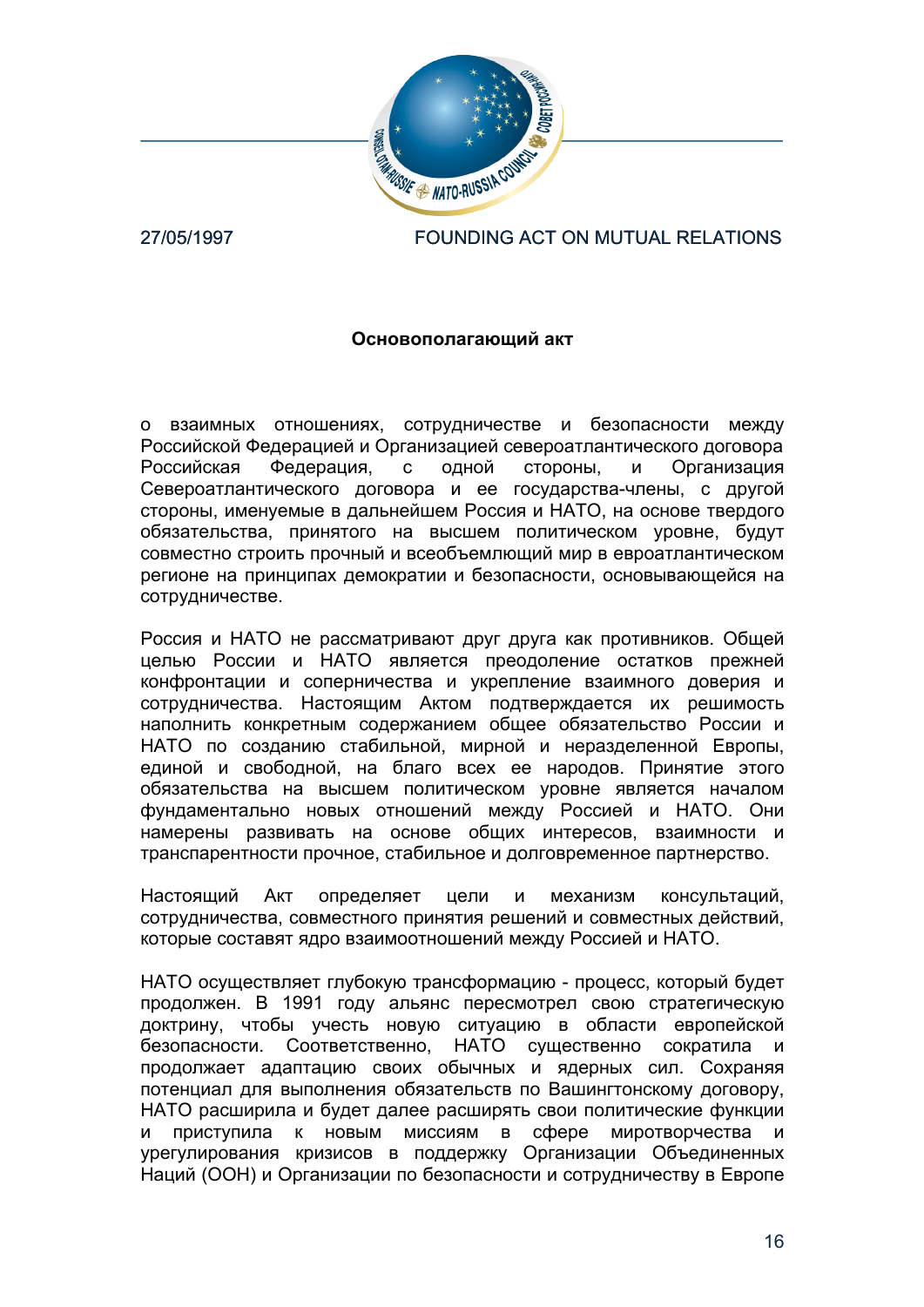

(ОБСЕ), как в Боснии и Герцеговине, чтобы ответить на новые вызовы безопасности в тесном взаимодействии с другими странами и международными организациями. НАТО находится в процессе разработки концепции "Европейской составляющей в области безопасности и обороны" в рамках альянса. Она будет развивать и далее широкое и динамичное сотрудничество с государствамиучастниками ОБСЕ, в частности, через "Партнерство ради мира", и работает со странами-партнерами над инициативой по созданию Совета Евроатлантического партнерства. Государства-члены НАТО приняли решение рассмотреть стратегическую концепцию НАТО с тем, чтобы обеспечить ее полное соответствие новой ситуации в сфере европейской безопасности и новым вызовам.

Россия продолжает построение демократического общества и осуществление своей политической и экономической транформации. Она развивает концепцию своей национальной безопасности и пересматривает свою военную доктрину с тем, чтобы обеспечить их полное соответствие новым реалиям в сфере безопасности. Россия предприняла глубокие сокращения своих вооруженных сил, осуществила беспрецедентный по масштабам вывод своих войск из государств Центральной и Восточной Европы и Прибалтики, вывела все ядерные вооружения в пределы своей национальной территории. Россия привержена дальнейшему сокращению своих обычных и ядерных сил. Она принимает активное участие в осуществлении миротворческих операций в поддержку ООН и ОБСЕ, а также в урегулировании кризисных ситуаций в различных районах мира. Россия вносит свой вклад в многонациональные силы в Боснии и Герцеговине.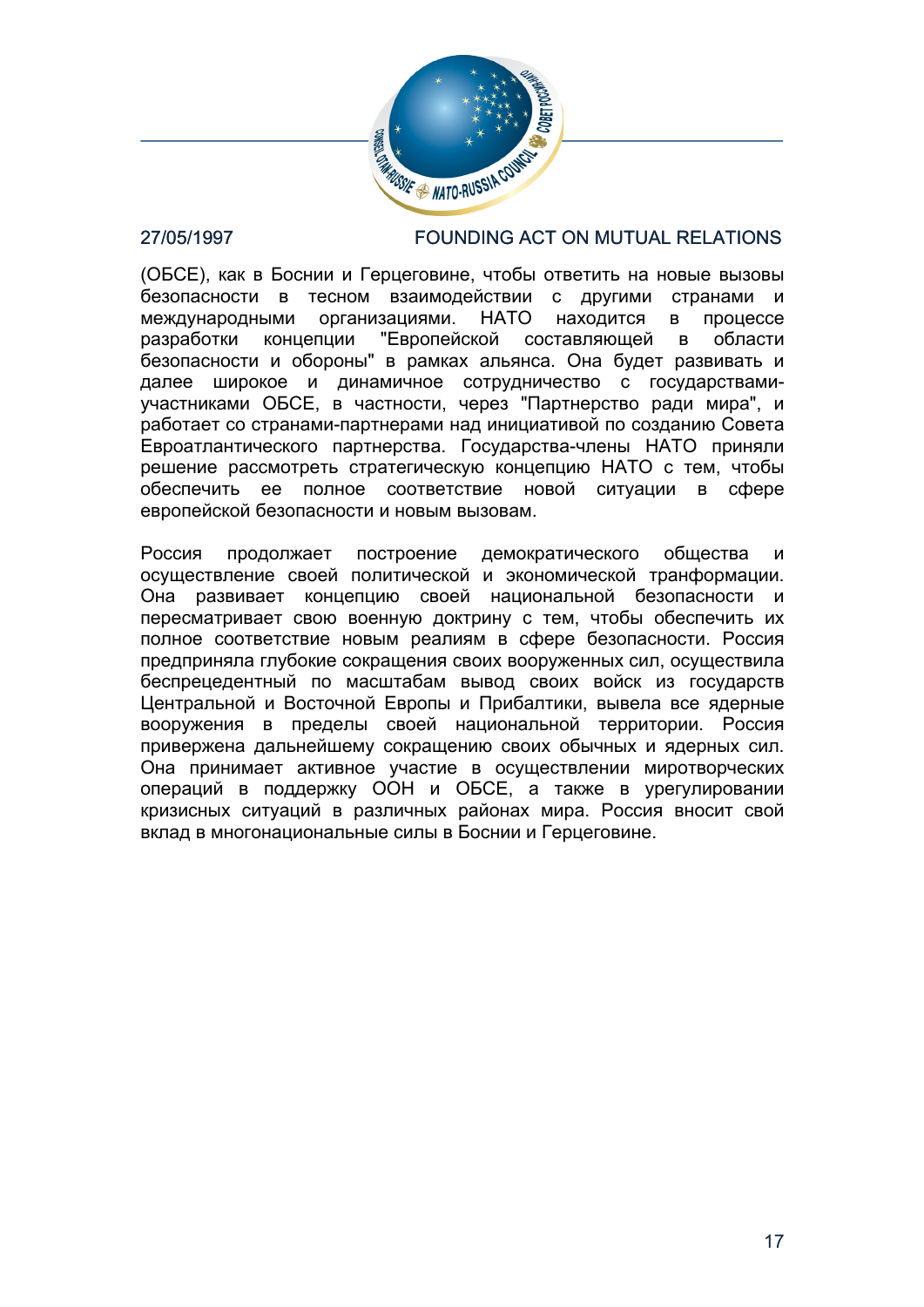

### **I. Принципы**

Исходя из принципа неделимости безопасности всех государств евроатлантического сообщества, Россия и НАТО будут совместно работать с тем, чтобы внести вклад в создание в Европе общей и всеобъемлющей безопасности, основанной на приверженности общим ценностям, обязательствам и нормам поведения в интересах всех государств.

Россия и НАТО будут содействовать укреплению ОБСЕ, включая дальнейшее развитие ее роли в качестве основного инструмента превентивной дипломатии, предотвращения конфликтов, урегулирования кризисов, постконфликтного восстановления и регионального сотрудничества в области безопасности, а также укреплению ее оперативных возможностей по осуществлению этих задач. ОБСЕ в качестве единственной общеевропейской организации безопасности играет ключевую роль в поддержании европейского мира и стабильности. Укрепляя ОБСЕ, Россия и НАТО будут сотрудничать в целях предотвращения любой возможности возврата к Европе раскола и конфронтации или к изоляции любого государства.

В соответствии с разрабатываемой в ОБСЕ моделью общей и всеобъемлющей безопасности для Европы XXI века и имея в виду решения Лиссабонского саммита о Хартии европейской безопасности, Россия и НАТО будут стремиться к самому широкому сотрудничеству между государствами-участниками ОБСЕ в целях создания в Европе общего пространства безопасности и стабильности без разделительных линий или сфер влияния, ограничивающих суверенитет любого государства.

Россия и НАТО исходят из того, что общая цель укрепления безопасности и стабильности в евроатлантическом регионе во благо всех стран требует ответа на новые риски и вызовы, такие, как агрессивный национализм, распространение ядерного, биологического и химического оружия, терроризм, продолжающиеся нарушения прав человека и прав лиц, принадлежащих к национальным меньшинствам, и неурегулированные территориальные споры, которые представляют угрозу всеобщему миру, процветанию и стабильности.

Настоящий Акт не затрагивает и не может рассматриваться как затрагивающий главную ответственность Совета Безопасности ООН за поддержание международного мира и безопасности и роль ОБСЕ как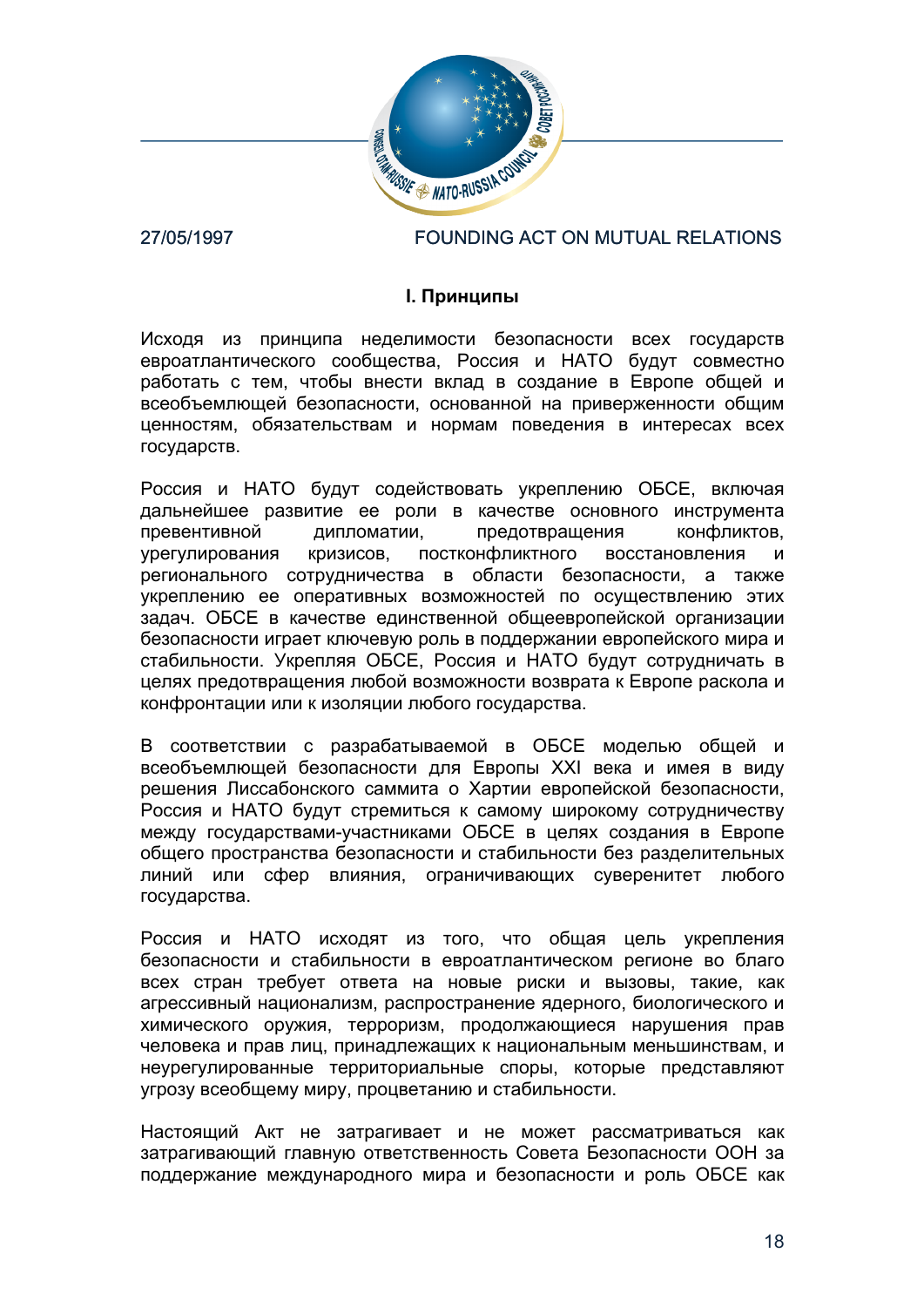

общей и всеобъемлющей Организации для консультаций, принятия решений и сотрудничества в ее регионе и как региональной организации по смыслу Главы VIII Устава ООН.

При осуществлении положений настоящего Акта Россия и НАТО будут добросовестно соблюдать свои обязательства по международному праву и международным соглашениям, включая обязательства по Уставу ООН и положения Всеобщей декларации прав человека, а также свои обязательства по хельсинкскому Заключительному акту и последующим документам ОБСЕ, включая Парижскую хартию и документы, принятые на встрече на высшем уровне ОБСЕ в Лиссабоне.

Для достижения целей настоящего Акта Россия и НАТО будут строить свои отношения на общей приверженности следующим принципам:

развитие на основе транспарентности прочного, стабильного, долговременного и равноправного партнерства и сотрудничества с целью укрепления безопасности и стабильности в евроатлантическом регионе;

признание жизненно важной роли, которую демократия, политический плюрализм, верховенство закона и уважение прав человека и гражданских свобод, а также развитие рыночной экономики играют в развитии общего процветания и всеобъемлющей безопасности;

отказ от применения силы или угрозы силой друг против друга или против любого другого государства, его суверенитета, территориальной целостности или политической независимости любым образом, противоречащим Уставу ООН и содержащейся в хельсинкском Заключительном акте Декларации принципов, которыми государстваучастники руководствуются во взаимных отношениях;

уважение суверенитета, независимости и территориальной целостности всех государств и их права выбора путей обеспечения собственной безопасности, нерушимости границ и права народов на самоопределение, как это закреплено в хельсинкском Заключительном акте и других документах ОБСЕ;

взаимная транспарентность в разработке и осуществлении оборонной политики и военных доктрин;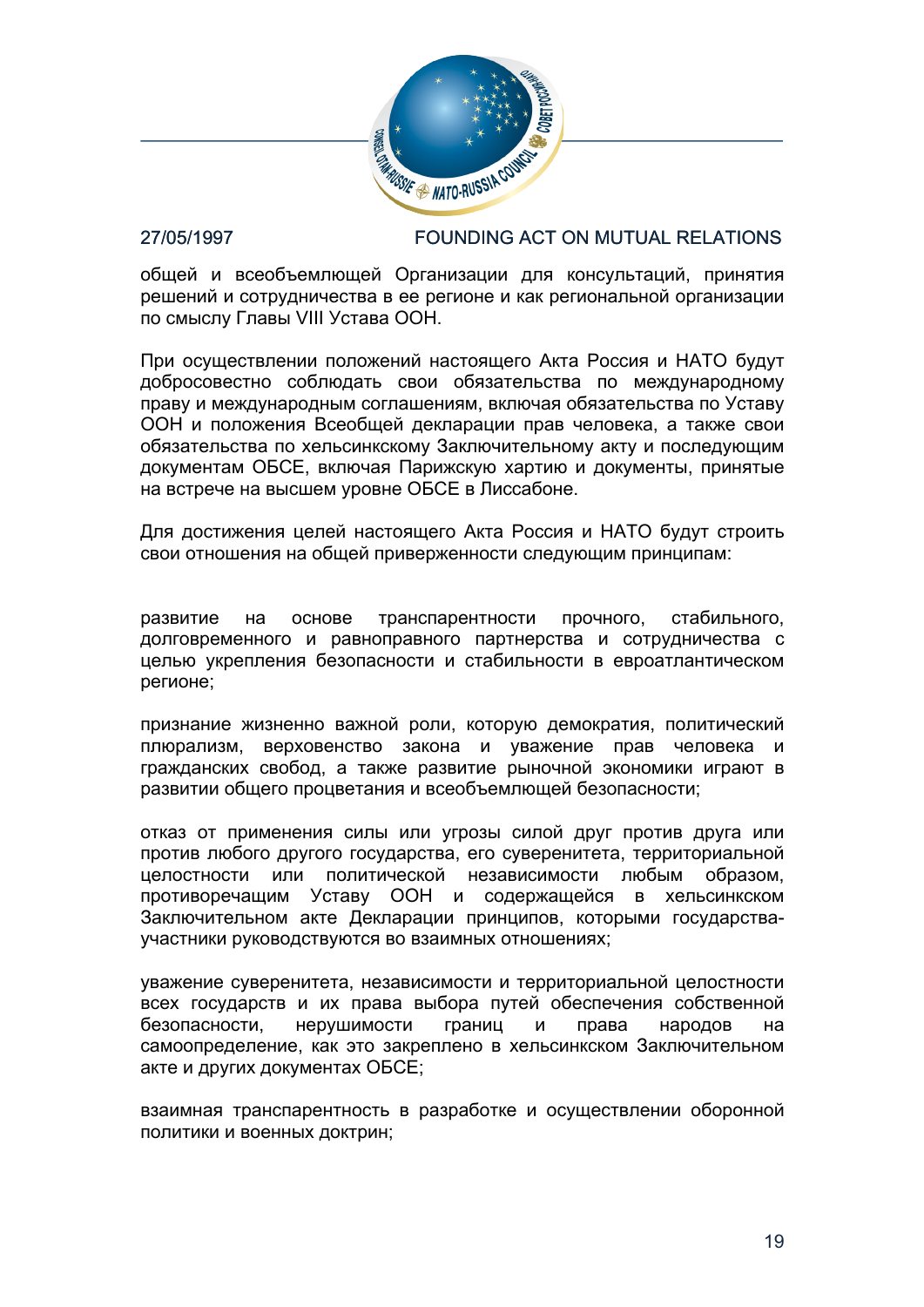

предотвращение конфликтов и урегулирование споров мирными средствами в соответствии с принципами ООН и ОБСЕ;

поддержка, в каждом конкретном случае, миротворческих операций, осуществляемых под руководством Совета Безопасности ООН или под ответственностью ОБСЕ.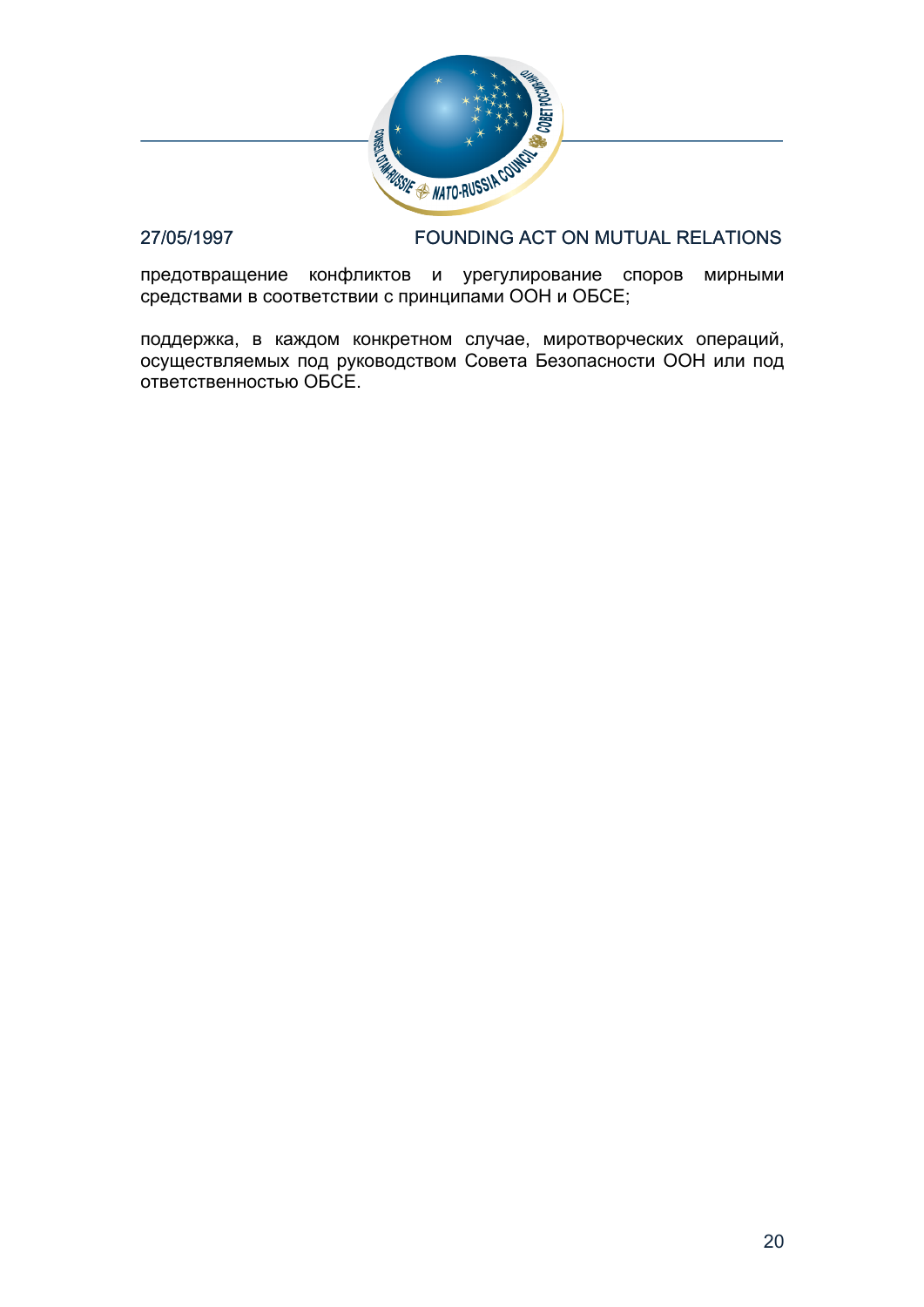

### **II. Механизм консультаций и сотрудничества, Совместный постоянный совет Россия-НАТО**

Для осуществления деятельности и целей, предусмотренных настоящим Актом, разработки общих подходов к европейской безопасности и политическим вопросам Россия и НАТО создают Совместный Постоянный Совет Россия-НАТО. Центральной задачей Совместного Постоянного Совета будет формирование более высокого уровня доверия, единства целей и навыков консультаций и сотрудничества между Россией и НАТО в целях повышения безопасности друг друга и всех стран в евроатлантическом регионе и ненанесения ущерба безопасности кого-либо. В случае возникновения разногласий Россия и НАТО будут предпринимать усилия к их урегулированию в духе доброй воли и взаимного уважения в рамках политических консультаций.

Совместный Постоянный Совет обеспечивает механизм для консультаций, координации и в максимально возможной степени, по мере необходимости, для совместных решений и совместных действий в отношении вопросов безопасности, вызывающих общую озабоченность. Эти консультации не будут распространяться на внутренние вопросы России или НАТО и ее государств-членов.

Общей задачей России и НАТО является определение и реализация как можно больших возможностей для совместных действий. По мере развития отношений они ожидают появления дополнительных возможностей для совместных действий.

Совместный Постоянный Совет является основной структурой консультаций между Россией и НАТО в периоды кризисов или какихлибо других ситуаций, оказывающих влияние на мир и стабильность. Чрезвычайные встречи Совета будут проводиться дополнительно к регулярным заседаниям с тем, чтобы провести срочные консультации в случае чрезвычайных ситуаций. В этом контексте Россия и НАТО будут незамедлительно проводить консультации в рамках Совместного Постоянного Совета в случае, если один из членов Совета усмотрит угрозу своей территориальной целостности, политической независимости или безопасности.

Деятельность Совместного Постоянного Совета будет строиться на принципах взаимности и транспарентности. В ходе своих консультаций и сотрудничества Россия и НАТО будут информировать друг друга относительно соответствующих вызовов езопасности, перед которыми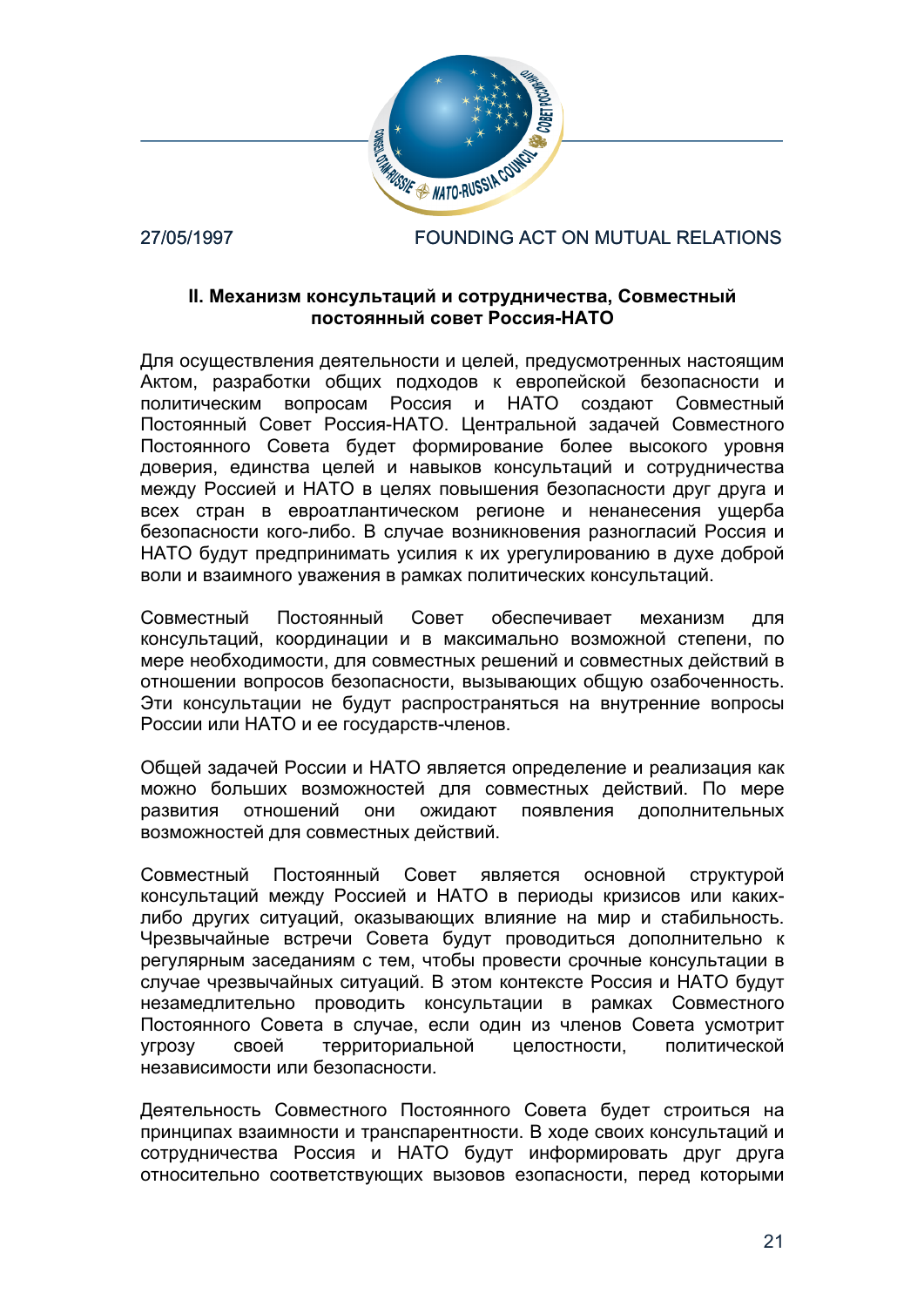

они будут оказываться, и мер, которые каждая из сторон намерена предпринять для ответа на эти вызовы.

Положения настоящего Акта не дают России или НАТО никоим образом права вето по отношению к дейстиям другой стороны, а также не ущемляют и не ограничивают права России или НАТО принимать решения и действовать самостоятельно. Они не могут быть использованы как средство ущемления интересов других государств.

Совместный Постоянный Совет будет проводить встречи на различных уровнях и в разных формах в зависимости от конкретного вопроса и пожеланий России и НАТО.

Совместный Постоянный Совет будет проводить встречи на уровне министров иностранных дел и на уровне министров обороны дважды в год, а также ежемесячно на уровне послов/постоянных представителей при Североатлантческом совете.

Совместный Постоянный Совет может быть также созван, если это необходимо, на уровне глав государств и правительств. Совместный Постоянный Совет может создавать комитеты или рабочие группы по конкретным вопросам или областям сотрудничества на временной или постоянной основе по мере необходимости.

Под эгидой Совместного Постоянного Совета будут также осуществляться встречи военных представителей и начальников Генеральных штабов. Встречи начальников Генеральных штабов проводятся не реже двух раз в год; встречи на уровне военных представителей проводятся ежемесячно. Встречи военных экспертов могут созываться по мере необходимости.

Председательствование в Совместном Постоянном Совете будет осуществляться совместно представителем России, генеральным секретарем НАТО и, в порядке ротации, представителем одного из государств-членов НАТО .

Для осуществления работы Совместного Постоянного Совета Россия и НАТО создадут необходимые административные структуры.

Россия учредит представительство при НАТО, возглавляемое представителем в ранге посла. Главный военный представитель и его аппарат являются частью представительства, занимающейся вопросами военного сотрудничества. НАТО сохраняет возможность учреждения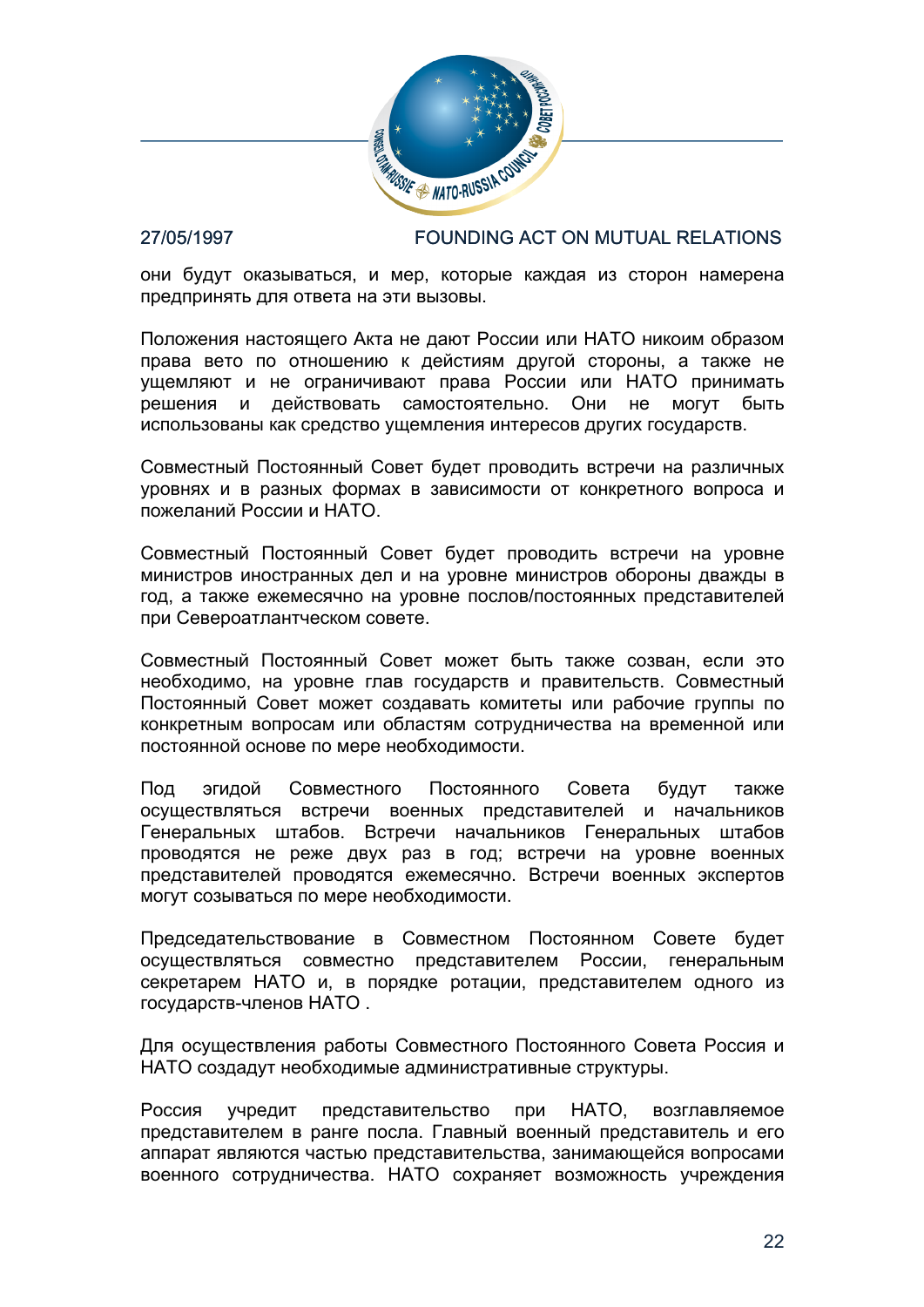

соответствующего присутствия в Москве, условия которого предстоит определить.

Повестка дня очередных заседаний определяется совместно. Будут выработаны организационные условия деятельности и правила процедуры Совместного Постоянного Совета. Эти условия будут разработаны к первому официальному заседанию Совместного Постоянного Совета, которое состоится не позднее чем через 4 месяца после подписания настоящего Акта.

Совместный Постоянный Совет будет осуществлять три конкретных вида деятельности:

проведение консультаций по темам раздела III настоящего Акта и по любому другому политическому вопросу или вопросу безопасности, определенному по взаимному согласию;

выработка на основе этих консультаций совместных инициатив, по которым Россия и НАТО договорятся делать параллельные заявления или предпринимать параллельные действия;

в случае достижения консенсуса в ходе консультаций принятие совместных решенийи осуществление совместных действий в каждом конкретном случае, включая участие на равноправной основе в планировании и подготовке совместных операций, в том числе миротворческих операций под руководством Совета Безопасности ООН или под ответственностью ОБСЕ.

Любые действия, предпринимаемые Россией или НАТО совместно или индивидуально, должны соответствовать Уставу ООН и основополагающим принципам ОБСЕ.

Признавая важность углубления контактов между законодательными органами государств-участников настоящего Акта, Россия и НАТО будут также способствовать расширенному диалогу и сотрудничеству между Федеральным Собранием Российской Федерации и Североатлантической Ассамблеей.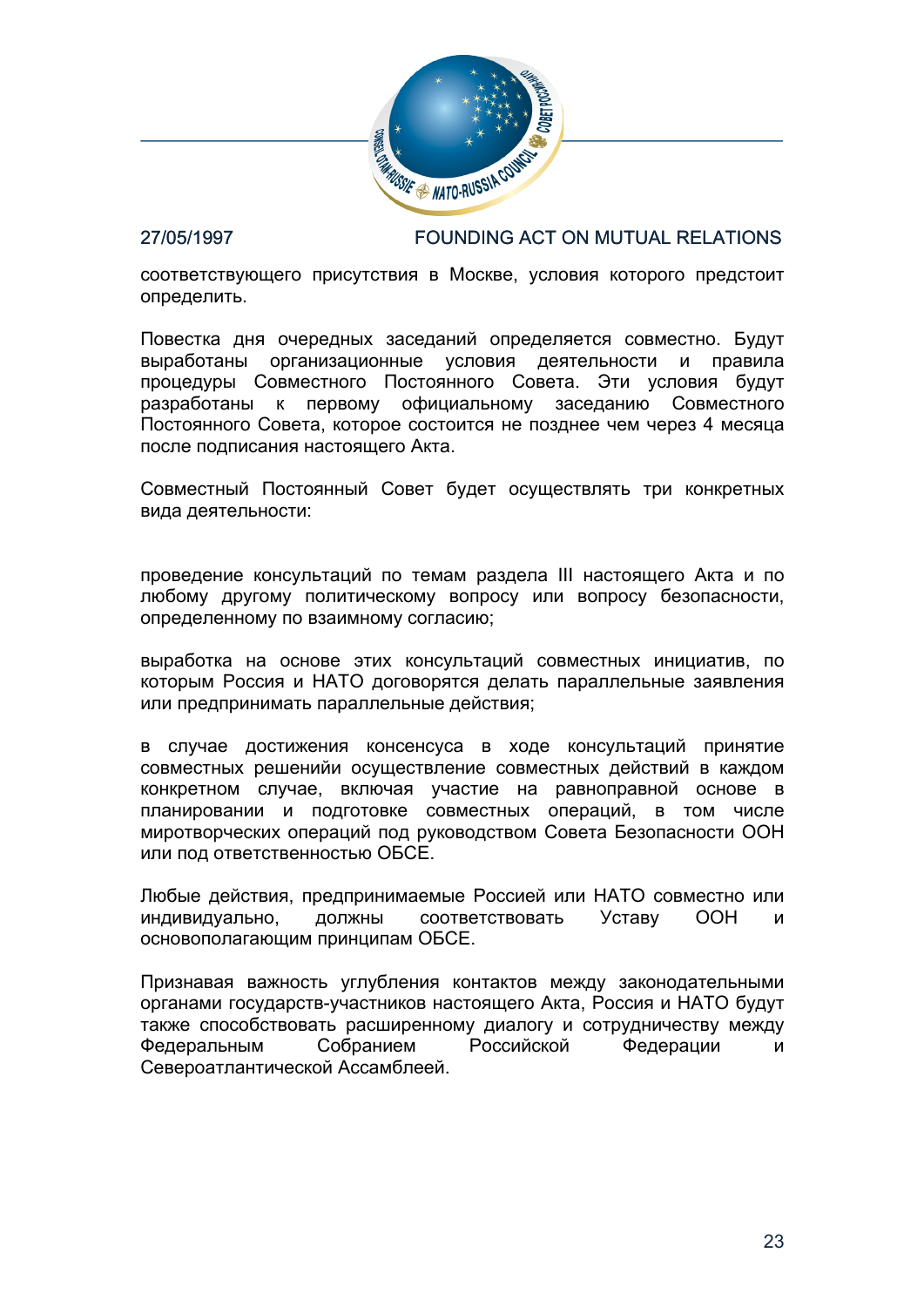

### **III. Области консультаций и сотрудничества**

Строя свои отношения, Россия и НАТО сосредоточат свое внимание на конкретных областях, представляющих взаимный интерес. Они будут проводить консультации и стремиться осуществлять сотрудничество в возможно более широкой степени в следующих областях:

вопросы, представляющие взаимный интерес, относящиеся к безопасности и стабильности в евроатлантическом регионе или к конкретным кризисам, включая вклад России и НАТО в безопасность и стабильность в этом регионе;

предотвращение конфликтов, включая превентивную дипломатию, урегулирование кризисов и разрешение конфликтов, принимая во внимание роль и ответственность ООН и ОБСЕ и деятельность этих организаций в этих областях;

совместные операции, включая миротворческие операции, в каждом конкретном случае, под руководством Совета Безопасности ООН или под ответственностью ОБСЕ и, в случае использования многонациональных оперативных сил (МОС), участие в них на ранней стадии;

участие России в Совете Евроатлантического партнерства и программе "Партнерство ради мира";

обмен информацией и консультации по вопросам стратегии, оборонной политики, военных доктрин России и НАТО, а также бюджетам и программам развития инфраструктуры;

вопросы контроля над вооружениями;

весь спектр вопросов ядерной безопасности;

предотвращение распространения ядерного, биологического и химического оружия и средств их доставки, борьба с незаконным оборотом ядерных материалов и укрепление сотрудничества в конкретных областях контроля над вооружениями, включая политические и оборонные аспекты распространения;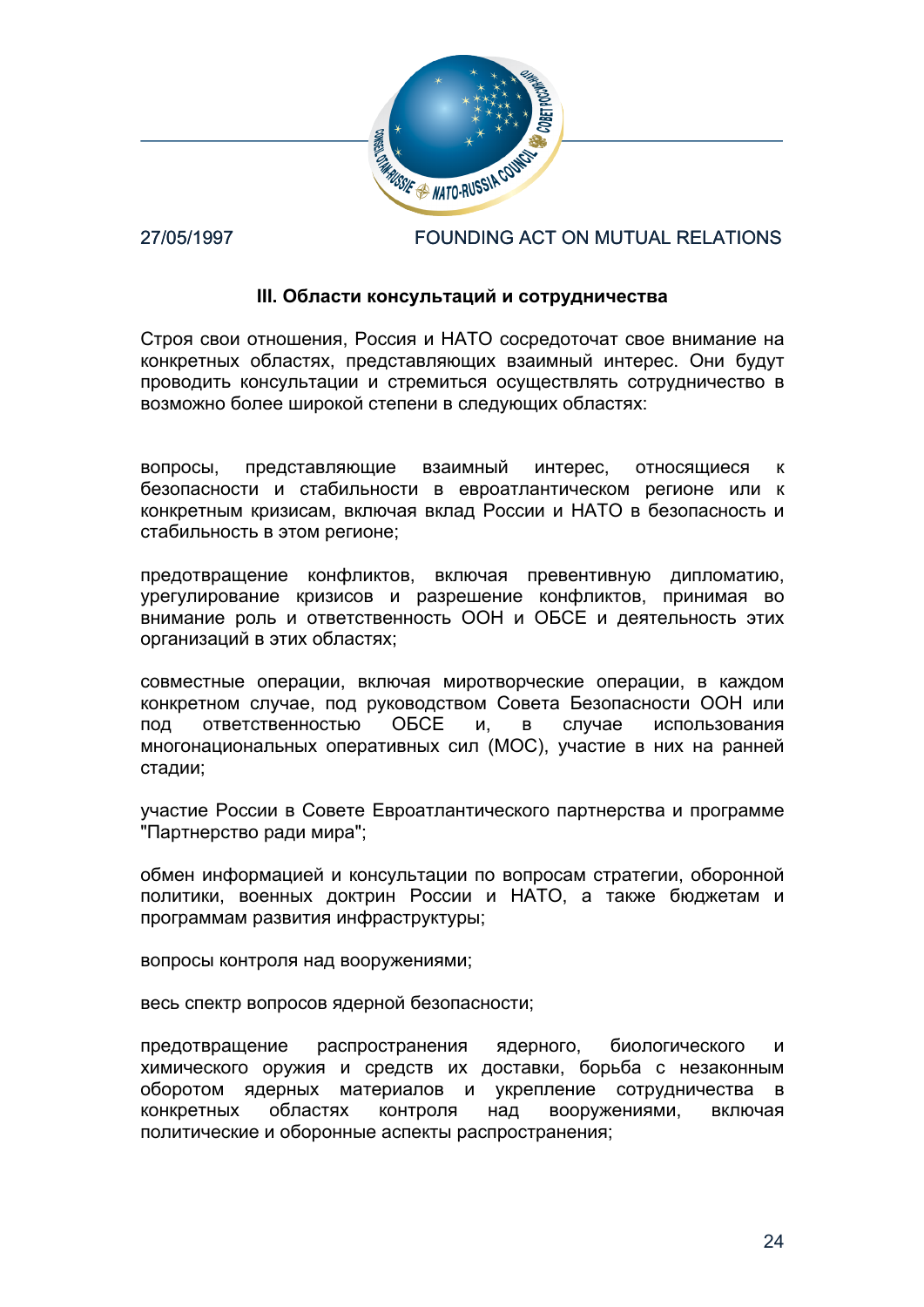

возможное сотрудничество в области тактической противоракетной обороны;

укрепление региональной безопасности воздушного движения, увеличение возможностей воздушного движения и взаимные обмены, в случае необходимости, для содействия доверию через расширение мер транспарентности и обмен информацией, касающиeся противовоздушной обороны и соответствующих аспектов управления и контроля за воздушным пространством; это будет включать изучение возможного соответствующего сотрудничества в области ПВО;

повышение транспарентности, предсказуемости и взаимного доверия в отношении размеров и функций обычных сил России и государствчленов НАТО; взаимные обмены, по мере необходимости, по вопросам ядерного оружия, включая доктрины и стратегию России и НАТО;

координация программы расширенного сотрудничества между соответствующими военными организациями, как подробно изложено ниже;

развитие возможного сотрудничества в области вооружений через участие России в работе Конференции национальных директоров по вооружениям НАТО;

конверсия оборонной промышленности;

разработка взаимно согласованных проектов сотрудничества, связанных с обороной,в области экономики, окружающей среды и науки;

осуществление совместных инициатив и учений в области чрезвычайных ситуаций и ликвидации последствий катастроф;

борьба с терроризмом и незаконным оборотом наркотиков;

улучшение понимания общественностью развивающихся отношений между Россиейи НАТО, включая учреждение центра документации или информационного бюро НАТО в Москве.

По взаимному согласию могут быть добавлены другие области.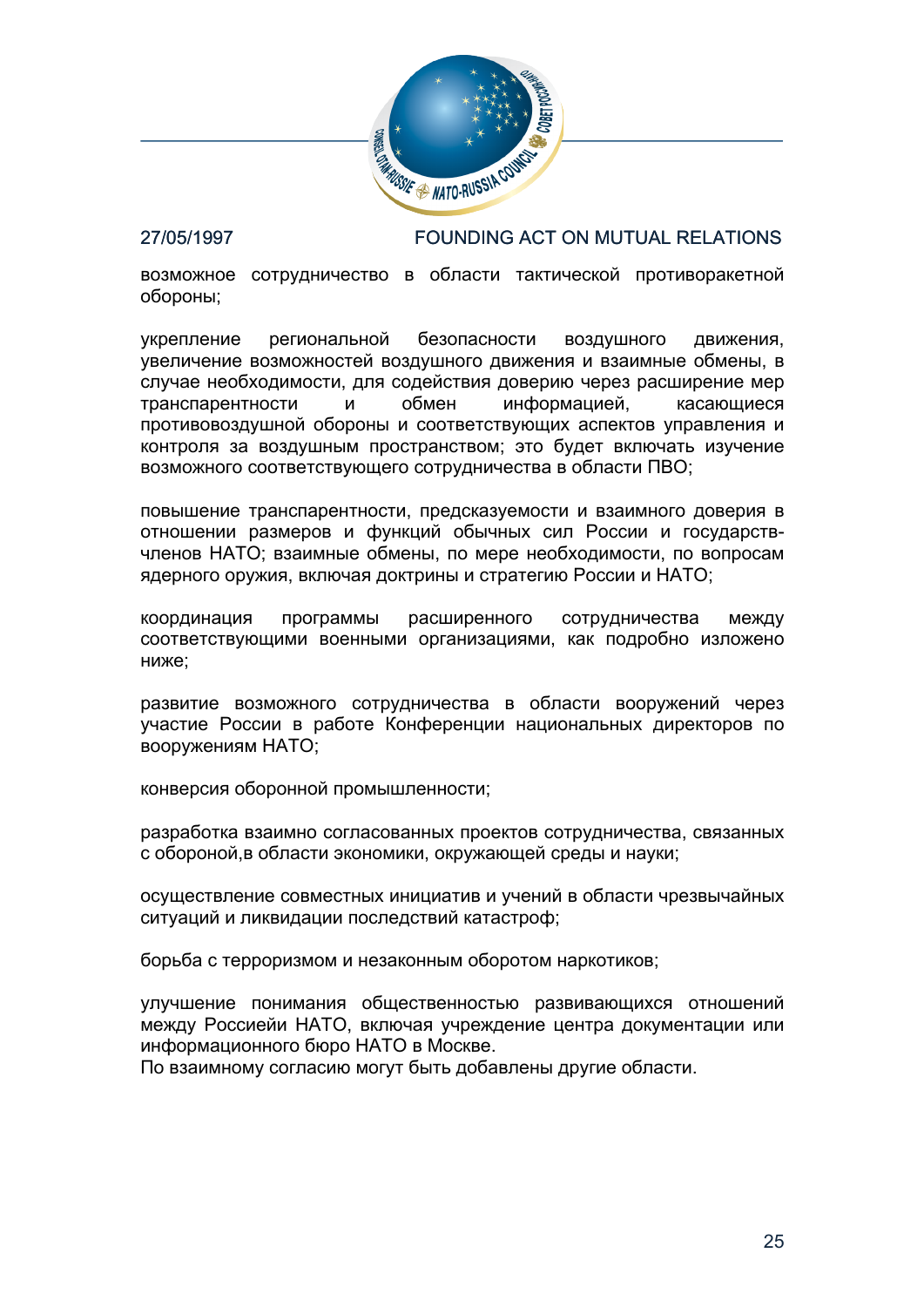

### **IV. Военно-политические вопросы**

Россия и НАТО подтверждают свое общее намерение добиваться укрепления стабильности и безопасности в евроатлантическом регионе.

Государства-члены НАТО подтверждают, что не имеют намерений, планов или причин для развертывания ядерного оружия на территории новых членов и не имеют необходимости изменять любой из аспектов построения ядерных сил НАТО или ядерную политику НАТО, а также не предвидят необходимости делать это в будущем. Это включает тот факт, что НАТО приняла решение о том, что не имеет намерений, планов или причин создавать места хранения ядерного оружия на территориях этих стран ни путем строительства новых объектов хранения ядерного оружия, ни путем приспособления старых объектов хранения ядерного оружия. Под местами хранения ядерного оружия понимаются специально предназначенные для размещения ядерного оружия объекты, включающие все виды защищенных наземных и подземных сооружений (хранилищ и устройств), предназначенных для хранения ядерного оружия.

Признавая важность адаптации Договора об обычных вооруженных силах в Европе в более широком контексте общеевропейской безопасности в регионе ОБСЕ и работы над моделью общей и всеобъемлющей безопасности для Европы XXI века, Россия и государства-члены НАТО будут совместно работать в Вене с другими государствами- участниками с тем, чтобы адаптировать Договор об ОВСЕ с целью укрепления его жизнеспособности и эффективности, принимая во внимание изменяющуюся ситуацию в сфере европейской безопасности и законные интересы безопасности всех государствучастников ОБСЕ. Их общей целью является заключение соглашения об адаптации в возможно более сжатые сроки и, как первый шаг в этом процессе, они будут, совместно с другими государствами-участниками Договора об ОВСЕ, добиваться заключения как можно скорее рамочной договоренности, определяющей базовые элементы адаптированного Договора об ОВСЕ, соответствующие целям и принципам Документа об охвате и параметрах, согласованного в Лиссабоне в декабре 1996 года.

Россия и НАТО считают, что важной целью адаптации Договора об ОВСЕ должно стать существенное снижение общего количества ограничиваемых Договором вооружений и техники, разрешенных в районе применения Договора, совместимого с законными потребностями в области обороны для каждого государства-участника. Россия и НАТО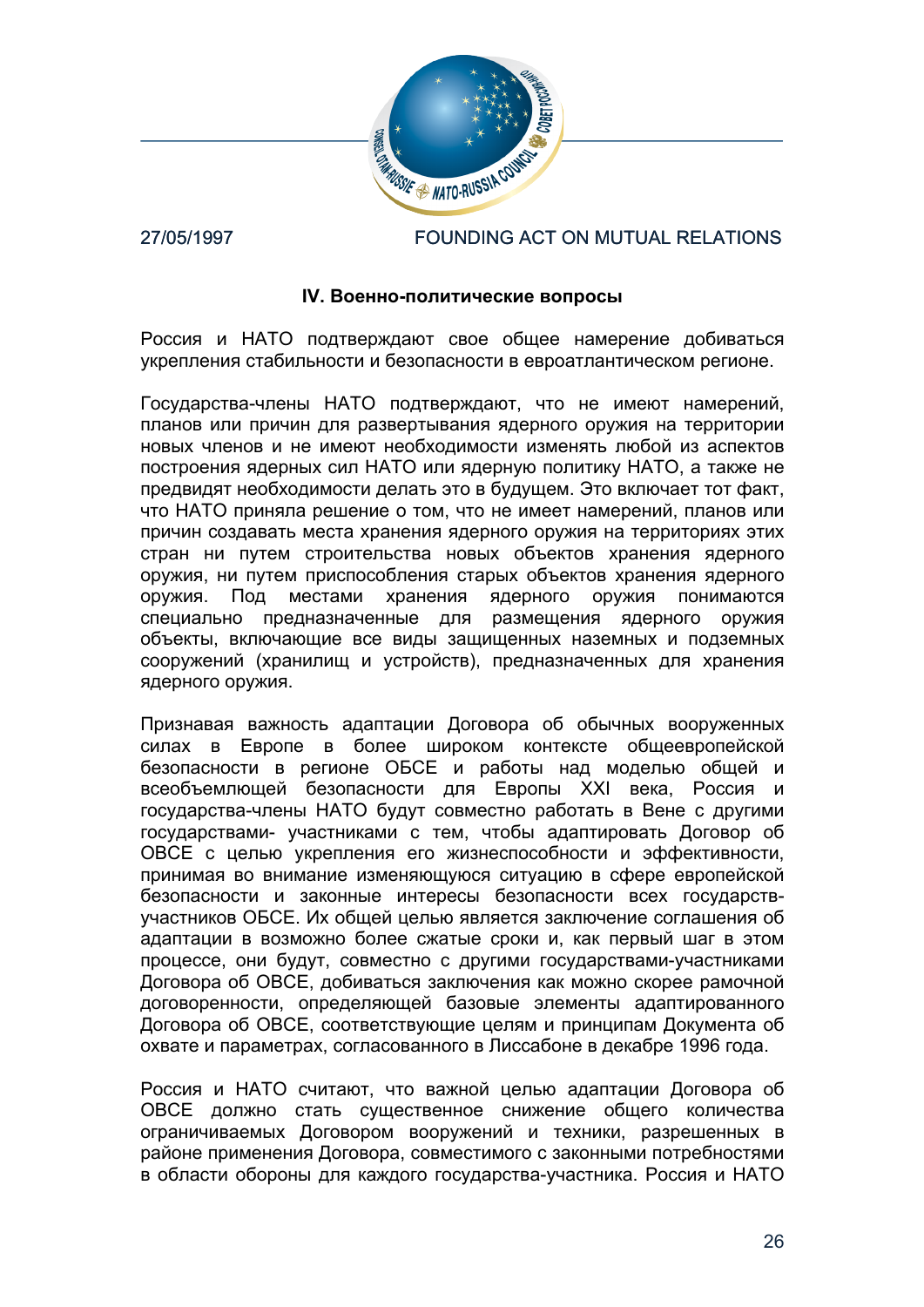

поощряют все государства-участники Договора об ОВСЕ рассмотреть вопрос о сокращении их уровней для наличия по Договору как часть общих усилий по достижению пониженных уровней для техники, соответствующих изменениям в области безопасности в Европе.

Россия и государства-члены НАТО берут на себя обязательство проявлять сдержанность в период переговоров, как это предусматривается в Документе по охвату и параметрам, в отношении нынешних построений и способностей своих обычных вооруженных сил в частности в том, что касается уровней и развертывания их сил,- в районе применения Договора об ОВСЕ с целью не допустить нанесения ущерба безопасности какого-либо из его участников в результате развития ситуации в области безопасности в Европе. Данное обязательство не ущемляет возможности принятия отдельными государствами-участниками на добровольной основе решений о сокращении уровней или развертываний их сил и не наносит ущерба их законным интересам безопасности.

Россия и государства-члены НАТО исходят из того, что адаптация Договора об ОВСЕ должна содействовать обеспечению равной безопасности всех государств-участников вне зависимости от их членства в каком-либо военно-политическом союзе, сохранять и укреплять стабильность, а также продолжать предотвращать какие-либо дестабилизирующие наращивания сил в различных регионах Европы и в Европе в целом. Адаптированный Договор об ОВСЕ должен также далее повышать транспарентность в военной сфере путем расширения обменов информацией и контроля и позволять возможное присоединение новых государств-участников.

Россия и государства-члены НАТО предлагают другим государствамучастникам Договора об ОВСЕ осуществить такую адаптацию Договора об ОВСЕ, которая позволит государствам-участникам достичь, посредством транспарентного и основанного на сотрудничестве процесса, выводов относительно сокращений, которые они могли бы предпринять, и вытекающих из этого национальных предельных уровней для ограничиваемых Договором вооружений и техники. Последние затем будут кодифицированы в адаптированном Договоре в качестве обязывающих лимитов, подлежащих консенсусному согласованию между всеми государствами-участниками и рассмотрению в 2001 году и затем через каждые 5 лет. При этом государства-участники будут учитывать все уровни ограничиваемых Договором вооружений и техники, установленные для района от Атлантики до Урала первоначальным Договором об ОВСЕ, учитывать существенные сокращения,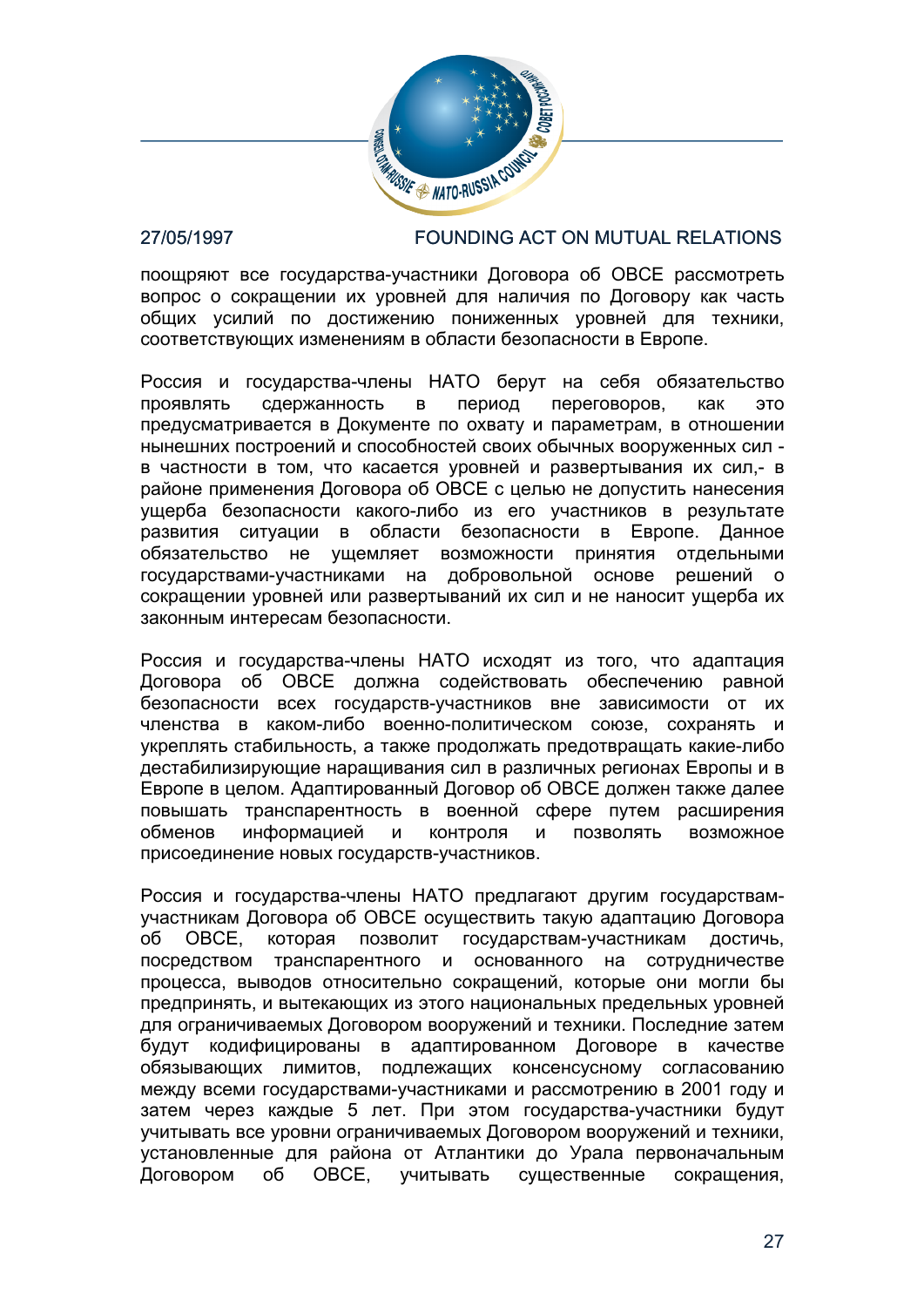

осуществленные с тех пор, изменения в ситуации в Европе и необходимость обеспечить, что безопасность ни одного государства не уменьшится.

Россия и государства-члены НАТО вновь подтверждают, что государства-участники Договора об ОВСЕ индивидуально или совместно с другими должны поддерживать только такие военные потенциалы, которые соизмеримы с индивидуальными или коллективными законными потребностями в области безопасности с учетом их международных обязательств, включая Договор об ОВСЕ.

Каждое государство-участник будет основывать свое согласие на положения в адаптированном Договоре по всем национальным предельным уровням государств- участников на своих оценках нынешней и будущей ситуации в области безопасности в Европе.

Дополнительно, на переговорах по адаптации Договора об ОВСЕ Россия и государства-члены НАТО будут совместно с другими государствамиучастниками стремиться к укреплению стабильности путем дальнейшего развития мер по предотвращению любого потенциально угрожающего наращивания обычных сил в согласованных районах Европы, включая Центральную и Восточную Европу.

Россия и НАТО уточнили свои намерения в отношении построений их обычных вооруженных сил в новых условиях европейской безопасности и готовы консультироваться по вопросам развития этих построений в рамках Совместного Постоянного Совета.

НАТО подтверждает, что в нынешних и обозримых условиях безопасности альянс будет осуществлять свою коллективную оборону и другие задачи через обеспечение необходимых совместимости, интеграции и потенциала усиления, а не путем дополнительного постоянного размещения существенных боевых сил. Соответственно он будет полагаться на адекватную инфраструктуру, соизмеримую с вышеупомянутыми задачами. В этом контексте, при возникновении необходимости, усиление может происходить в случае защиты против угрозы агрессии и действий по поддержанию мира в соответствии с Уставом ООН и руководящими принципами ОБСЕ, равно как для учений в соответствии с адаптированным Договором об ОВСЕ, положениями Венского документа 1994 года и взаимосогласованными мерами транспарентности. Россия будет проявлять соответствующую сдержанность в развертывании своих обычных вооруженных сил в Европе.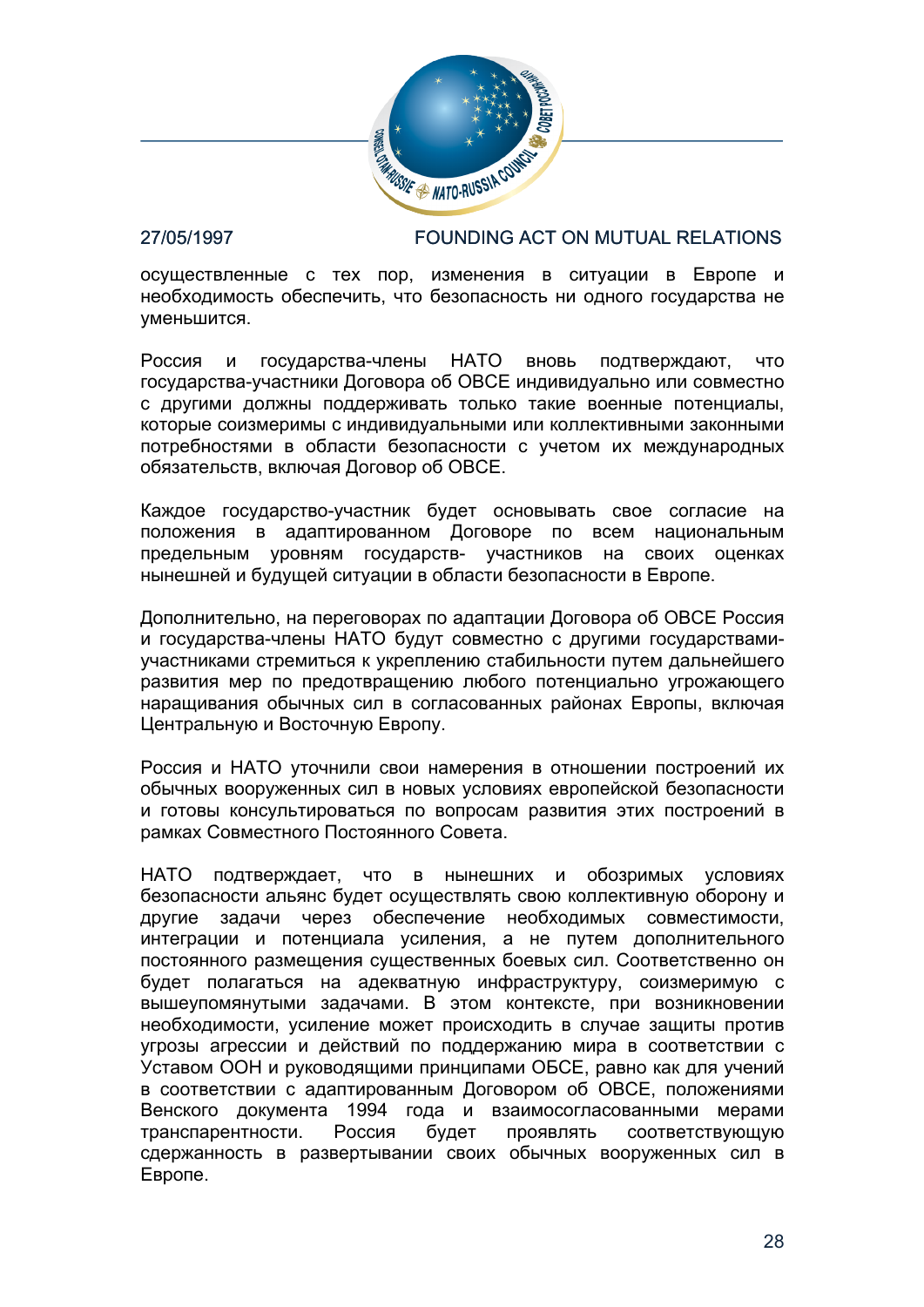

Россия и государства-члены НАТО будут стремиться к большей транспарентности, предсказуемости и взаимному доверию в отношении их вооруженных сил. Они полностью выполняют свои обязательства по Венскому документу 1994 года и развивают сотрудничество с другими государствами-участниками ОБСЕ, включая переговоры в соответствующем формате, в том числе в рамках ОБСЕ, в целях дальнейшего укрепления доверия и безопасности.

Россия и государства-члены НАТО используют и совершенствуют существующие режимы контроля над вооружениями и укрепления доверия для создания таких отношений в сфере безопасности, которые основаны на мирном сотрудничестве.

Россия и НАТО в целях развития сотрудничества между военными структурами будут расширять политико-военные консультации и сотрудничество в рамках Совместного Постоянного Совета посредством активного диалога между главными военными инстанциями России и НАТО и ее государств-членов. Они осуществляют программу существенно расширенных военных мероприятий и практическое сотрудничество между Россией и НАТО на всех уровнях. В рамках полномочий Совместного Постоянного Совета этот активный диалог между военными строится на принципе, что ни одна из сторон не рассматривает другую как угрозу и не стремится нанести ущерб безопасности другой стороны. Активный диалог между военными включает регулярные взаимные брифинги по военным доктринам России и НАТО, стратегии и связанному с этим составу сил и предусматривает широкие возможности для проведения совместных учений и тренировок.

Для поддержки этого активного диалога и военных компонентов Совместного Постоянного Совета Россия и НАТО учредят военные миссии связи на различных уровнях на основе взаимности и последующих совместных договоренностей.

Для упрочения партнерства и обеспечения того, что оно будет основываться в максимально возможной степени на практической деятельности и прямом сотрудничестве, соответствующие военные инстанции России и НАТО изучают пути дальнейшего развития концепции проведения совместных миротворческих операций России и НАТО. Эта инициатива должна принимать во внимание позитивный опыт взаимодействия в Боснии и Герцеговине, и уроки, извлеченные из этого, будут применяться при создании многонациональных оперативных сил.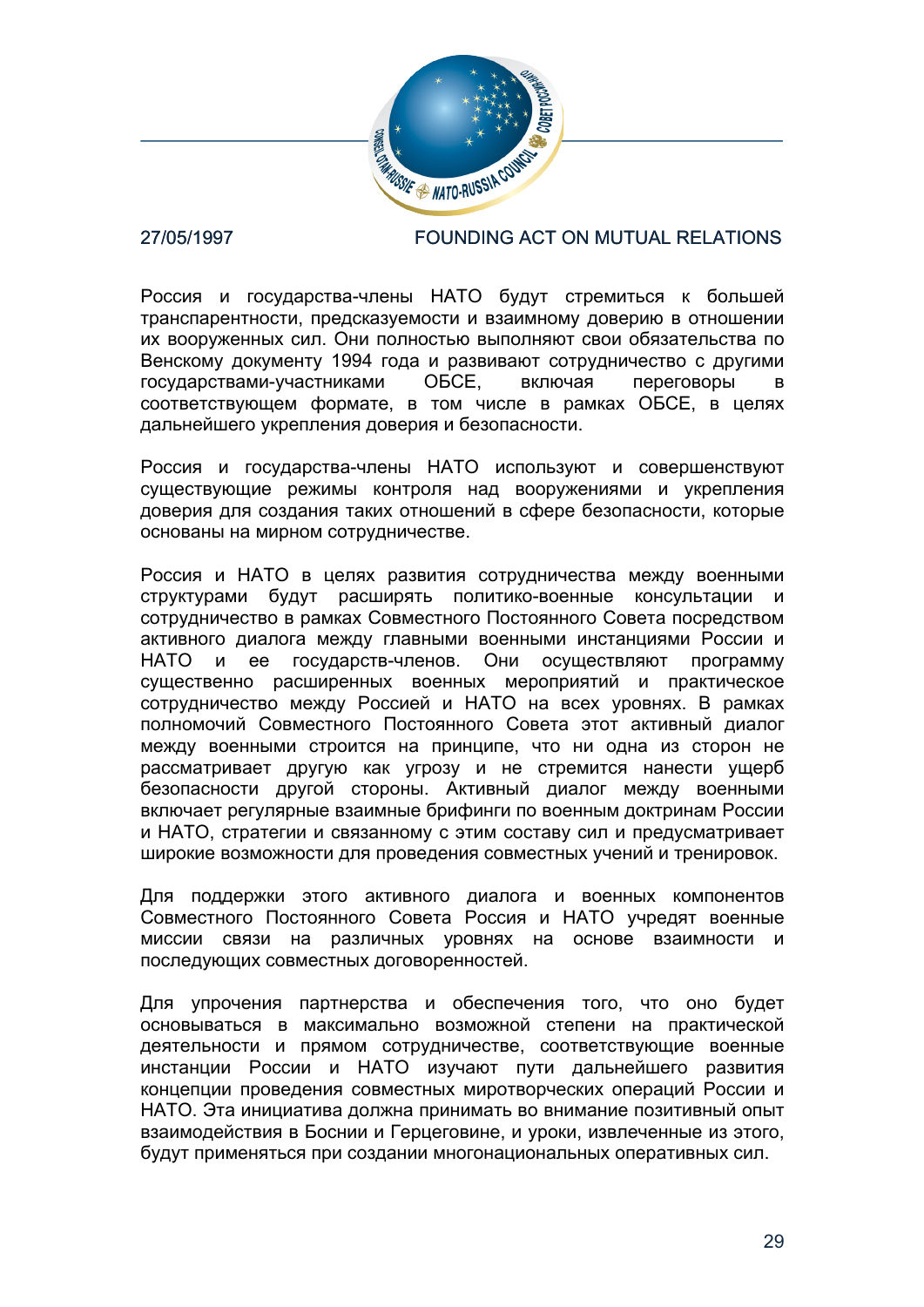

Настоящий Акт применяется с даты его подписания.

Россия и НАТО примут надлежащие меры в соответствии со своими процедурами в целях обеспечения его выполнения.

Настоящий Акт составлен в двух подлинных экземплярах, каждый на русском, французском и английском языках.

Правительство Российской Федерации и Генеральный секретарь НАТО передадут Генеральному секретарю Организации Объединенных Наций и Генеральному секретарю Организации по безопасности и сотрудничеству в Европе текст настоящего Акта с просьбой распространить его среди всех членов этих организаций.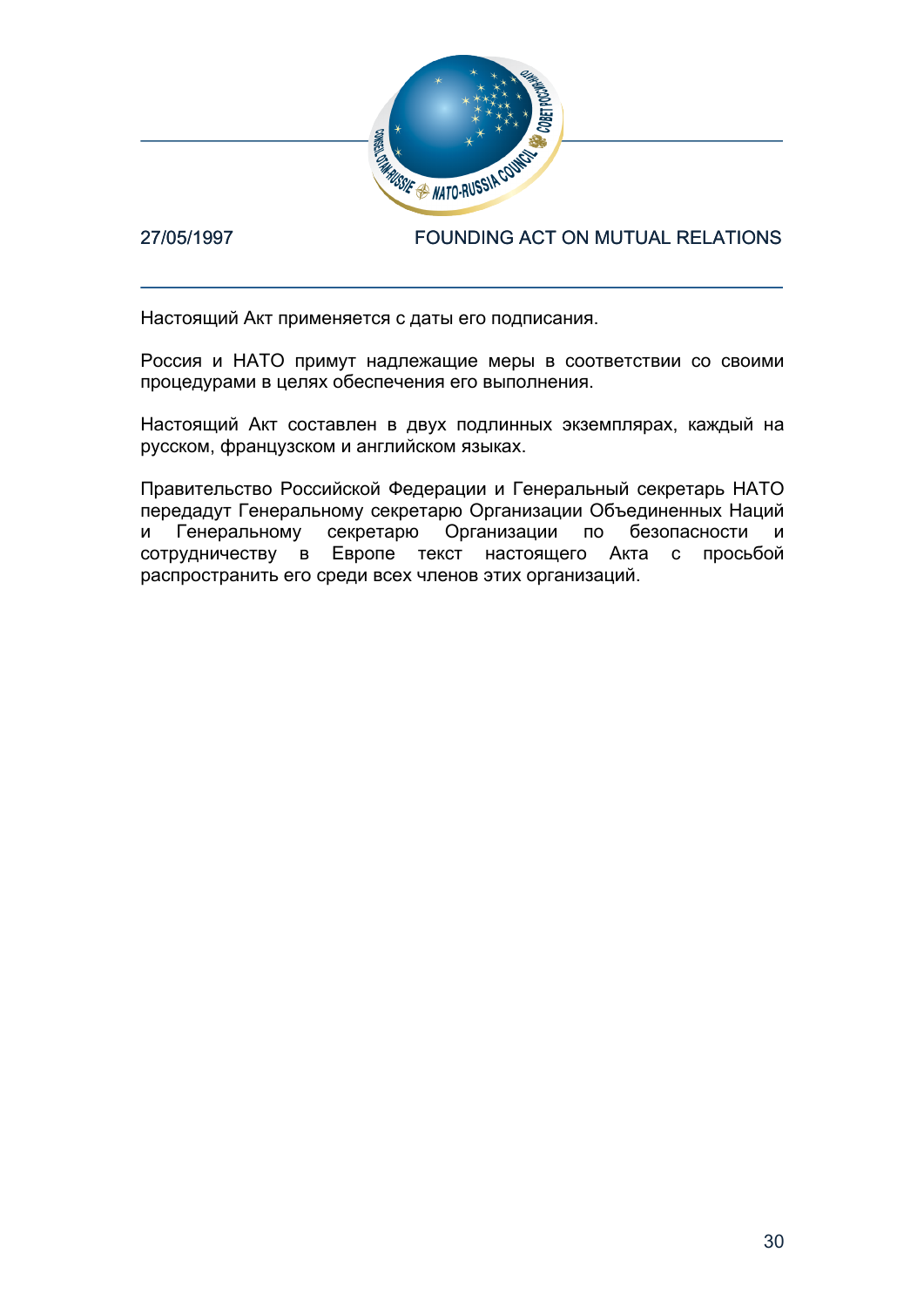

### **Acte Fondateur sur les Relations, la Coopération et la Sécurité Mutuelles entre l'OTAN et la Fédération de Russie signé à Paris, France**

L'Organisation du Traité de l'Atlantique Nord et ses Etats membres, d'une part, et la Fédération de Russie, d'autre part, ci-après dénommés l'OTAN et la Russie, se fondant sur un engagement politique durable souscrit au plus haut niveau politique, construiront ensemble une paix durable et ouverte à tous dans la région euro-atlantique, reposant sur les principes de la démocratie et de la sécurité coopérative.

L'OTAN et la Russie ne se considèrent pas comme des adversaires. Elles ont pour objectif commun d'éliminer les vestiges de l'époque de la confrontation et de la rivalité, et d'accroître la confiance mutuelle et la coopération. Le présent Acte réaffirme la détermination de l'OTAN et de la Russie de donner corps à leur engagement commun de construire une Europe stable, pacifique et sans division, une Europe entière et libre, au profit de tous ses peuples. Prendre cet engagement au plus haut niveau politique marque le début d'une relation fondamentalement nouvelle entre l'OTAN et la Russie. Celles-ci ont l'intention de développer, sur la base de l'intérêt commun, de la réciprocité et de la transparence, un partenariat fort, stable et durable.

Le présent Acte définit les objectifs et le mécanisme de consultation, de coopération, de décision conjointe et d'action conjointe qui seront au coeur des relations mutuelles entre l'OTAN et la Russie.

L'OTAN a entrepris une transformation historique, qui est appelée à se poursuivre. En 1991, l'Alliance a revu sa doctrine stratégique pour tenir compte du nouvel environnement de sécurité en Europe. En conséquence, l'OTAN a réduit de manière radicale ses forces conventionnelles et nucléaires, et en poursuit l'adaptation. Tout en préservant la capacité de remplir les engagements pris dans le Traité de Washington, l'OTAN a renforcé et continuera de renforcer ses fonctions politiques et s'est chargée de nouvelles missions de maintien de la paix et de gestion des crises à l'appui des Nations Unies et de l'Organisation pour la sécurité et la coopération en Europe (OSCE), comme en Bosnie-Herzégovine, pour relever de nouveaux défis dans le domaine de la sécurité en étroite association avec d'autres pays et d'autres organisations internationales. L'OTAN est engagée dans l'élaboration de l'Identité européenne de sécurité et de défense (IESD) au sein de l'Alliance. Elle continuera de développer un mode de coopération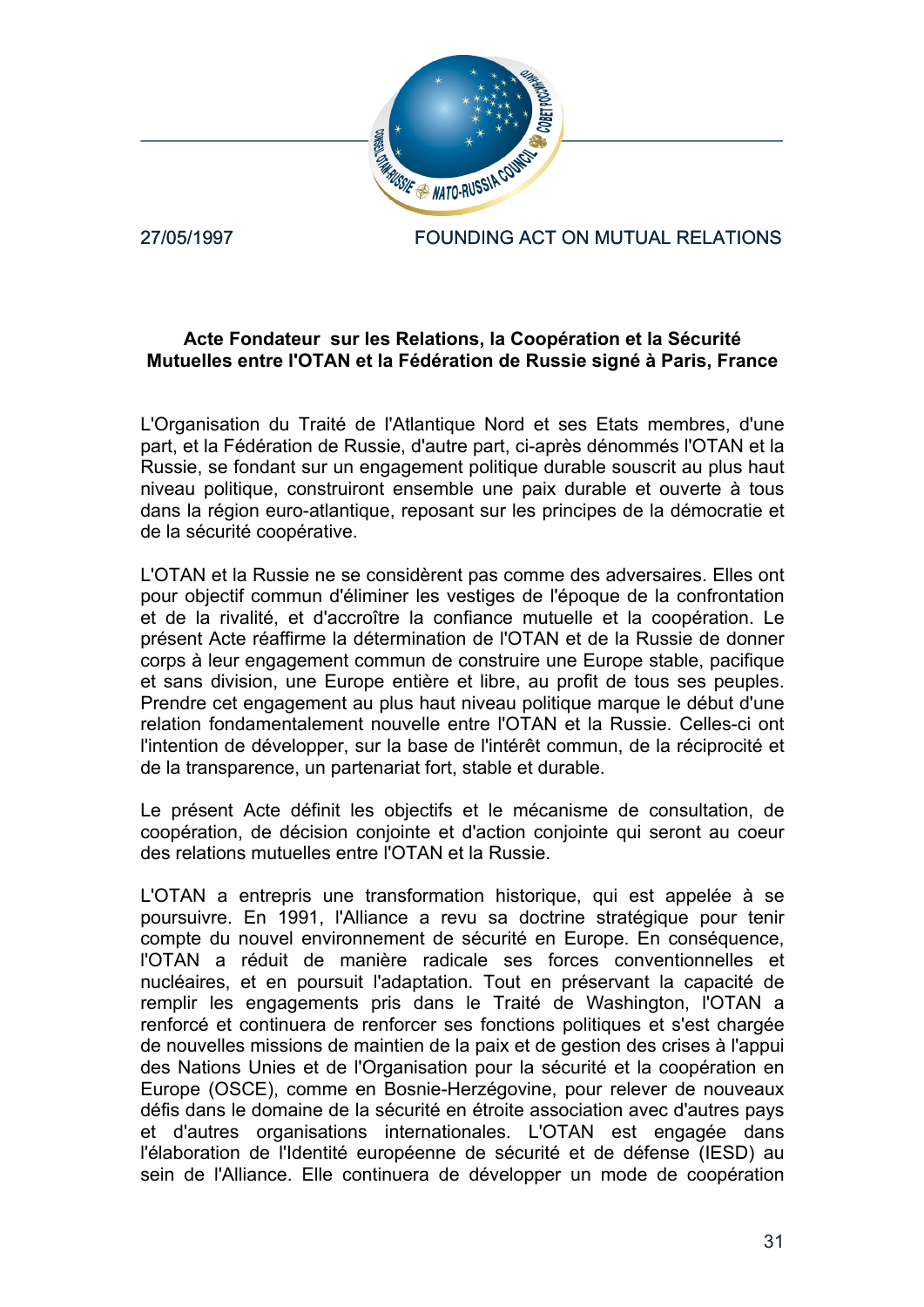

large et dynamique avec les Etats participants de l'OSCE, en particulier au travers du Partenariat pour la paix, et travaille avec les pays partenaires sur l'initiative visant à créer un Conseil de partenariat euro-atlantique. Les Etats membres de l'OTAN ont décidé d'examiner le concept stratégique de l'OTAN afin de veiller à ce qu'il soit pleinement compatible avec la nouvelle situation et les nouveaux défis qui existent en Europe sur le plan de la sécurité.

La Russie poursuit l'édification d'une société démocratique et la réalisation de sa transformation politique et économique. Elle élabore le concept de sa sécurité nationale et révise sa doctrine militaire afin qu'ils soient parfaitement adaptés aux nouvelles réalités dans le domaine de la sécurité. La Russie a procédé à de profondes réductions de ses forces armées, a opéré, à une échelle sans précédent, un retrait de ses forces des pays d'Europe centrale et orientale et de la région de la Baltique, et a retiré toutes ses armes nucléaires vers son propre territoire national. La Russie est déterminée à réduire encore plus ses forces conventionnelles et nucléaires. Elle participe activement à des opérations de maintien de la paix à l'appui des Nations Unies et de l'OSCE, ainsi qu'à la gestion des crises dans différentes régions du monde. La Russie contribue aux forces multinationales en Bosnie-Herzégovine.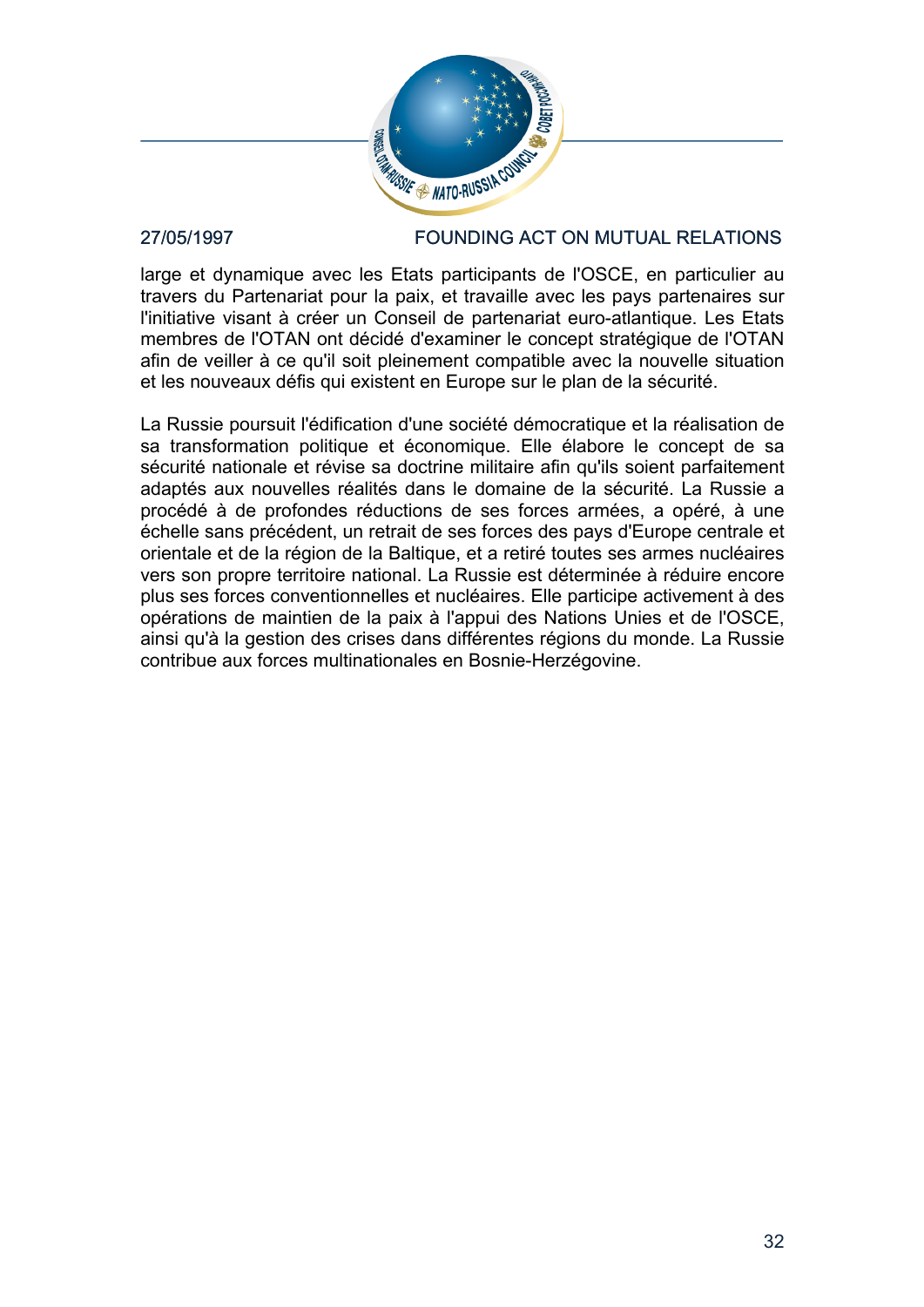

### **I. Principes**

Partant du principe que la sécurité de tous les Etats de la communauté euroatlantique est indivisible, l'OTAN et la Russie travailleront ensemble pour contribuer à l'instauration en Europe d'une sécurité commune et globale, fondée sur l'adhésion à des valeurs, engagements et normes de comportement communs dans l'intérêt de tous les Etats.

L'OTAN et la Russie aideront à renforcer l'Organisation pour la sécurité et la coopération en Europe, notamment à développer encore son rôle d'instrument fondamental de diplomatie préventive, de prévention des conflits, de gestion des crises, de relèvement après un conflit et de coopération en matière de sécurité régionale, ainsi qu'à développer ses capacités opérationnelles pour l'accomplissement de ces tâches. L'OSCE, seule organisation de sécurité paneuropéenne, a un rôle clé dans la paix et la stabilité en Europe. En renforáant l'OSCE, l'OTAN et la Russie coopéreront à prévenir toute possibilité de retour à une Europe de division et de confrontation, ou l'isolement d'un Etat quel qu'il soit.

Tenant compte des travaux de l'OSCE sur un modèle de sécurité commun et global pour l'Europe du XXIe siècle, ainsi que des décisions du Sommet de Lisbonne concernant une Charte sur la sécurité européenne, l'OTAN et la Russie rechercheront la coopération la plus large possible entre les Etats participants de l'OSCE, afin de créer en Europe un espace de sécurité et de stabilité commun, sans lignes de division ni sphères d'influence limitant la souveraineté d'un Etat quel qu'il soit.

L'OTAN et la Russie posent en prémisse que l'objectif commun du renforcement de la sécurité et de la stabilité dans la région euro-atlantique au profit de tous les pays impose de faire face à des risques et à des défis nouveaux, tels que le nationalisme agressif, la prolifération des armes nucléaires, biologiques et chimiques, le terrorisme, la persistance de violations des droits de l'homme et des droits des personnes appartenant à des minorités nationales ainsi que les différends territoriaux non résolus, qui sont autant de menaces pour la paix, la prospérité et la stabilité communes.

Le présent Acte n'affecte pas, et ne peut être considéré comme affectant, la responsabilité primordiale du Conseil de sécurité des Nations Unies pour le maintien de la paix et de la sécurité internationales, ou le rôle de l'OSCE en tant qu'organisation générale et globale de consultation, de prise de décisions et de coopération dans sa zone et en tant qu'accord régional aux termes du Chapitre VIII de la Charte des Nations Unies.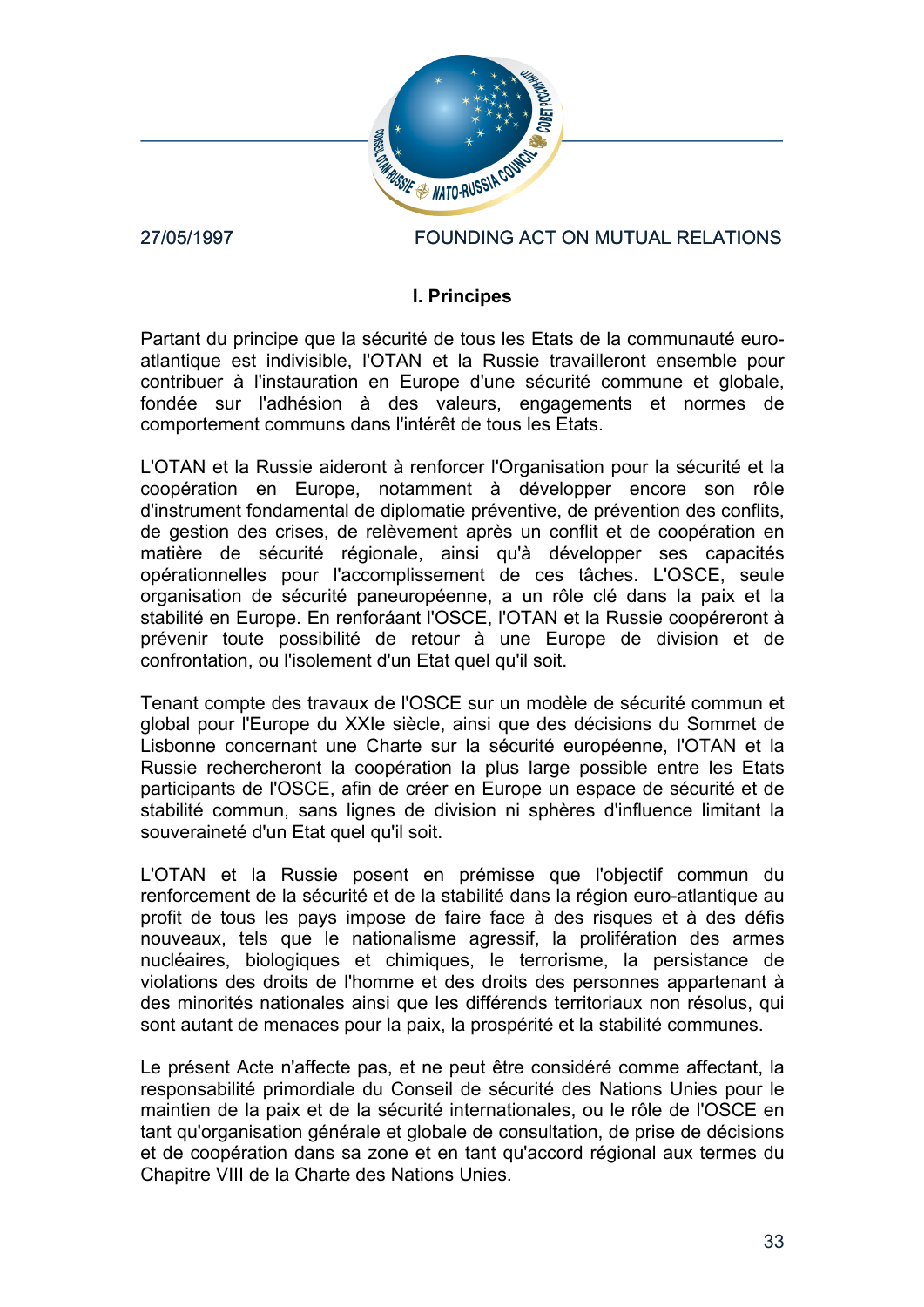

En appliquant les dispositions du présent Acte, l'OTAN et la Russie observeront de bonne foi les obligations qui sont les leurs en vertu du droit international et d'instruments internationaux, y compris les obligations découlant de la Charte des Nations Unies et des dispositions de la Déclaration universelle des droits de l'homme, ainsi que les engagements qu'elles ont pris aux termes de l'Acte final d'Helsinki et des documents ultérieurs de l'OSCE, y compris la Charte de Paris et les documents adoptés au Sommet de l'OSCE à Lisbonne.

Pour réaliser les objectifs du présent Acte, l'OTAN et la Russie fonderont leurs relations sur un engagement commun en faveur des principes ci-après :

développement, sur la base de la transparence, d'un partenariat fort, stable, durable et égal ainsi que de la coopération pour renforcer la sécurité et la stabilité dans la région euro-atlantique;

reconnaissance du rôle essentiel que jouent la démocratie, le pluralisme politique, la primauté du droit, le respect des droits de l'homme et des libertés civiles et le développement d'économies de marché dans le développement de la prospérité commune et de la sécurité globale;

abstention du recours à la menace ou à l'emploi de la force l'une contre l'autre ainsi que contre tout autre Etat, sa souveraineté, son intégrité territoriale ou son indépendance politique, de toute manière qui soit incompatible avec la Charte des Nations Unies et avec la Déclaration sur les principes régissant les relations mutuelles des Etats participants consignée dans l'Acte final d'Helsinki;

respect de la souveraineté, de l'indépendance et de l'intégrité territoriale de tous les Etats et de leur droit inhérent de choisir les moyens d'assurer leur sécurité, de l'inviolabilité des frontières et du droit des peuples à l'autodétermination tels qu'ils sont consacrés dans l'Acte final d'Helsinki et dans d'autres documents de l'OSCE;

transparence mutuelle dans la formulation et la mise en oeuvre de la politique de défense et des doctrines militaires;

prévention des conflits et règlement des différends par des moyens pacifiques conformément aux principes des Nations Unies et de l'OSCE;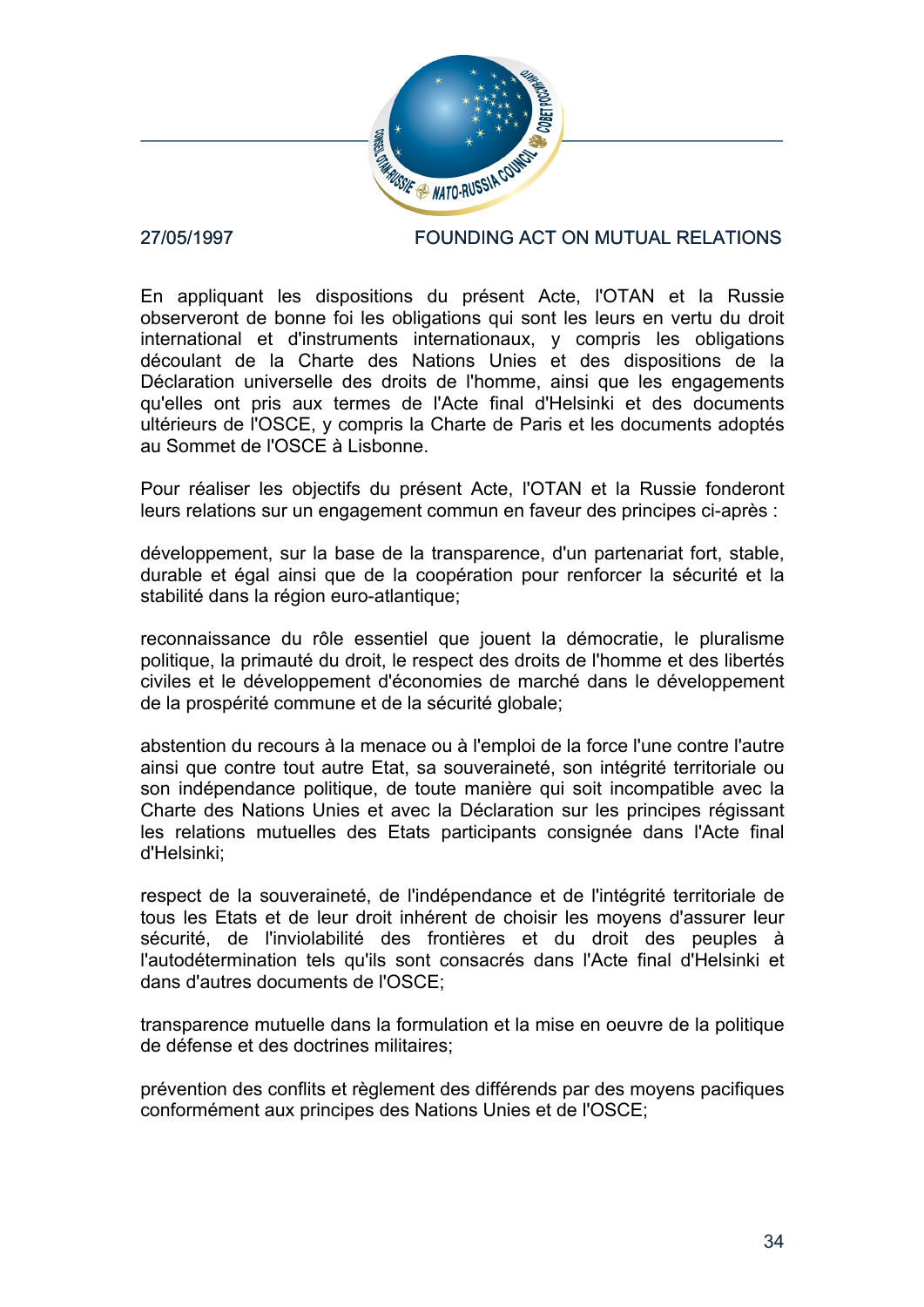

soutien, au cas par cas, d'opérations de maintien de la paix menées sous l'autorité du Conseil de sécurité des Nations Unies ou la responsabilité de l'OSCE.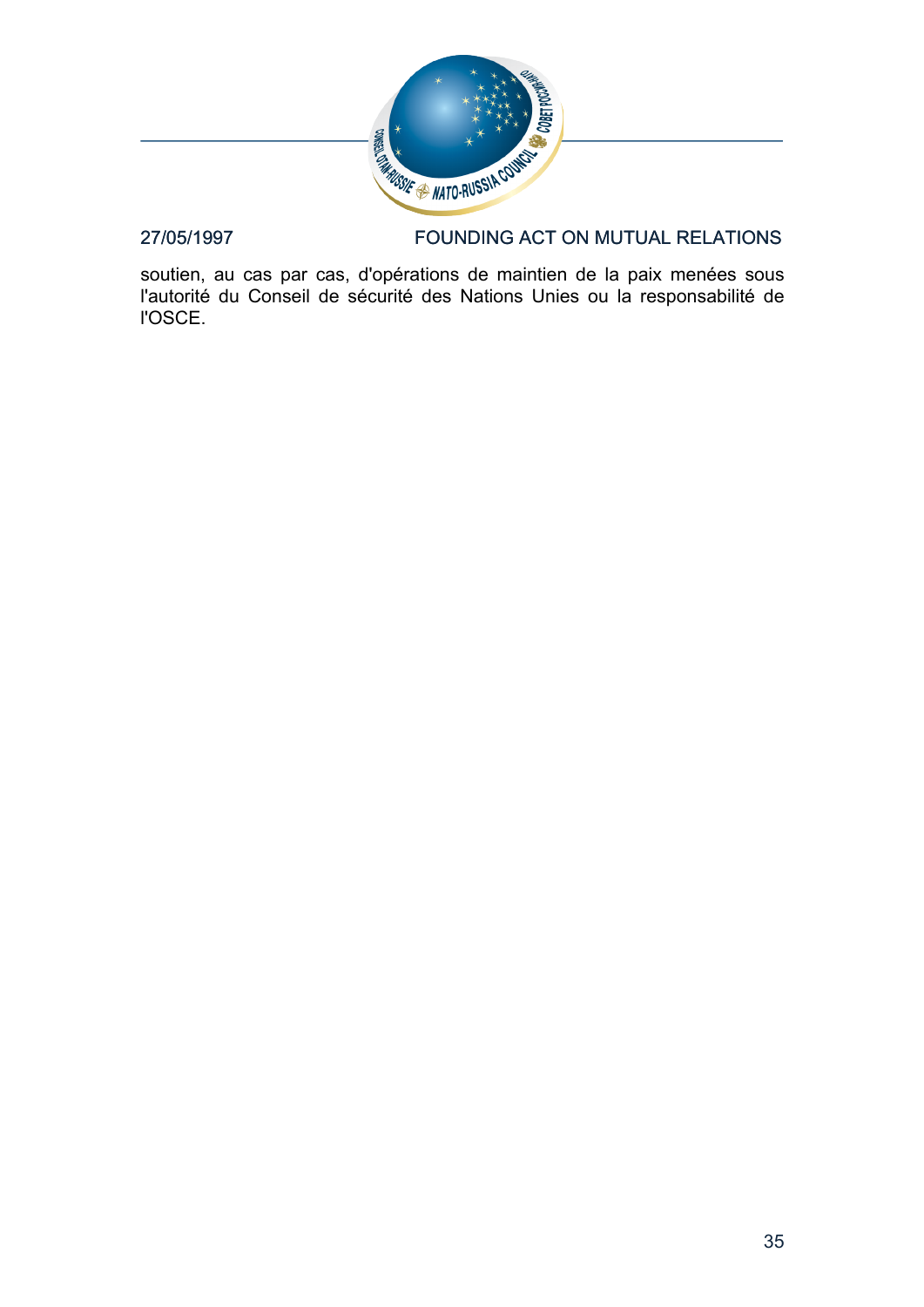

## **II. Mécanisme de consultation et de coopération, le Conseil Conjoint Permanent OTAN-Russie**

Afin de mener les activités et de poursuivre les buts prévus par le présent Acte, ainsi que d'élaborer des approches communes de la sécurité européenne et des problèmes politiques, l'OTAN et la Russie créeront le Conseil conjoint permanent OTAN-Russie. L'objectif central de ce Conseil conjoint permanent sera d'instaurer des niveaux croissants de confiance ainsi qu'une unité de dessein et des habitudes de consultation et de coopération entre l'OTAN et la Russie, afin de renforcer la sécurité de l'une et de l'autre et celle de tous les pays de la région euro-atlantique, sans réduire la sécurité de qui que ce soit. Si des désaccords surgissent, l'OTAN et la Russie s'efforceront de les régler dans un esprit de bonne volonté et de respect mutuel, dans le cadre de consultations politiques.

Le Conseil conjoint permanent offrira un mécanisme de consultation, de coordination et, dans toute la mesure du possible, là o' il y aura lieu, de décision conjointe et d'action conjointe sur les questions de sécurité d'intérêt commun. Les consultations ne s'étendront pas aux affaires internes de l'OTAN, des Etats membres de l'OTAN, ou de la Russie.

L'OTAN et la Russie ont pour objectif commun d'identifier et d'exploiter le maximum de possibilités d'action conjointe. Elles comptent qu'à mesure que leurs relations se développeront, d'autres possibilités d'action conjointe se présenteront.

Le Conseil conjoint permanent sera le principal lieu de consultation entre l'OTAN et la Russie en cas de crise ou dans toute autre situation mettant en cause la paix et la stabilité. Des réunions extraordinaires du Conseil se tiendront en plus des réunions ordinaires, pour permettre de procéder rapidement à des consultations en cas d'urgence. Dans ce contexte, l'OTAN et la Russie se consulteront rapidement au sein du Conseil conjoint permanent au cas o' l'un des membres du Conseil constaterait l'existence d'une menace pour son intégrité territoriale, son indépendance politique ou sa sécurité.

Les activités du Conseil conjoint permanent se fonderont sur les principes de la réciprocité et de la transparence. Dans le cadre du processus de consultation et de coopération, l'OTAN et la Russie s'informeront mutuellement des problèmes de sécurité qu'elles rencontreraient et des mesures que chacune compterait prendre pour y remédier.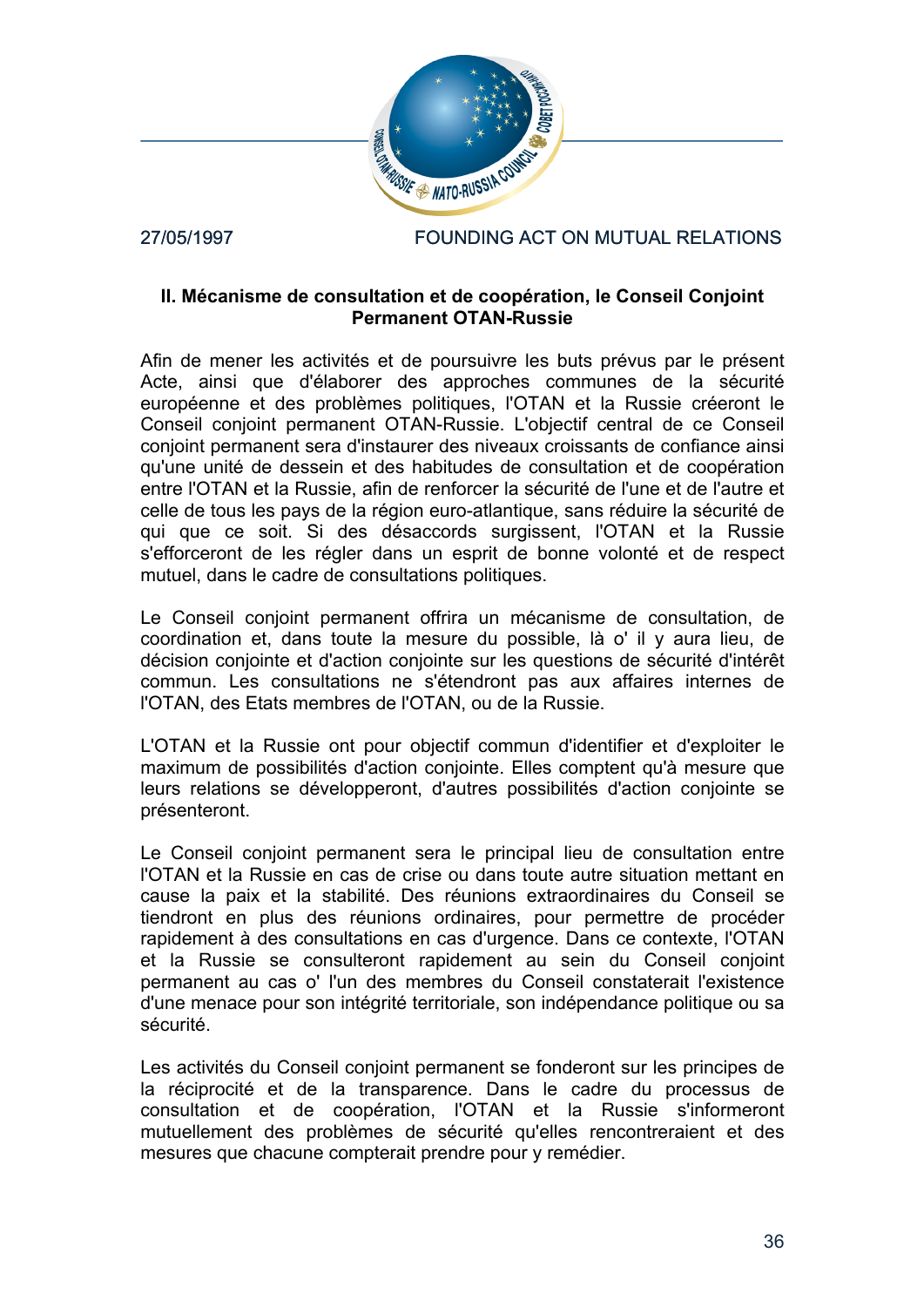

Les dispositions du présent Acte ne donnent ni à l'OTAN ni à la Russie, de quelque faáon que ce soit, un droit de veto sur les actions de l'autre partie; de même, elles n'empiètent pas sur le droit de l'OTAN ou de la Russie de prendre des décisions et de mener des actions de manière indépendante, et ne restreignent pas ce droit. Elles ne peuvent servir de moyen de porter préjudice aux intérêts d'autres Etats.

Le Conseil conjoint permanent se réunira à différents niveaux et sous différentes formes, selon la question à traiter et les souhaits de l'OTAN et de la Russie. Il se réunira deux fois par an au niveau des Ministres des affaires étrangères et au niveau des Ministres de la défense, et une fois par mois au niveau des ambassadeurs/représentants permanents auprès du Conseil de l'Atlantique Nord.

Le Conseil conjoint permanent pourra également se réunir, en tant que de besoin, au niveau des chefs d'Etat et de gouvernement.

Le Conseil conjoint permanent pourra établir des comités ou des groupes de travail pour des sujets ou des domaines de coopération particuliers, sur une base ad hoc ou à titre permanent, comme il conviendra.

Sous les auspices du Conseil conjoint permanent se tiendront également des réunions des représentants militaires et des chefs d'état-major; ces réunions auront lieu au moins deux fois par an au niveau des chefs d'état-major, et une fois par mois au niveau des représentants militaires. Des réunions d'experts militaires pourront être convoquées en tant que de besoin.

Le Conseil conjoint permanent sera présidé conjointement par le Secrétaire général de l'OTAN, par un représentant de l'un des Etats membres de l'OTAN par roulement, et par un représentant de la Russie.

L'OTAN et la Russie mettront en place les structures administratives nécessaires au soutien des travaux du Conseil conjoint permanent.

La Russie établira une mission auprès de l'OTAN dirigée par un représentant ayant le rang d'ambassadeur. Un représentant militaire de haut niveau et son personnel feront partie de cette mission aux fins de la coopération militaire. L'OTAN conserve la possibilité d'établir une présence appropriée à Moscou, selon des modalités qui restent à déterminer.

L'ordre du jour des réunions ordinaires sera établi conjointement. Des modalités d'organisation et un règlement intérieur seront mis au point pour le Conseil conjoint permanent. Ces dispositions seront en place pour la réunion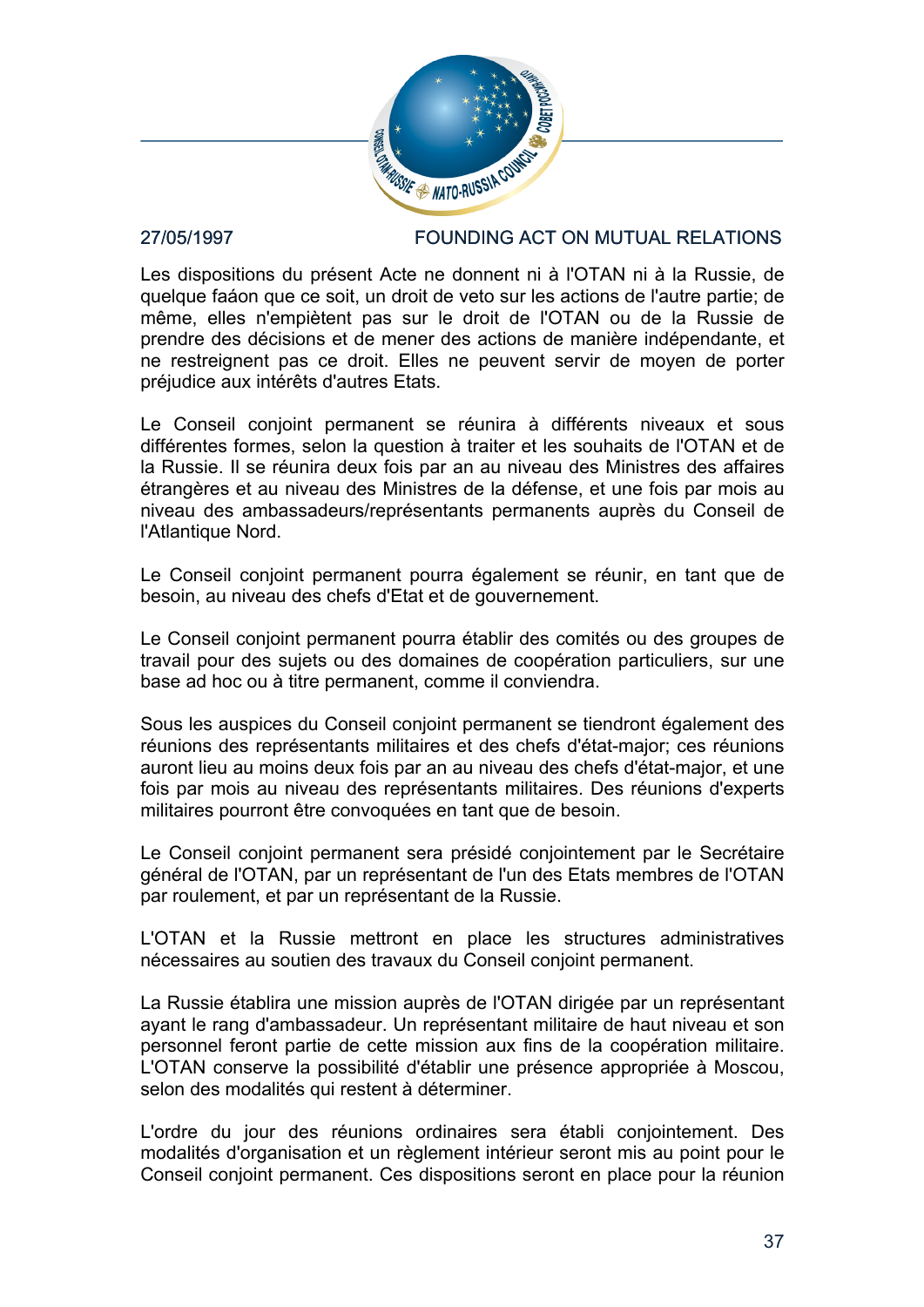

inaugurale du Conseil conjoint permanent, qui se tiendra au plus tard quatre mois après la signature du présent Acte.

Le Conseil conjoint permanent s'engagera dans trois activités distinctes :

procéder à des consultations sur les questions énumérées dans la section III du présent Acte et sur toute autre question politique ou de sécurité déterminée d'un commun accord;

sur la base de ces consultations, mettre au point des initiatives conjointes dans le cadre desquelles l'OTAN et la Russie conviendraient de s'exprimer ou d'agir en parallèle;

une fois le consensus réalisé au cours des consultations, prendre des décisions conjointes et mener des actions conjointes, cas par cas, qui comprennent la participation, sur une base équitable, à la planification et à la préparation d'opérations conjointes, y compris des opérations de maintien de la paix sous l'autorité du Conseil de sécurité des Nations Unies ou la responsabilité de l'OSCE.

Toutes les actions entreprises par l'OTAN ou la Russie, ensemble ou séparément, devront être en conformité avec la Charte des Nations Unies et les principes directeurs de l'OSCE.

Considérant l'importance d'un approfondissement des contacts entre les organes législatifs des Etats signataires du présent Acte, l'OTAN et la Russie encourageront également le développement du dialogue et de la coopération entre l'Assemblée de l'Atlantique Nord et l'Assemblée fédérale de la Fédération de Russie.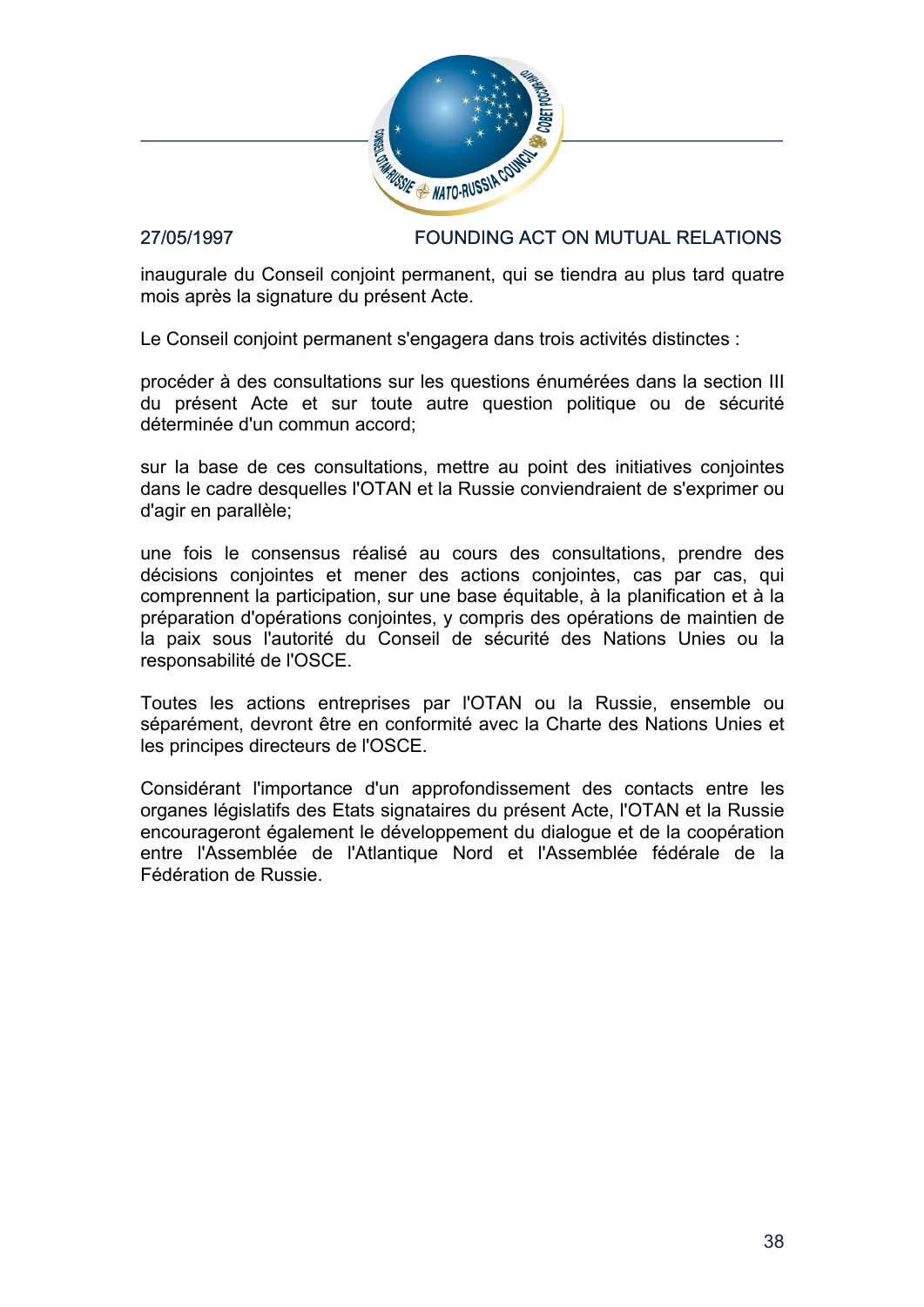

## **III. Domaines de consultation et de coopération**

En construisant leurs relations, l'OTAN et la Russie concentreront leur attention sur des domaines spécifiques d'intérêt commun. Elles se consulteront et s'efforceront de coopérer dans toute la mesure du possible dans les domaines suivants :

questions d'intérêt commun liées à la sécurité et à la stabilité dans la région euro-atlantique ou à des crises concrètes, ce qui inclut la contribution de l'OTAN et de la Russie à la sécurité et à la stabilité dans cette région;

prévention des conflits, y compris diplomatie préventive, gestion des crises et règlement des conflits, compte tenu du rôle et des responsabilités des Nations Unies et de l'OSCE et des travaux de ces organisations dans ces domaines;

opérations conjointes, y compris opérations de maintien de la paix, cas par cas, sous l'autorité du Conseil de sécurité des Nations Unies ou la responsabilité de l'OSCE, et, si des Groupes de forces interarmées multinationales (GFIM) sont utilisés dans de tels cas, participation à ces Groupes de forces à un stade précoce;

participation de la Russie au Conseil de partenariat euro-atlantique et au Partenariat pour la paix;

échange d'informations et consultations sur la stratégie, la politique de défense et les doctrines militaires de l'OTAN et de la Russie, ainsi que sur les budgets et sur les programmes de développement des infrastructures;

questions de maîtrise des armements;

questions de sûreté nucléaire sous tous leurs aspects;

prévention de la prolifération des armes nucléaires, biologiques et chimiques ainsi que de leurs vecteurs, lutte contre le trafic de matières nucléaires et renforcement de la coopération dans certains domaines de la maîtrise des armements, y compris les aspects politiques et de défense de la prolifération;

possibilités de coopération en matière de défense contre les missiles de théâtre;

amélioration de la sécurité de la circulation aérienne à l'échelle régionale, accroissement de la capacité de circulation aérienne et échanges mutuels, en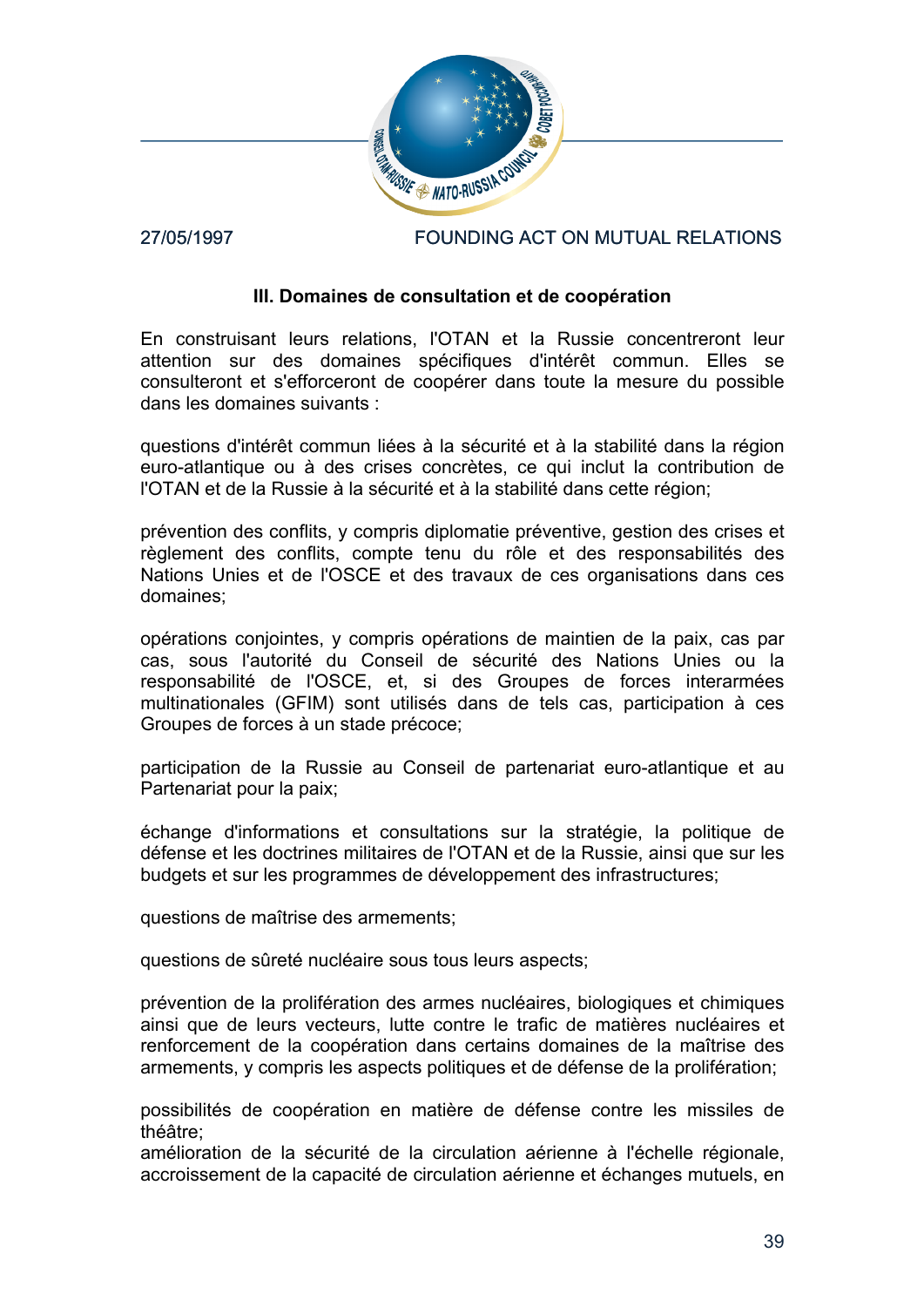

tant que de besoin, pour promouvoir la confiance par des mesures accrues de transparence et des échanges d'informations concernant la défense aérienne et les aspects connexes de la gestion/du contrôle de l'espace aérien. Cela comprendra l'exploration des possibilités de coopération dans des domaines appropriés liés à la défense aérienne;

recherche d'une transparence et d'une prévisibilité accrues ainsi que d'une plus grande confiance mutuelle au sujet de la taille et des rôles des forces conventionnelles des Etats membres de l'OTAN et de la Russie;

échanges réciproques, en tant que de besoin, sur les questions relatives aux armes nucléaires, y compris les doctrines et la stratégie de l'OTAN et celles de la Russie;

coordination d'un programme de coopération étendue entre les institutions militaires respectives, selon les modalités détaillées ci-après;

recherche de possibilités de coopération en matière d'armement sous la forme d'une association de la Russie à la Conférence des Directeurs nationaux des armements de l'OTAN;

conversion des industries de défense;

mise au point de projets de coopération décidés d'un commun accord sur des questions économiques, environnementales et scientifiques en rapport avec la défense;

conduite d'activités et d'exercices conjoints dans le domaine de la préparation civile aux situations d'urgence et des secours en cas de catastrophe; lutte contre le terrorisme et le trafic de stupéfiants;

amélioration de la compréhension par le public de l'évolution des relations entre l'OTAN et la Russie, notamment par l'établissement d'un centre de documentation ou d'un bureau d'information de l'OTAN à Moscou.

D'autres domaines pourront être ajoutés d'un commun accord.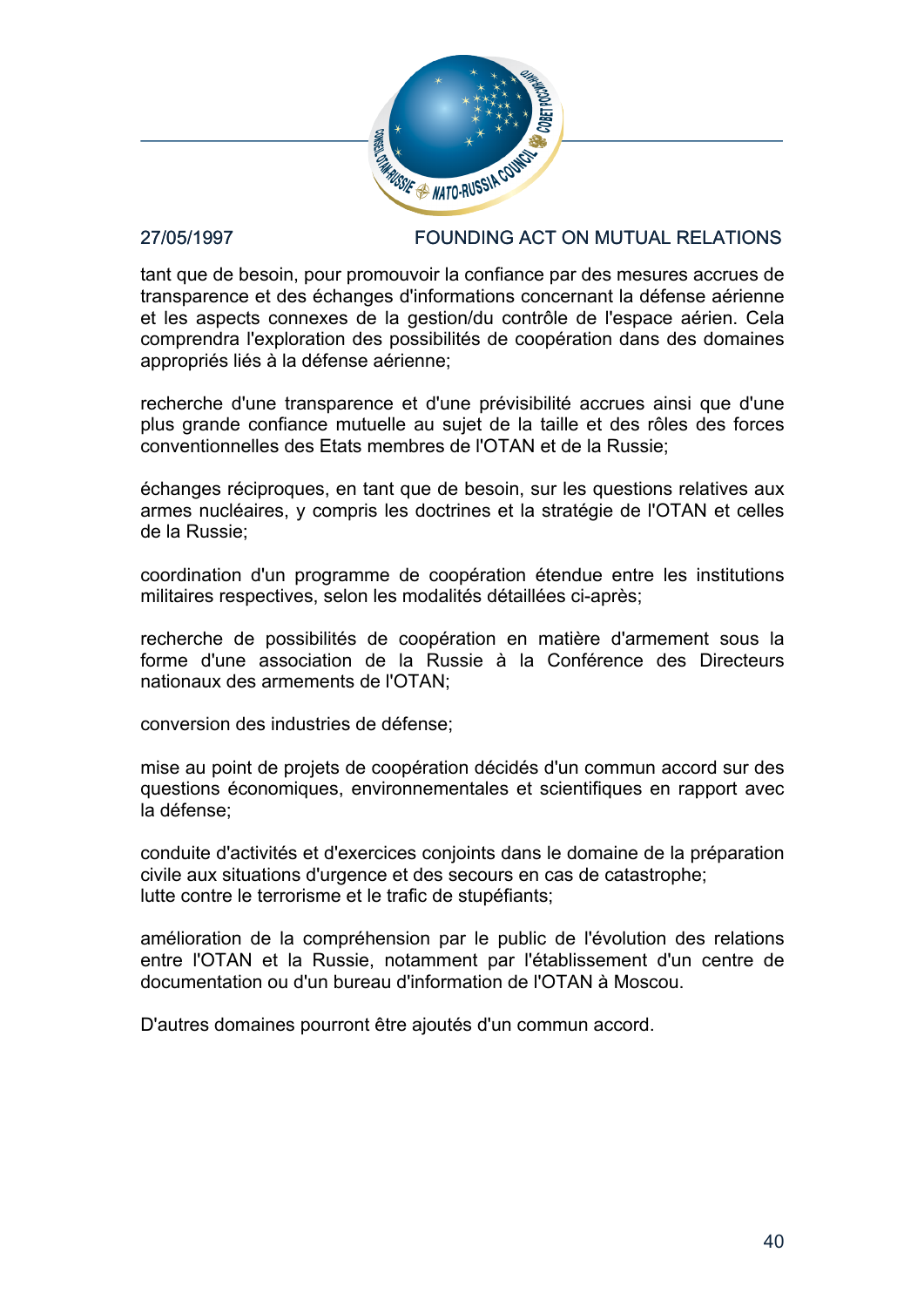

## **IV.Questions politico-militaires**

L'OTAN et la Russie affirment leur désir commun de parvenir à une stabilité et une sécurité plus grandes dans la région euro-atlantique.

Les Etats membres de l'OTAN réitèrent qu'ils n'ont aucune intention, aucun projet et aucune raison de déployer des armes nucléaires sur le territoire de nouveaux membres, et n'ont aucunement besoin de modifier un quelconque aspect du dispositif ou de la politique nucléaire de l'OTAN - et n'en prévoient nullement le besoin pour l'avenir. Cela inclut le fait que l'OTAN a décidé qu'elle n'a aucune intention, aucun projet et aucune raison d'établir des dépôts d'armes nucléaires sur le territoire de ces membres, que ce soit par la construction de nouvelles installations de stockage nucléaires ou par l'adaptation d'anciennes installations de stockage nucléaires. Par "dépôts nucléaires", on entend des installations spécifiquement conáues pour le stationnement d'armes nucléaires, et ce terme inclut toutes les catégories d'installations durcies, enterrées ou non (silos ou casemates de stockage d'armes) qui sont conáues pour entreposer des armes nucléaires.

Reconnaissant l'importance de l'adaptation du Traité sur les forces armées conventionnelles en Europe (FCE) pour le contexte plus vaste de sécurité dans la zone de l'OSCE et les travaux sur un modèle de sécurité commun et global pour l'Europe du XXIe siècle, les Etats membres de l'OTAN et la Russie oeuvreront de concert, à Vienne, avec les autres Etats Parties pour adapter le Traité FCE afin d'en améliorer la viabilité et l'efficacité, compte tenu de l'évolution de l'environnement de sécurité en Europe et des intérêts légitimes de sécurité de tous les Etats participants de l'OSCE. Ils ont pour objectif commun de conclure un accord sur l'adaptation dans les meilleurs délais possibles et, à titre de première étape dans ce processus, ils chercheront, de concert avec les autres Etats Parties au Traité FCE, à conclure, dès que possible, un accord cadre exposant les éléments fondamentaux d'un Traité FCE adapté, conformément aux objectifs et principes du Document sur la portée et les paramètres adopté à Lisbonne en décembre 1996.

L'OTAN et la Russie estiment qu'un but important de l'adaptation du Traité FCE devrait être de réduire dans des proportions sensibles, et compatibles avec les impératifs de défense légitimes de chaque Etat Partie, la quantité totale d'Equipements limités par le Traité qui est permise dans la zone d'application du Traité. L'OTAN et la Russie encouragent tous les Etats Parties au Traité FCE à envisager des réductions de leurs droits à dotation en équipements FCE, dans le cadre d'un effort global pour parvenir à des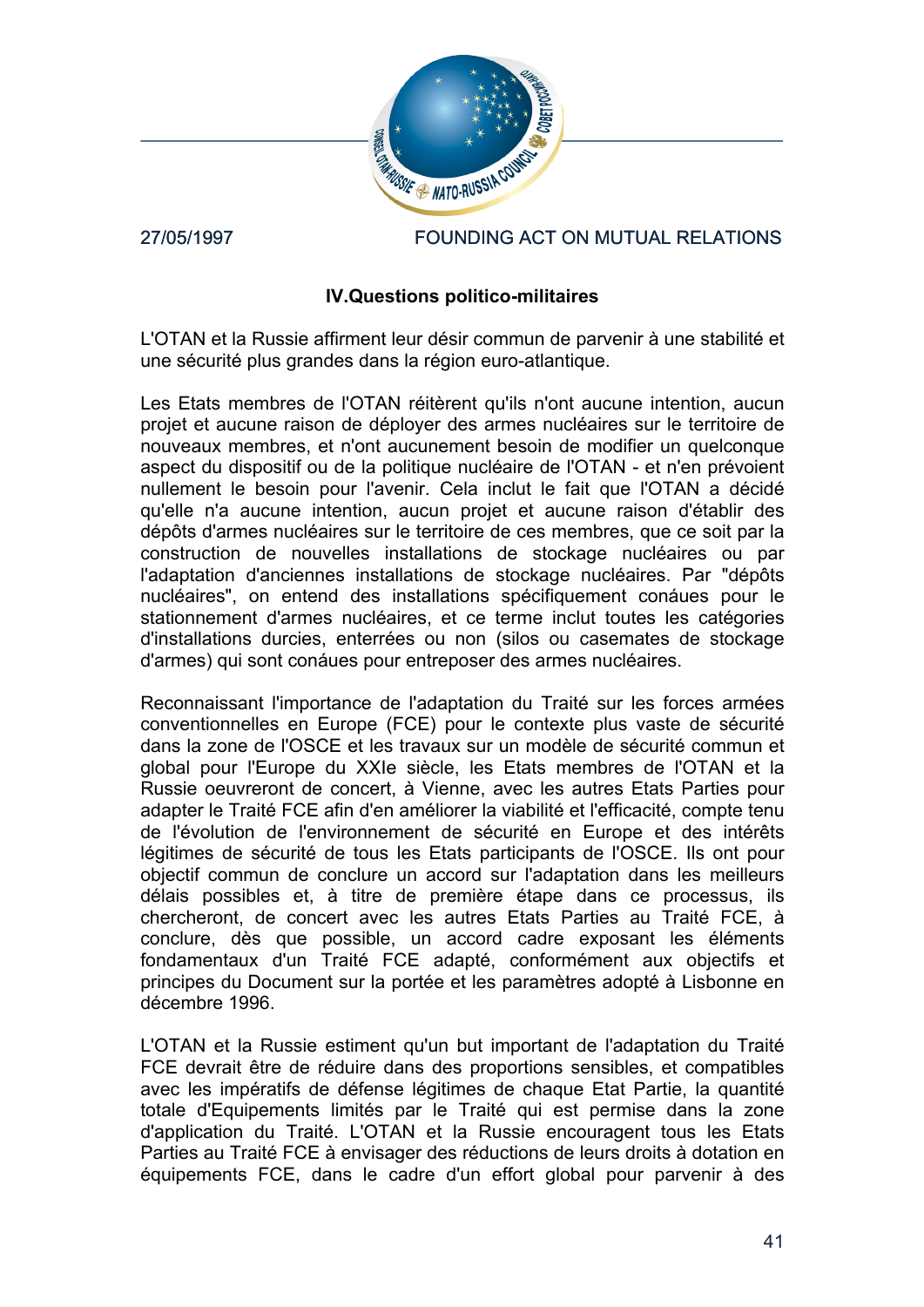

niveaux d'équipement plus bas conformes à la transformation de l'environnement de sécurité en Europe.

Les Etats membres de l'OTAN et la Russie s'engagent à faire preuve de retenue au cours de la période de négociation, comme il est prévu dans le Document sur la portée et les paramètres, en ce qui concerne les postures et les capacités actuelles de leurs forces armées conventionnelles - et en particulier leurs niveaux de forces et leurs déploiements - dans la zone d'application du Traité, de manière à éviter toute évolution de la situation en matière de sécurité en Europe qui affaiblisse la sécurité d'un Etat Partie, quel qu'il soit. Cet engagement ne préjuge pas des éventuelles décisions volontaires des différents Etats Parties de réduire leurs niveaux de forces ou leurs déploiements, ni de leurs intérêts légitimes de sécurité.

Les Etats membres de l'OTAN et la Russie partent du principe que l'adaptation du Traité FCE doit contribuer à garantir le même degré de sécurité à tous les Etats Parties, indépendamment de leur appartenance à une alliance politico-militaire, à la fois pour préserver et renforcer la stabilité et continuer de prévenir tout accroissement de forces déstabilisateur dans différentes régions d'Europe et dans l'ensemble du continent européen. Un Traité FCE adapté devrait aussi renforcer encore la transparence sur le plan militaire par un échange d'informations et une vérification étendus, et permettre l'accession éventuelle de nouveaux Etats Parties.

Les Etats membres de l'OTAN et la Russie proposent aux autres Etats Parties de procéder à une adaptation du Traité FCE qui permette aux Etats Parties de parvenir, dans la transparence et la coopération, à des conclusions au sujet des réductions qu'ils pourraient être prêts à effectuer et des plafonds nationaux qui en résultent pour les Equipements limités par le Traité. Ces plafonds auront alors valeur de limites obligatoires dans le Traité adapté qui sera à approuver par consensus par l'ensemble des Etats Parties, et à réexaminer en 2001, puis tous les cinq ans. Dans ce contexte, les Etats Parties tiendront compte de tous les niveaux d'Equipements limités par le Traité fixés par le Traité FCE initial pour la zone de l'Atlantique à l'Oural, des réductions substantielles opérées depuis lors, des changements dans la situation en Europe et de la nécessité de veiller à ce qu'aucun Etat ne voie sa sécurité diminuer.

Les Etats membres de l'OTAN et la Russie réaffirment que les Etats Parties au Traité FCE ne devraient maintenir, individuellement ou conjointement avec d'autres, que les capacités militaires à la mesure de leurs besoins légitimes de sécurité individuelle ou collective, eu égard à leurs obligations internationales, dont le Traité FCE.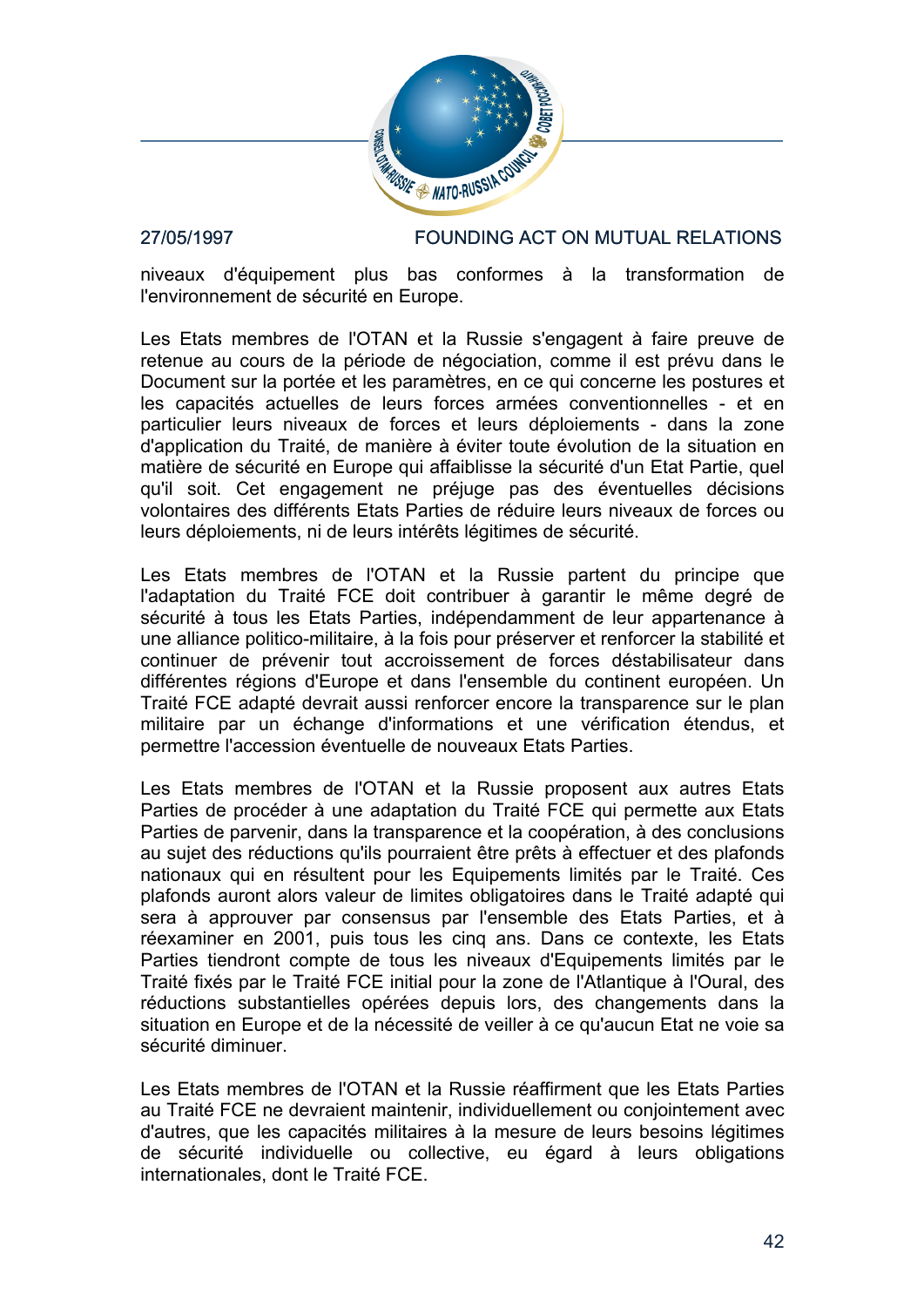

Chaque Etat Partie se fondera, pour accepter les dispositions du Traité adapté relatives à l'ensemble des plafonds nationaux des Etats Parties, sur ses évaluations de la situation de sécurité actuelle et future en Europe.

De plus, au cours des négociations sur l'adaptation du Traité FCE, les Etats membres de l'OTAN et la Russie chercheront, avec d'autres Etats Parties, à renforcer la stabilité en développant encore les mesures destinées à prévenir toute concentration de forces conventionnelles pouvant constituer une menace dans des régions agréées de l'Europe, qui comprendront l'Europe centrale et orientale.

L'OTAN et la Russie ont clarifié leurs intentions en ce qui concerne leurs dispositifs de forces conventionnelles dans le nouvel environnement de sécurité en Europe et sont prêtes à se consulter sur l'évolution de ces dispositifs dans le cadre du Conseil conjoint permanent.

L'OTAN réaffirme que dans l'environnement de sécurité actuel et prévisible, l'Alliance remplira sa mission de défense collective et ses autres missions en veillant à assurer l'interopérabilité, l'intégration et la capacité de renforcement nécessaires plutôt qu'en recourant à un stationnement permanent supplémentaire d'importantes forces de combat. En conséquence, elle devra compter sur une infrastructure adéquate à la mesure des tâches précitées. Dans ce contexte, le renforcement peut s'opérer, en cas de besoin, pour assurer la défense contre une menace d'agression et pour des missions de soutien de la paix en conformité avec la Charte des Nations Unies et les principes directeurs de l'OSCE, ainsi que pour des exercices compatibles avec le Traité FCE adapté, les dispositions du Document de Vienne de 1994 et les mesures de transparence agréées d'un commun accord. La Russie fera preuve d'une retenue comparable dans ses déploiements de forces conventionnelles en Europe.

Les Etats membres de l'OTAN et la Russie s'efforceront de parvenir à une transparence, à une prévisibilité et à une confiance mutuelle plus grandes en ce qui concerne leurs forces armées. Ils respecteront pleinement les obligations qui leur incombent au titre du Document de Vienne de 1994 et développeront leur coopération avec les autres Etats participants de l'OSCE, y compris par le biais de négociations menées sous la forme appropriée, notamment dans le cadre de l'OSCE, pour promouvoir la confiance et la sécurité.

Les Etats membres de l'OTAN et la Russie utiliseront et amélioreront les régimes existants de maîtrise des armements et les mesures de confiance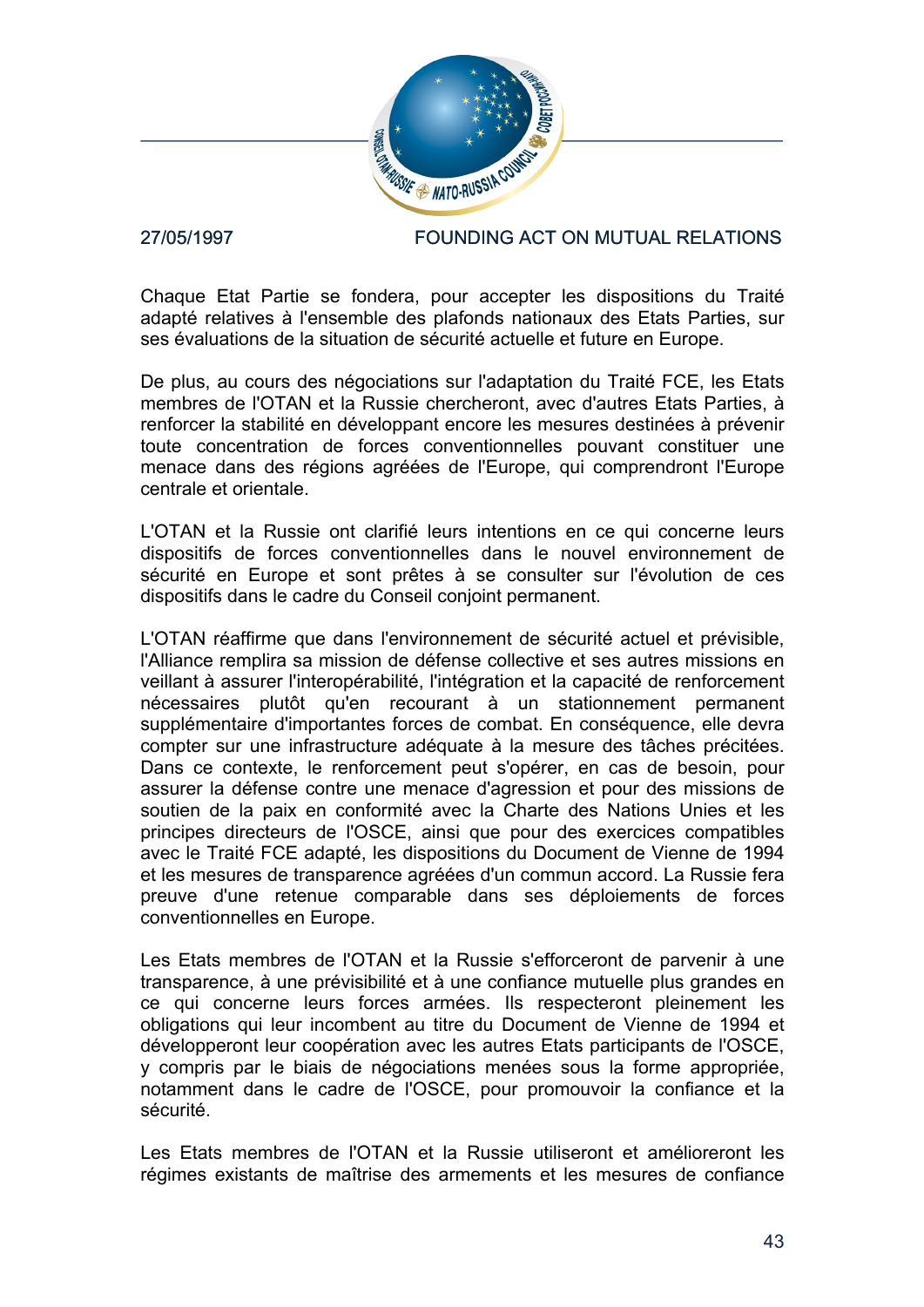

existantes pour créer des relations en matière de sécurité fondées sur une coopération pacifique.

L'OTAN et la Russie, afin de développer la coopération entre leurs institutions militaires, renforceront les consultations et la coopération politico-militaires, dans le cadre du Conseil conjoint permanent, grâce à un dialogue intensifié entre les hautes autorités militaires de l'OTAN et de ses Etats membres et celles de la Russie. Elles appliqueront un programme d'activités et de coopération pratique sensiblement élargies entre l'OTAN et la Russie dans le domaine militaire, à tous les niveaux. En conformité avec les principes du Conseil conjoint permanent, ce dialogue intensifié entre militaires reposera sur le principe selon lequel aucune partie ne considère l'autre comme une menace ou ne cherche à porter préjudice à la sécurité de l'autre. Ce dialogue intensifié entre militaires comprendra des exposés réciproques, à intervalles réguliers, sur la doctrine militaire et la stratégie de l'OTAN et de la Russie et sur le dispositif de forces qui en résulte, et il portera notamment sur les possibilités générales d'activités de formation et d'exercices conjoints.

Afin de favoriser ce dialogue intensifié et d'apporter un soutien aux éléments militaires du Conseil conjoint permanent, l'OTAN et la Russie établiront des missions de liaison militaires à différents niveaux sur la base de la réciprocité et d'arrangements mutuels additionnels.

Afin d'intensifier leur partenariat et d'avoir l'assurance que ce partenariat soit fondé autant que possible sur des activités pratiques et sur une coopération directe, les autorités militaires respectives de l'OTAN et de la Russie étudieront le développement d'un concept d'opérations de maintien de la paix conjointes de l'OTAN et de la Russie. Cette initiative devrait s'inspirer de l'expérience positive de leur coopération en Bosnie-Herzégovine, et les enseignements qui en ont été tirés serviront à l'établissement de Groupes de forces interarmées multinationales.